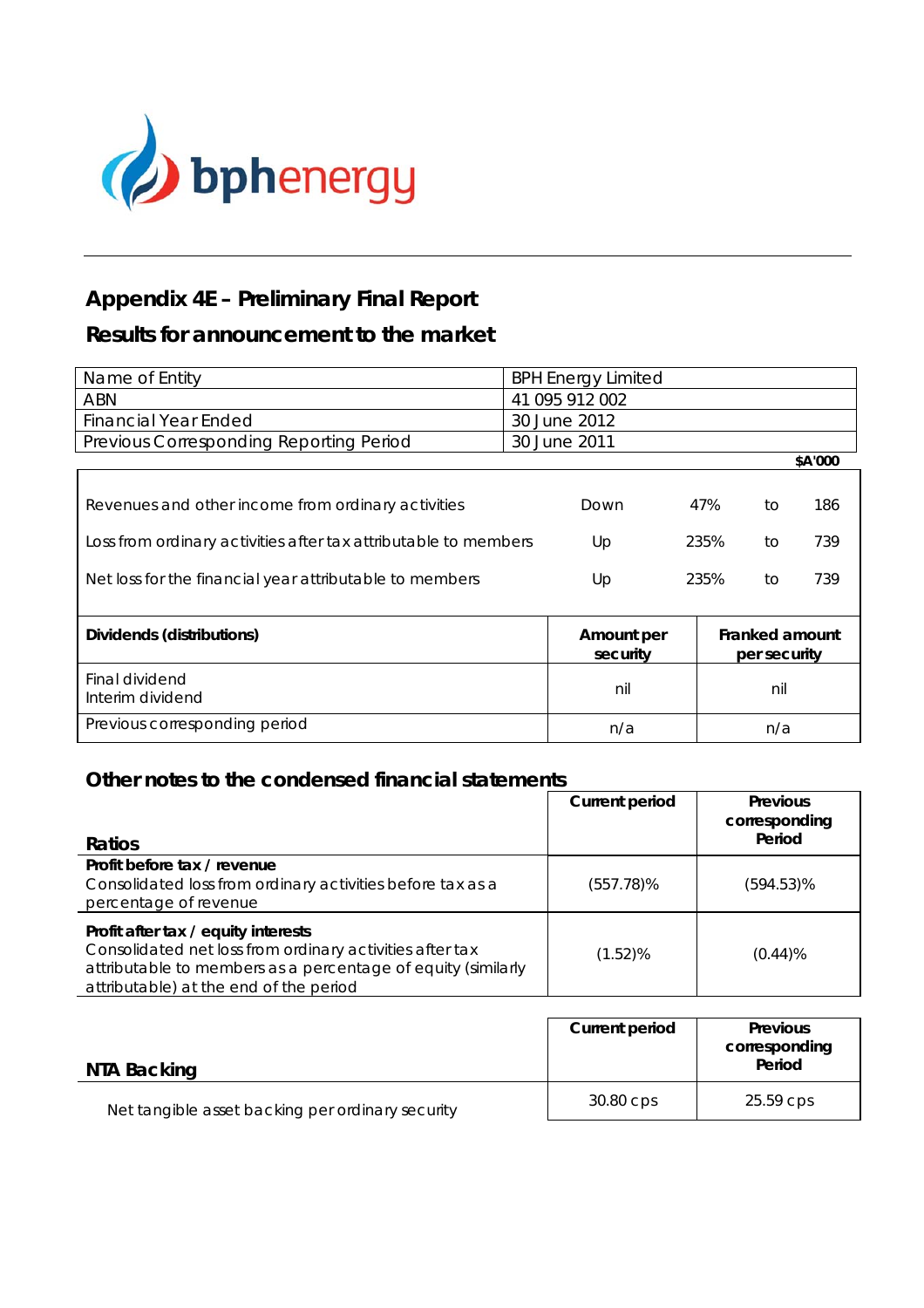

| <b>Statement of Retained Earnings</b>                                                     | <b>Current period</b>    | <b>Previous</b><br>corresponding<br>period |
|-------------------------------------------------------------------------------------------|--------------------------|--------------------------------------------|
|                                                                                           | (7, 335, 230)            | (7, 114, 327)                              |
| Balance at beginning of the year<br>Net loss attributable to members of the parent entity | (739,165)                | (220, 903)                                 |
| Total available for appropriation                                                         |                          | (7, 335, 230)                              |
| Dividends paid                                                                            | $\overline{\phantom{a}}$ |                                            |
| Balance at year end                                                                       | (8,074,395)              | (7, 335, 230)                              |

#### **Details of Associates and Joint Venture Entities**

| Name of Entity                        | Percentage Held       |                        |                       | <b>Share of Net Profit</b> |
|---------------------------------------|-----------------------|------------------------|-----------------------|----------------------------|
|                                       | <b>Current Period</b> | <b>Previous Period</b> | <b>Current Period</b> | <b>Previous Period</b>     |
| Advent Energy Ltd                     | 27.4                  | 19.4                   | (232, 310)            | (1,097,998)                |
| <b>Molecular Discovery</b>            | 20                    | 20                     | (65, 727)             | (69, 270)                  |
| <b>Systems Limited</b>                |                       |                        |                       |                            |
| <b>Aggregate Share of Net Profits</b> |                       |                        | (298, 037)            | (1,167,268)                |

Please refer to Note 13 of the attached accounts for further details on associate companies.

#### **Commentary on Results**

The consolidated loss of the economic entity after providing for income tax was \$764,478 (2011 \$267,884).

The net assets of the economic entity decreased by \$2,104,769 to \$48,789,149 at 30 June 2012. This has largely resulted from cash balances decreasing by \$1,123,906 as BPH Energy Limited ("BPH") continued to provide financial support to its investee companies Molecular Discovery Systems Limited ("MDS") and Cortical Dynamics Limited ("Cortical Dynamics").

#### **Significant Changes in State Of Affairs**

During the period the Company entered into a selective buyback agreement with MEC Resources Limited ("MEC"). BPH agreed to buy back up to \$1.35 million of MEC's shareholding in the Company. The number of buy-back Shares was determined by dividing the total Consideration by the 5-day volume weighted average closing price of Shares prior to the date of the buy-back.

During the period BPH investee Cortical Dynamics was awarded the accolade of being named as one of the finalists in the health category of The Australian Innovation Challenge, a national innovation competition.

During the period Cortical Dynamics obtained ethics approval from the Human Research Ethics Committee of St Vincent's Hospital (St Vincent's), Melbourne. The study to commence in January 2012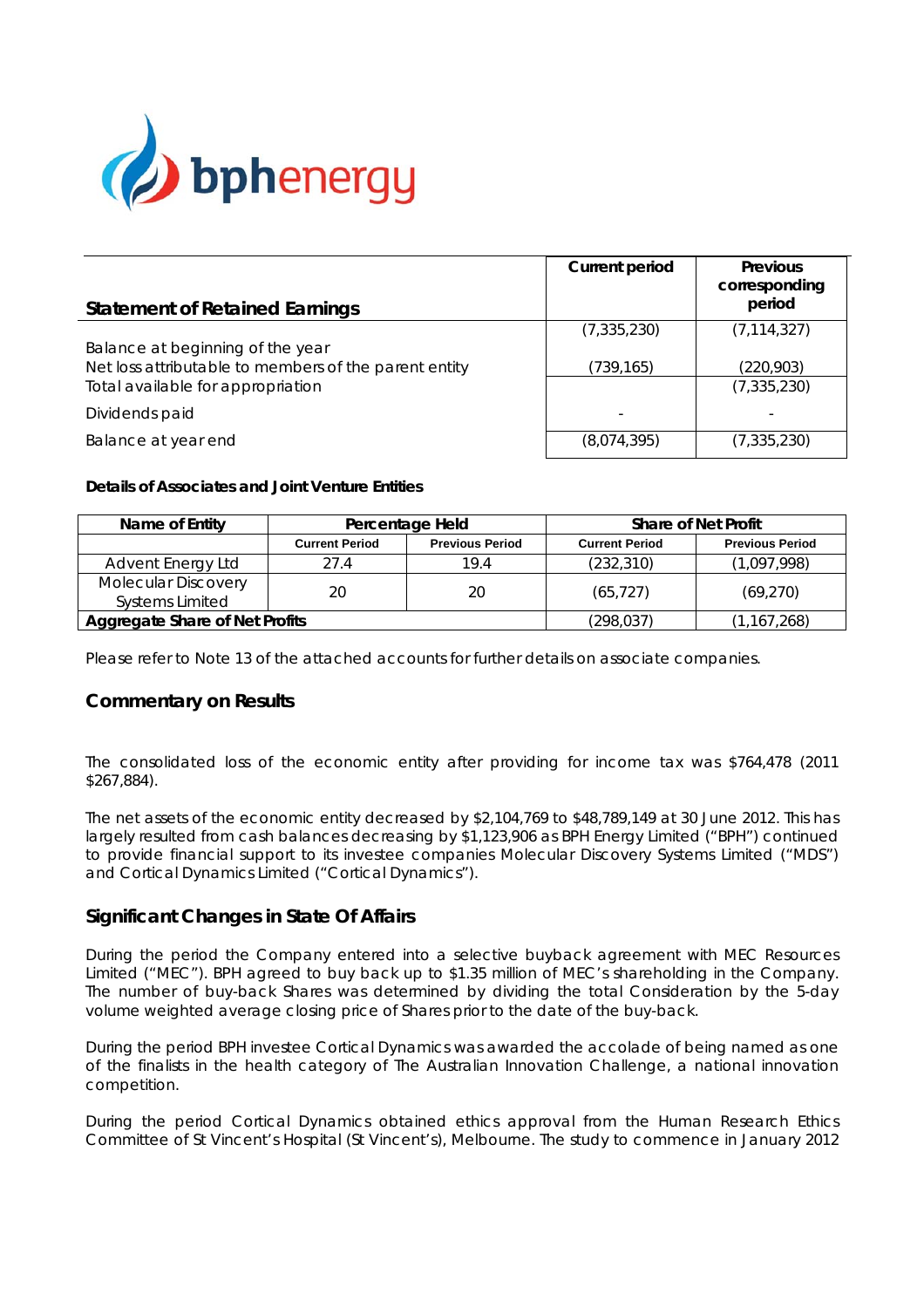

will employ the Brain Anaesthesia Response (BAR) monitor to detect varying levels of anaesthetic agents in an operating room environment where the presence of multiple artifacts are known to complicate the EEG assessment of anaesthetic action

During the period Advent Energy Limited ("Advent") repaid an amount of \$1.8M in full and final settlement of its obligations under the secured loan agreement entered into with BPH on 15 June 2010.

During the period independent researchers in China found that reduced HLS5 levels were shown to correlate with worse tumour grade, increased tumour size and elevated serum AFP levels, a marker of liver cancer. The paper indicated that the loss of HLS5 expression is a critical event in liver cancer supporting the research performed by BPH's investee MDS and WAIMR.

BPH investee Advent achieved an independently assessed (RISC) mean Contingent Resource for the Weaber Gas Field (RL1) of 18.4 Bcf following reprocessing of seismic data and review of all available well data from Weaber. The field has been assessed as comprising a 3C upside potential Contingent Resource of 45.8 Bcf.

BPH investee Advent re-entered Vienta-1 located within EP 386 for the purpose of recompletion and production testing. Production testing on the lower zone of Vienta-1 was performed and the well observed strong pressure recovery. Advent also re-entered Waggon Creek-1 located within EP386, and 10km from Vienta-1, for the purpose of recompletion and production testing. The well was flowed for 6 hours before operations were suspended for the northern wet season.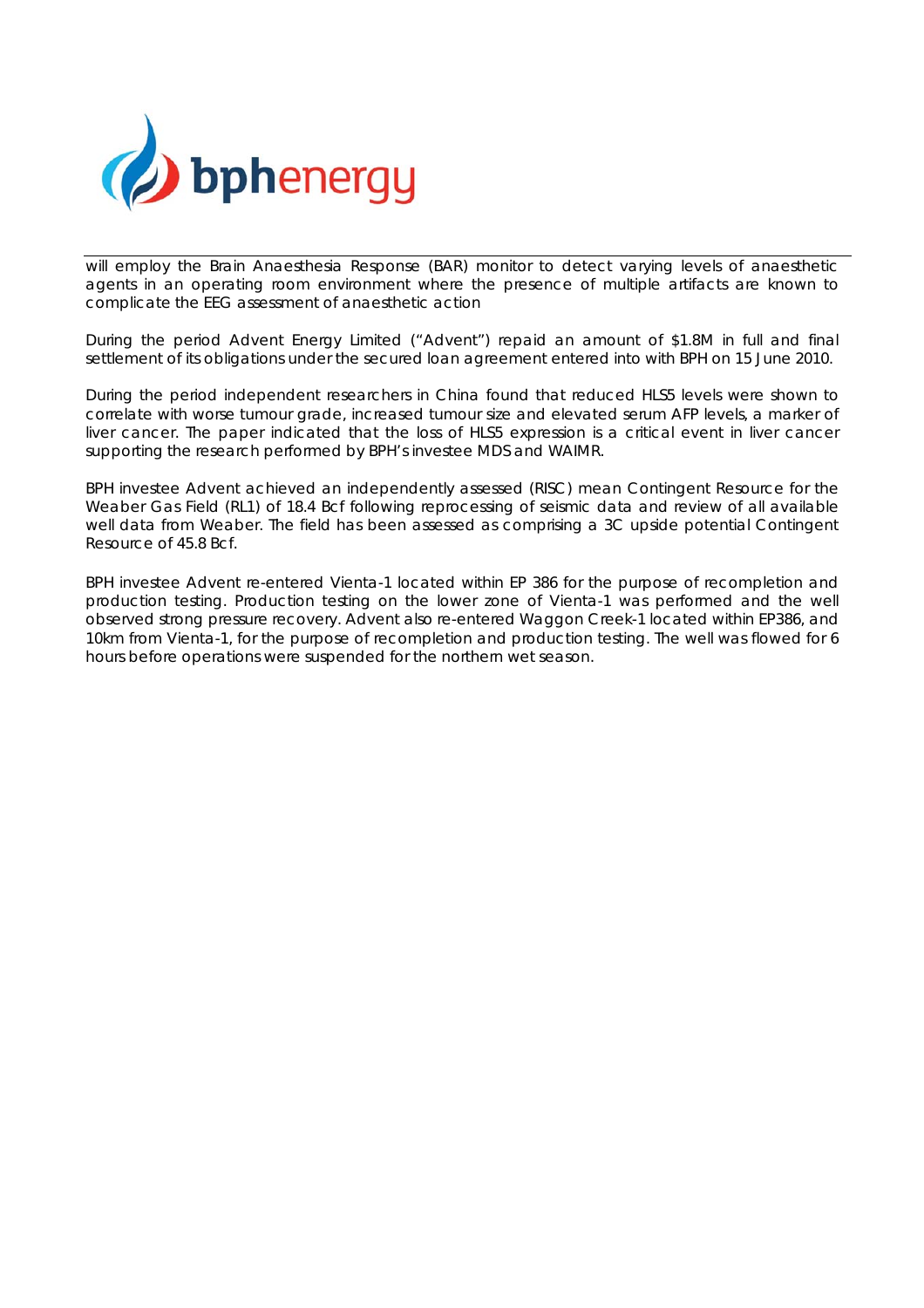### **Compliance Statement**

- 1. This report has been prepared under accounting policies, which comply with accounting standards as defined in the Corporations Act or other standards acceptable to the ASX.
- 2. This report, and the accounts upon which the report is based (if separate), use the same accounting policies.
- 3. This report does give a true and fair view of the matters disclosed.
- 4. This report is based on accounts to which one of the following applies.

| The accounts have been audited                                            |
|---------------------------------------------------------------------------|
| The accounts are in the process of being audited or subject to<br>review. |
| The accounts have been subject to review.                                 |
| The accounts have not yet been audited.                                   |

Antonos

Company secretary

Sign here: ............................................................ Date: 30th August 2012

Print name: Deborah Ambrosini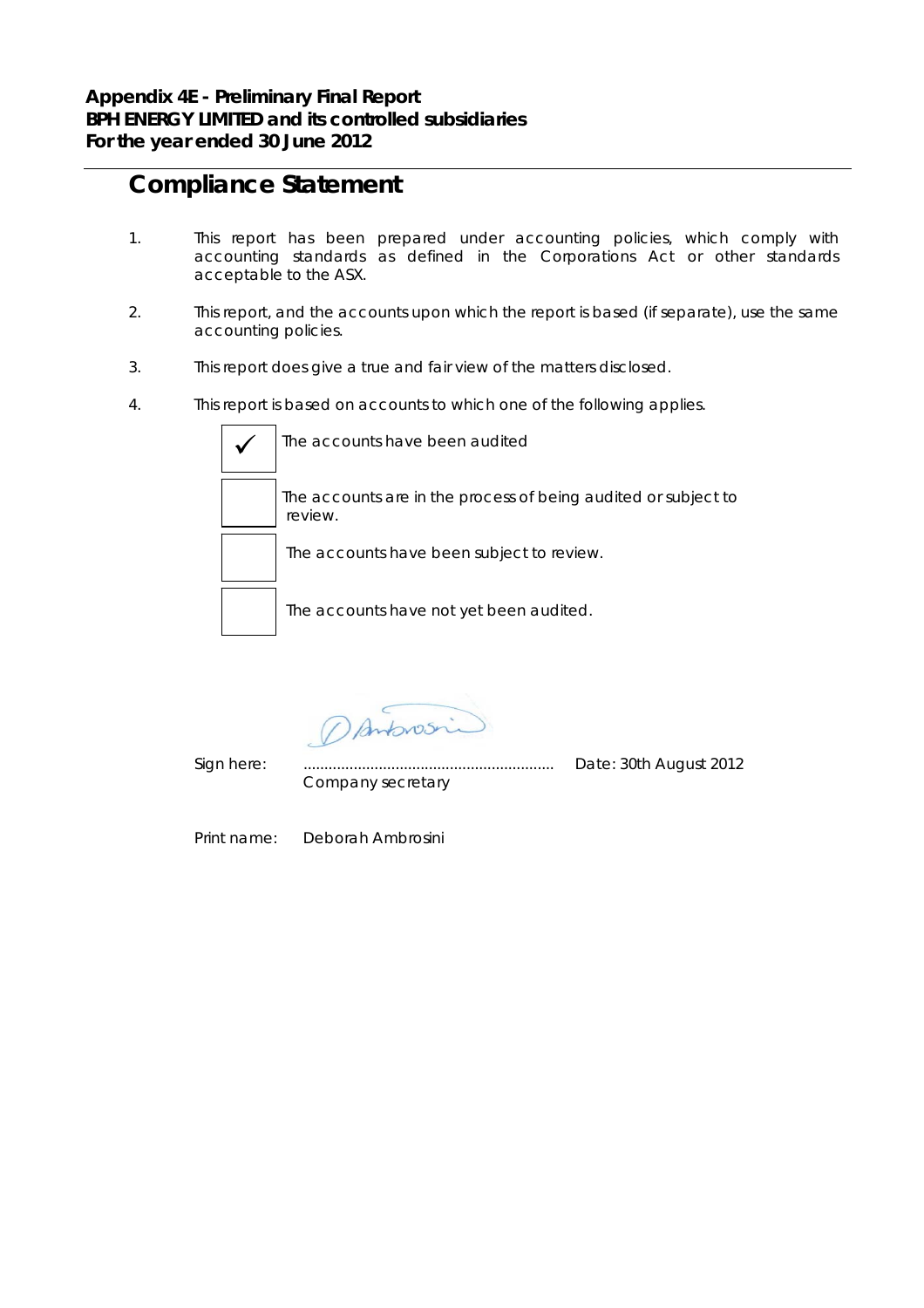### BPH ENERGY LIMITED ACN 095 912 002

Annual Report 2012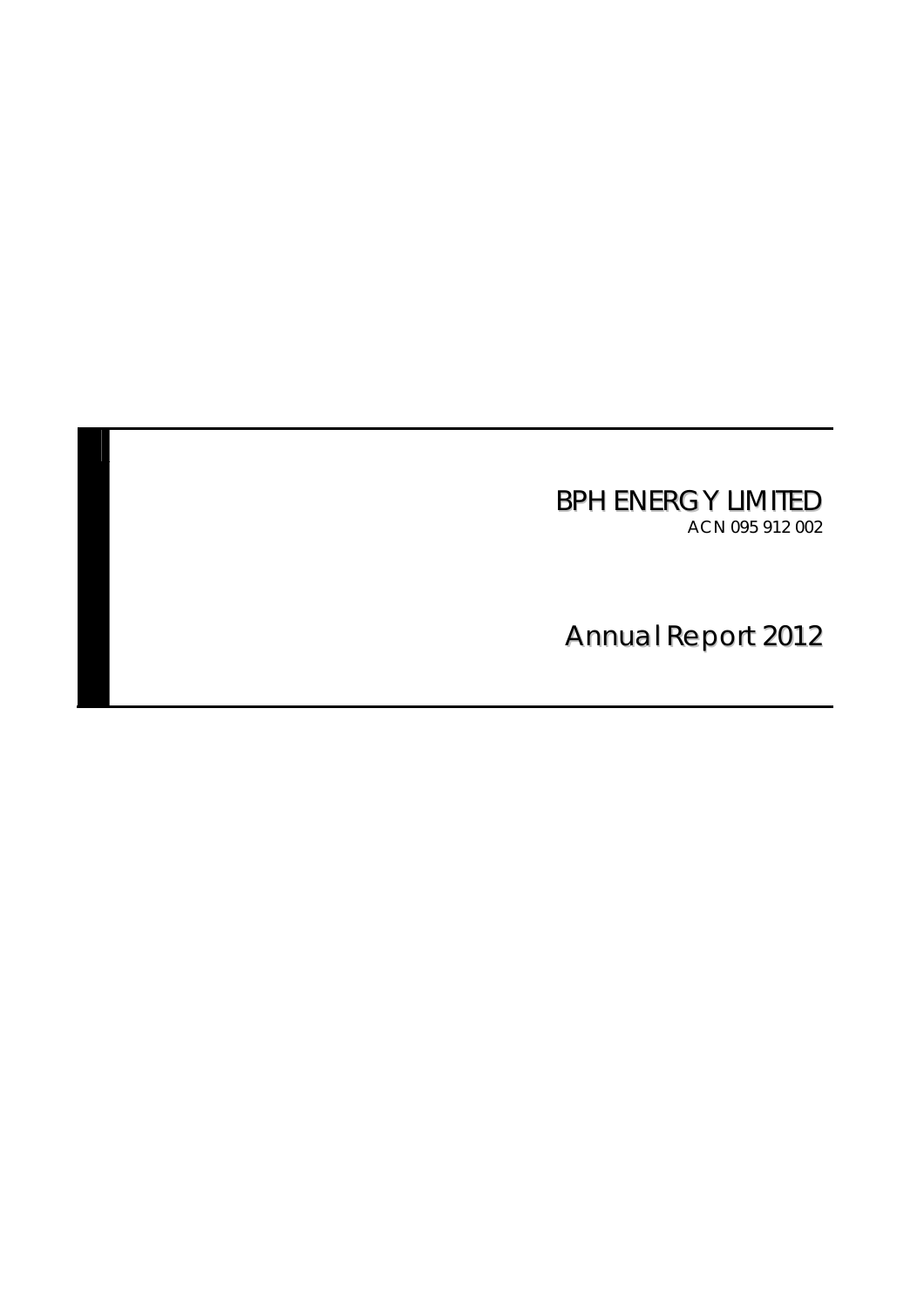BPH Energy Limited and its controlled entities

| Page Number |
|-------------|
|             |
|             |
|             |
|             |
|             |
|             |
|             |
|             |
|             |
|             |
|             |

### **Company Information**

#### **Directors**

David Breeze – Chairman/Managing Director Greg Gilbert – Non-Executive Director Hock Goh – Non Executive Director Deborah Ambrosini - Director and Company **Secretary** 

### **Scientific Advisors**

Professor Peter Klinken Dr Robin Scaife

**Registered Office**  14 View Street, NORTH PERTH WA 6006

### **Principal Business Address**

14 View Street, NORTH PERTH WA 6006 Telephone: (08) 9328 8366 Facsimile: (08) 9328 8733 Website: www.bphcorporate.com.au E-mail: admin@bphcorporate.com.au

### **Auditor**

Deloitte Touche Tohmatsu Level 14 Woodside Plaza 240 St Georges Terrace Perth WA 6000

### **Share Registry**

Security Transfer Registrars Pty Limited 770 Canning Highway APPLECROSS WA 6153

### **Australian Securities Exchange Listing**

Australian Securities Exchange Limited (Home Exchange: Perth, Western Australia) ASX Code: BPH

#### **Australian Business Number**  41 095 912 002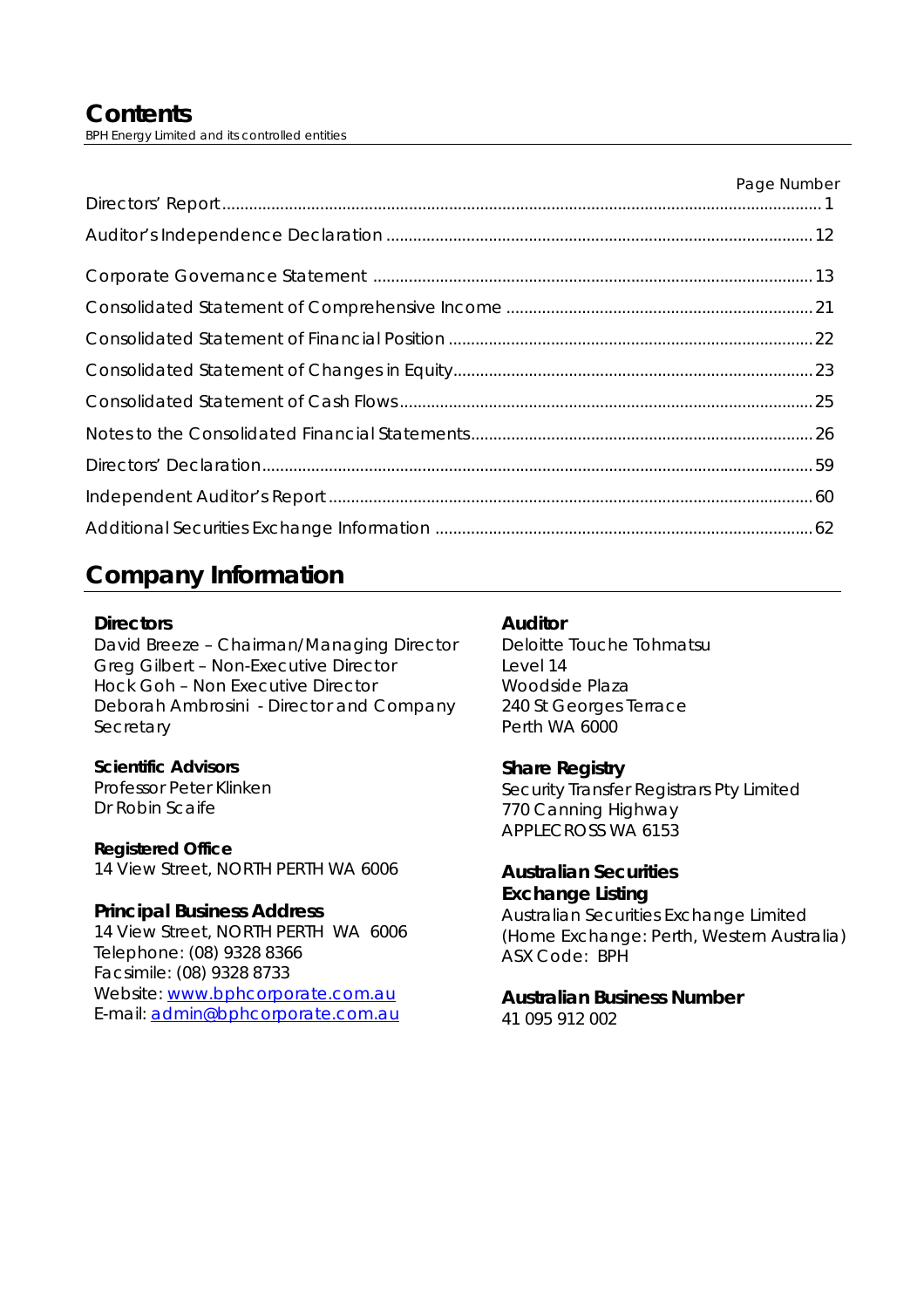The directors of BPH Energy Ltd ("BPH Energy" or the "Company") present their report on the company and its controlled entities for the financial year ended 30 June 2012.

### **Directors**

The names of directors in office at any time during or since the end of the year are:

D L Breeze G Gilbert H Goh D Ambrosini

#### **Company Secretary**

Ms Deborah Ambrosini continues in her role of Company Secretary. She also holds the position of Financial Controller of the Company and has over 11 years experience in Corporate accounting roles.

#### **Principal Activities**

The principal activities of the consolidated entity during the financial year were investment biotechnology entities and an oil and gas exploration entity.

#### **Operating Results**

The consolidated loss of the economic entity after providing for income tax was \$764,478 (2011: loss \$267,884).

#### **Dividends**

The Directors recommend that no dividend be paid in respect of the current period and no dividends have been paid or declared since the commencement of the period.

#### **Review of Operations**

#### **Investment in Oil and Gas Exploration Company**

#### Advent Energy Ltd ("Advent"):

BPH Energy currently holds an interest of 27.4% in unlisted Australian exploration company Advent.

Advent has assembled a range of hydrocarbon permits which contain near term production opportunities with pre-existing infrastructure and exploration upside.

Advent's assets include EP386 and RL1 (100%) in the onshore Bonaparte Basin in the north of Western Australia and Northern Territory, PEP11 (85%) in the offshore Sydney Basin and EP325 (8.3%) in the Exmouth Sub-basin of the Carnarvon Basin near Exmouth in WA. Advent's portfolio of assets has an estimated AUD 156m invested historically on exploration.

Advent is investigating a considerable potential shale gas resource within EP386 and RL1. Studies indicate significant potential upside in prospective shale gas resources with estimated unrisked OGIP in the range from 19 Tcf to 141 Tcf.

A mean contingent Resource of 18.4 Bcf for the Weaber Gas Field (RL1) has recently been assessed, by an independent third party as a component of Advent's drive to commercialise its 100% owned onshore Bonaparte Basin assets. The current rapid development of the Kununurra region in northern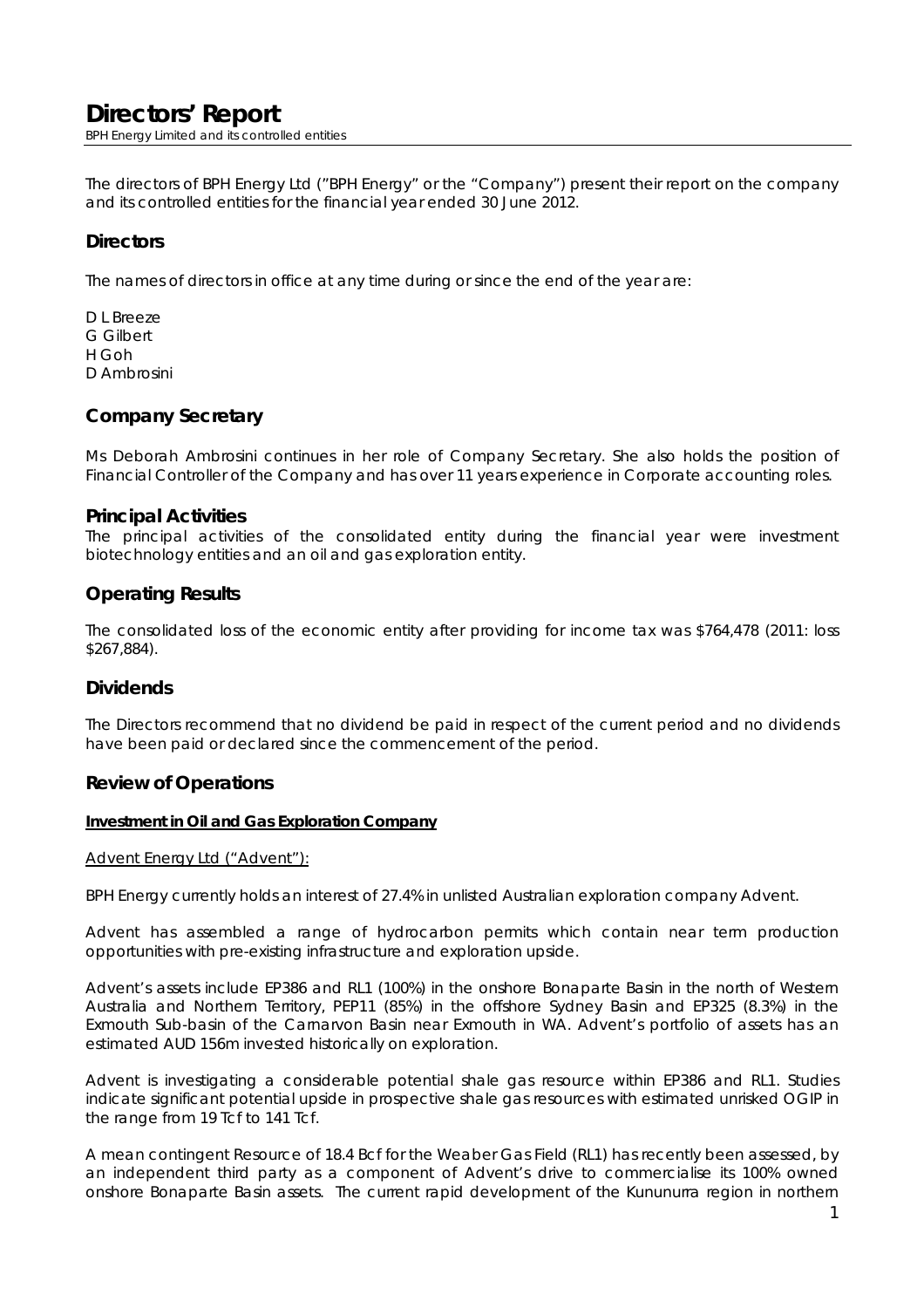#### **Directors' Report**  BPH Energy Limited and its controlled entities

Western Australia, including the Ord Irrigation Expansion Project and numerous resource projects, provides an exceptional opportunity for Advent to potentially develop its nearby gas resources for the benefit of the region along with Advent and its shareholders.

The Sydney Basin is a proven petroleum basin with excellent potential for the discovery of gas and oil. The demonstration of an active hydrocarbon system with seeps reported in the offshore area and sampling indicated the presence of thermogenic hydrocarbon gas; this is considered to occur in basins actively generating hydrocarbons and /or that contain excellent migration pathways. Drilling during the period has shown that the early Permian geological sequence is mature for hydrocarbons. Whilst no hydrocarbons were encountered at prognosed target horizons reservoir quality sandstones of considerable thickness were observed. Invaluable information was obtained from the drilling that will allow Advent to further assess the numerous prospects and leads within PEP 11

Undiscovered prospective recoverable gas resources for structural targets within the PEP11 offshore permit have been estimated at 6 trillion cubic feet (at the P50 level) or up to 23.5 Tcf on a probabilistic mean calculation. PEP11 lies adjacent to the most populous region of Australia and the major industrial hub of Newcastle where LNG production facilities are being developed (independently of Advent).

#### **Investment in Biotechnology Companies**

BPH Energy's existing Biotechnology investments include its 3.89% interest in Cortical Dynamics Limited; 51.82% interest in Diagnostic Array Systems Pty Ltd; 20% interest in Molecular Discovery Systems Limited and its interest in the Surface Enhanced Raman Spectroscopy ('SERS') project.

#### Molecular Discovery Systems Limited ('MDSystems')

#### *Drug Discovery:*

MDSystems is currently utilising the IN Cell Analyser 1000 for in-house screening of new molecules for drug development. The IN Cell Analyser is ideally suited for screening of chemical compounds that modulate complex cellular responses.

MDSystems has also discovered a new anti-microtubule compound. This compound has undergone extensive in-vitro testing and has been shown to have substantial tumour inhibitory activity in preliminary animal testing. This compound is currently being optimised through successive rounds of medicinal chemistry.

MDSystems will continue to focus on this novel anti-microtubule drug, in addition to developing its drug discovery resources and drug candidate pipeline.

#### HLS5 Project:

MDSystems is working with the Western Australian Institute for Medical Research ('WAIMR') to develop and validate HLS5 as a novel tumour suppressor gene. A concerted research effort by leading Australian scientists has revealed that HLS5 works through multiple pathways that may target cancer as well as a range of other diseases such as Huntington's, Parkinson's and HIV infection.

MDSystems has developed an extensive patent portfolio and has exclusive rights to the tumour suppressor gene HLS5, both as a potential therapeutic target and also underpinning its involvement in a variety of disease pathways.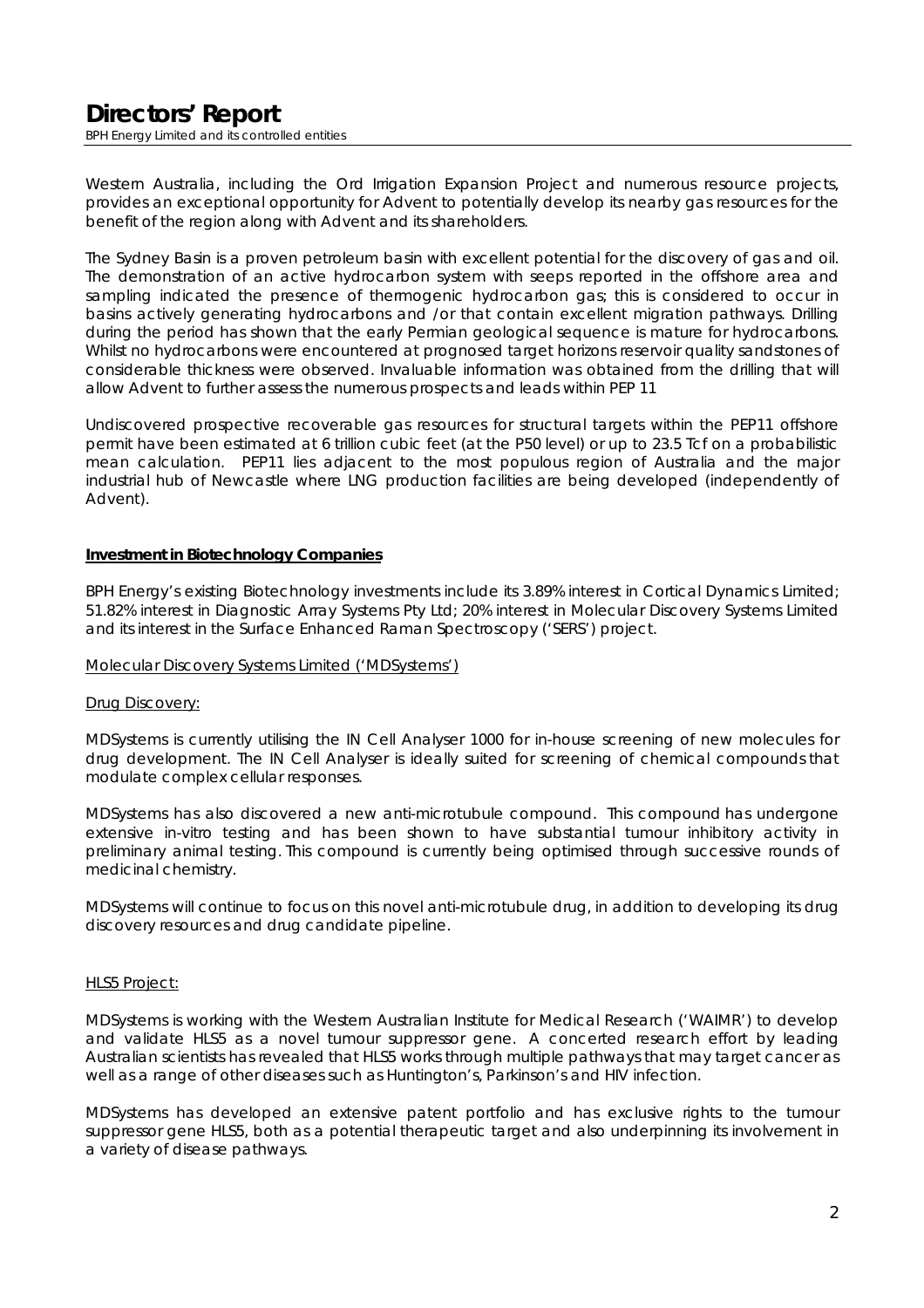The research on HLS5 was further validated by an independent research study, entitled 'Genome-Wide Copy Number Analyses Identified Novel Cancer Genes in Hepatocellular Carcinoma' which was published in the prestigious international journal Hepatology.

#### Cortical Dynamics Limited ('Cortical Dynamics'):

Cortical Dynamics is working with BPH Energy and Swinburne University of Technology ('SUT') to develop and commercialise a unique depth of anaesthesia monitoring system for use during major surgery. The core technology is based on real time analysis of the patients electroencephalograph (EEG) using a proprietary algorithm based on a mathematically and physiologically detailed understanding of the brain's rhythmic electrical activity.

The Cortical Dynamics team lead by Professor David Liley has analysed a comprehensive data set obtained from Europe using the Brain Anaesthesia Response ("BAR") methodology. The detailed results were published in the prestigious peer-reviewed international Journal of Anesthesiology, Liley et al, 2010, Propfol and Remifentanil Differentially Modulate Frontal Electroencephalographic Activity, 113:292-304. With the paper indicating the potential for the BAR methodology to separately monitor hypnotic and analgesic state. At present there is no known EEG monitor based depth of anaesthesia monitoring approach that is able to achieve this.

#### Diagnostic Array Systems ("DAS")

DAS is working with BPH Energy and RMIT University to develop and commercialise BacTrak™, a diagnostic tool that will enable pathology laboratories and the emergency departments of hospitals to provide patients with fast and accurate identification of disease causing bacteria from a single sputum sample. The test has important implications for the clinical management of infectious diseases by identifying the specific bacteria responsible for a disease. Utilisation of the novel test is intended to provide more information, more quickly, than alternative methods. It has the potential to accelerate therapeutic treatment, lead to a reduction in hospitalisations and help reduce the overuse of antibiotics.

#### **Financial Position**

The net assets of the economic entity decreased by \$2,104,769 to \$48,789,149 at 30 June 2012. This has largely resulted from cash balances decreasing by \$1,123,906 as BPH Energy continued to provide financial support to its investee companies MDSystems and Cortical Dynamics Ltd.

#### **Significant Changes in State Of Affairs**

The major activities throughout the period were:

- The Company entered into a selective buyback agreement with MEC Resources Limited ("MEC"). BPH Energy agreed to buy back up to \$1.35 million of MEC's shareholding in the Company. The number of buy-back Shares was determined by dividing the total Consideration by the 5-day volume weighted average closing price of Shares prior to the date of the buy-back;
- Independent researchers in China found that reduced HLS5 levels were shown to correlate with worse tumour grade, increased tumour size and elevated serum AFP levels, a marker of liver cancer. The paper indicated that the loss of HLS5 expression is a critical event in liver cancer supporting the research performed by BPH's investee MDSystems Limited ("MDS") and WAIMR. The paper entitled 'Genome-Wide Copy Number Analyses Identified Novel Cancer Genes in Hepatocellular Carcinoma' which was published in the prestigious international journal Hepatology;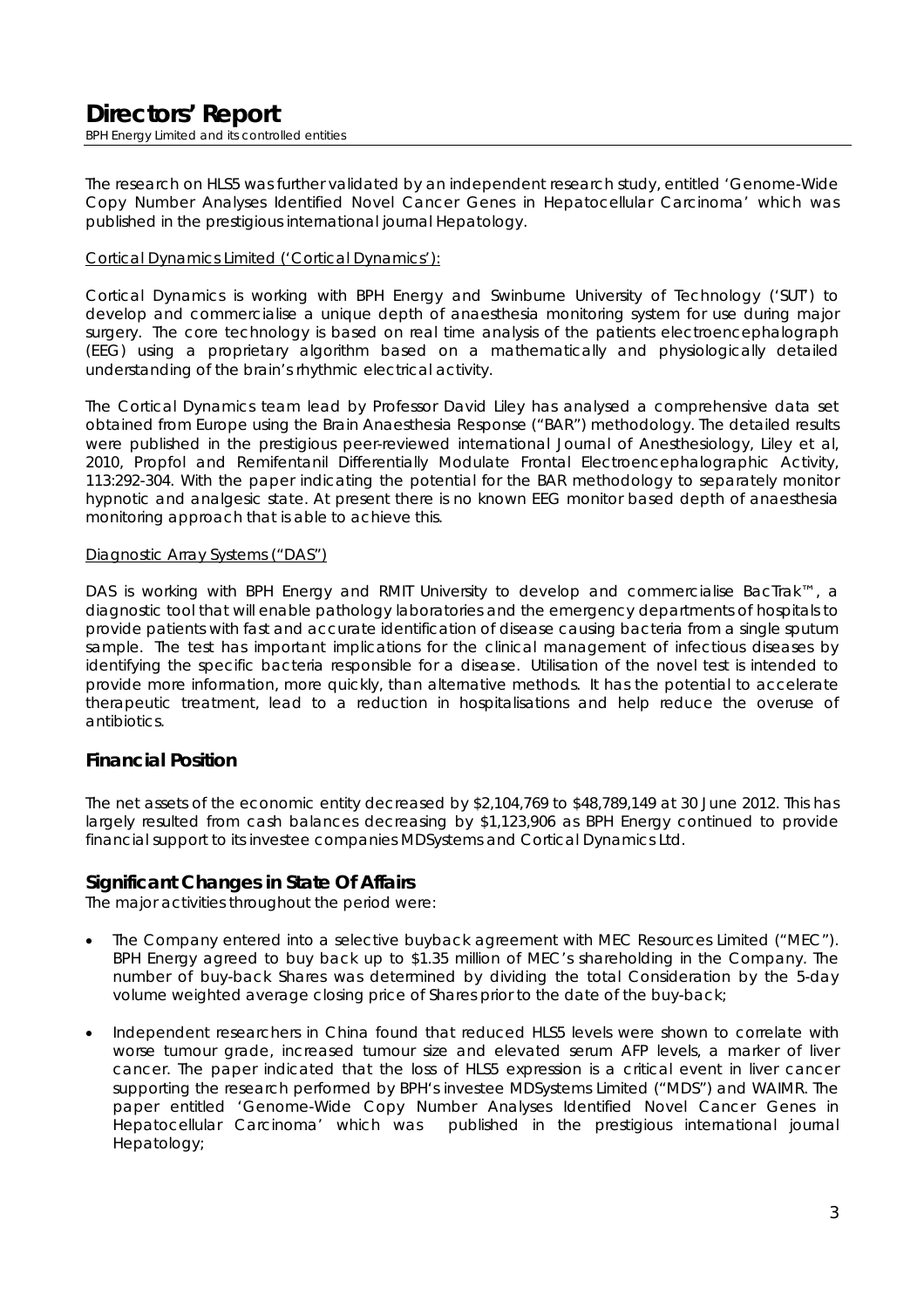### **Directors' Report**

BPH Energy Limited and its controlled entities

- Advent repaid an amount of \$1.8M in full and final settlement of its obligations under the secured loan agreement entered into with BPH Energy on 15 June 2010;
- Investee company Cortical Dynamics obtained ethics approval from the Human Research Ethics Committee of St Vincent's Hospital (St Vincent's), Melbourne. The study commenced in January 2012 and will employ the BAR monitor to detect varying levels of anaesthetic agents in an operating room environment where the presence of multiple artifacts are known to complicate the EEG assessment of anaesthetic action ;
- Cortical Dynamics was awarded the accolade of being named as one of the finalists in the health category of The Australian Innovation Challenge, a national innovation competition;
- Investee Advent achieved an independently assessed (RISC) mean Contingent Resource for the Weaber Gas Field (RL1) of 18.4 Bcf following reprocessing of seismic data and review of all available well data from Weaber. The field has been assessed as comprising a 3C upside potential Contingent Resource of 45.8 Bcf; and
- Investee Advent re-entered Vienta-1 located within EP 386 for the purpose of recompletion and production testing. Production testing on the lower zone of Vienta-1 was performed and the well observed strong pressure recovery. Advent also re-entered Waggon Creek-1 located within EP386, and 10km from Vienta-1, for the purpose of recompletion and production testing. The well was flowed for 6 hours before operations were suspended for the northern wet season.
- Investee Advent is investigating a considerable potential shale gas resource within EP386 and RL1. Studies indicate significant potential upside in prospective shale gas resources with estimated unrisked OGIP in the range from 19 Tcf to 141 Tcf

#### **After Balance Date Events**

There have not been any matters or circumstances that have arisen since the end of the financial year, that have significantly affected, or may significantly affect, the operations of the company, the results of those operations, or the state of affairs of the company in future financial years.

#### **Environmental Issues**

The consolidated group's operations are not regulated by any significant environmental regulation under law of the Commonwealth or of a state or territory.

#### **Future Developments**

The entity will continue its investments in energy resource project and to assist its investee companies to commercialise breakthrough biomedical research developed in universities, medical institutes and hospitals.

#### **Information on Directors**

#### **D L Breeze**

*Managing Director and Executive Chairman – Age 58*  Shares held – 6,509,811 Unlisted Options held – 1,000,000

David is a Corporate Finance Specialist with extensive experience in the stock broking industry and capital markets. He has been a corporate consultant to Daiwa Securities; was formerly Manager of Corporate Services for Eyres Reed McIntosh and the State Manager and Associate Director for the stock broking firm BNZ North's.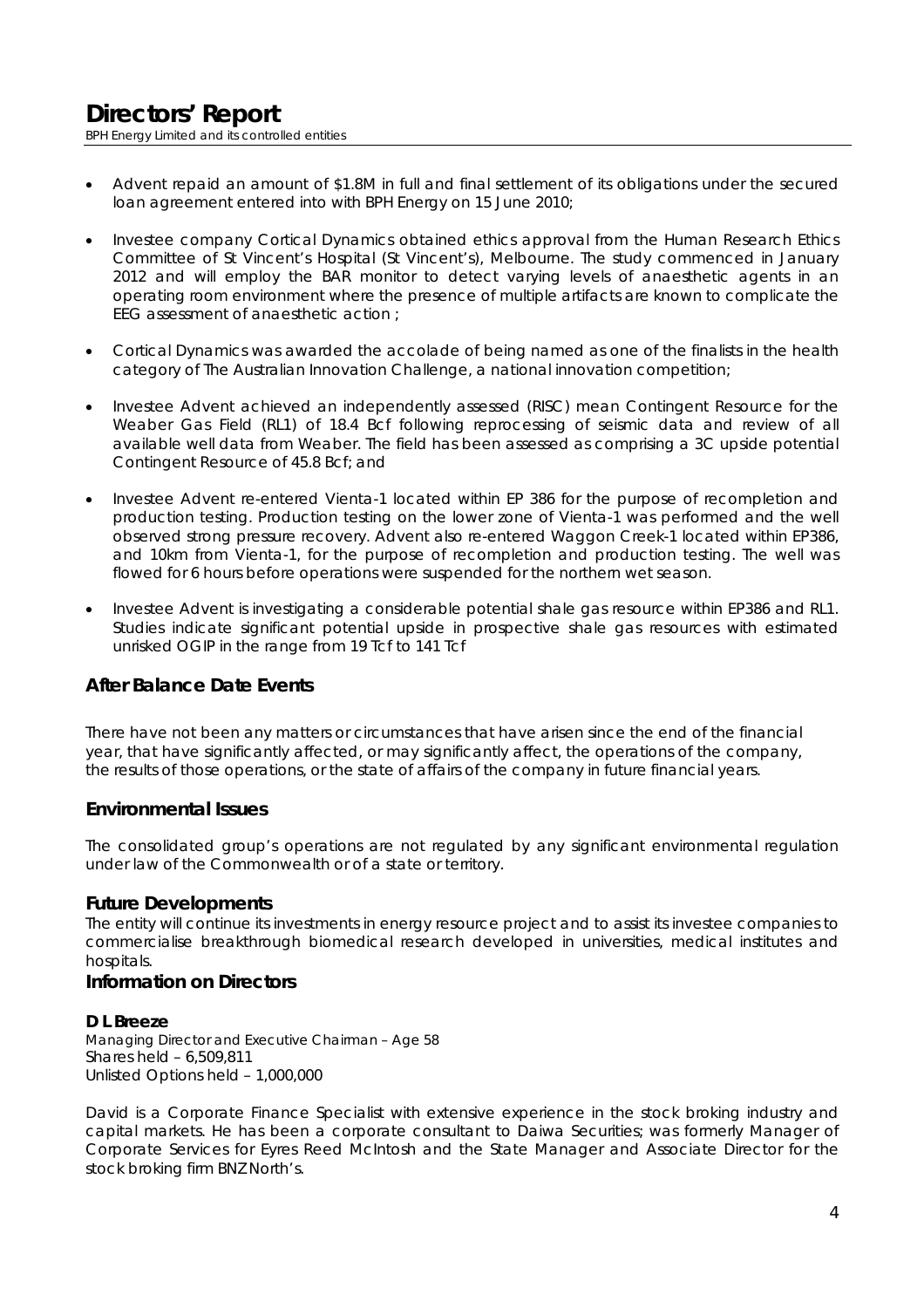David has a Bachelor of Economics and a Masters of Business Administration, and is a Fellow of the Financial Services Institute of Australasia, and a Fellow of the Institute of Company Directors of Australia. He has published in the Journal of Securities Institute of Australia and has also acted as Independent Expert under the Corporations Act. He has worked on the structuring, capital raising and public listing of over 70 companies involving in excess of \$250M. These capital raisings covered a diverse range of areas including oil and gas, gold, food, manufacturing and technology.

David is Chairman of Grandbridge Limited, a publicly listed investment and advisory company and an Executive Director of MEC Resources Ltd, Advent Energy Ltd and Cortical Dynamics Limited.

#### **G Gilbert**

*Non-Executive Director – Age 64*  Shares held – 480,769 Unlisted Options held – nil

Greg is a specialist in strategy and planning and works in the health and aged care sector. He has a Master of Science from Cranfield University in the UK and, in addition, has a Master of Health Administration from La Trobe University, an MBA from Deakin University, a BA from the University of Queensland, and a Dip.App Sc from the Royal Military College Duntroon.

Greg has an extensive background in merchant banking and banking, having held the position Global Head of Strategy and Finance and Project Director Global Credit Review with the National Australia Bank, as well as having worked in executive roles with Capel Court Investment Bank, CIBC Australia Limited and Bentley and Chau.

Greg has also worked with the National Australia Bank as an Internal Consultant on strategic operational reviews with Mckinsey and Company and Booz Allen and Hamilton consultants.

 A former Lieutenant Colonel in the Australian Defence Force, he has extensive senior management experience in strategic planning, financial management, change management and project management as well as merchant banking and corporate advisory experience in mergers and acquisitions and valuations.

#### **H Goh**

*Non-Executive Director – Age 57*  Shares held – 480,769 Unlisted Options held – nil

Hock was formerly President of Network and Infrastructure Solutions, a division of Schlumberger Limited, based in London with revenue in excess of US\$1.5 billion. He had global responsibility of Schlumberger's outsourcing services, security, business continuity and networked related business units.

Prior to that, Hock was President of Schlumberger Asia based in Beijing, China where he managed their Asian operations consisting of a broad range of services including oil field services, outsourcing, financial software and smartcards. Hock was responsible for US\$800 million in revenue and more than 2,000 employees spread across 17 countries.

In his 25 year career with Schlumberger, Hock held several other field and management responsibilities in the oil and gas industry spanning more than ten countries in Asia, the Middle East and Europe. Hock started as an oil field service engineer in Indonesia in 1980 before moving to Australia where he worked on rigs in Roma, Queensland, Bass Strait in Victoria and the Northwest Shelf, offshore Western Australia.

Hock is also an operating partner with Baird Capital Partners, the U.S. based buyout fund of Baird Private Equity, providing change-of-control and growth capital to middle-market companies. Baird Private Equity has raised and managed \$1.7 billion in capital.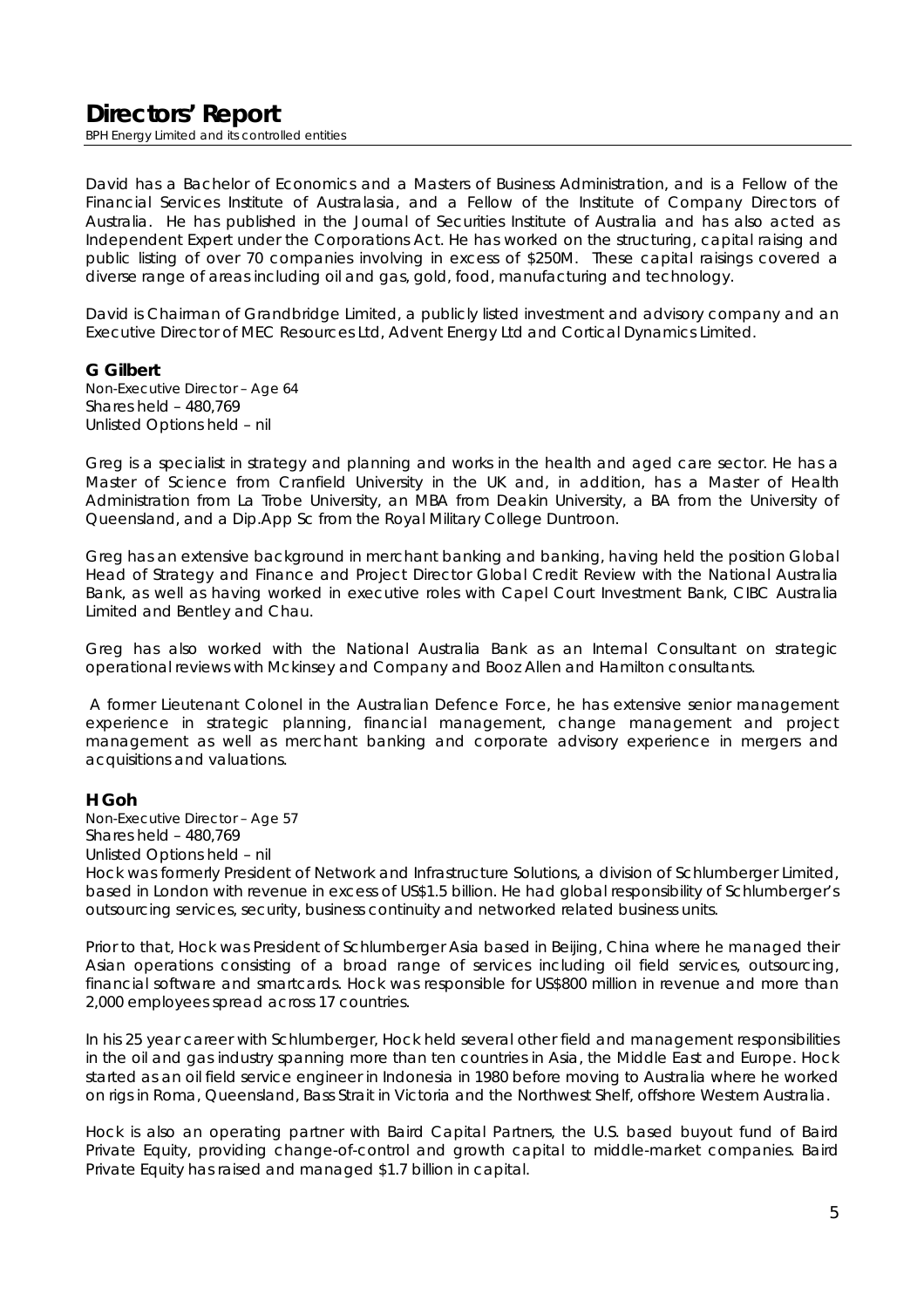Hock is the Chairman of Netgain Systems, a network monitoring software provider. He also serves on the Board of Xaloy Holdings, a US based steel components manufacturer for the plastic industry, as well as an independent director of THISS Technologies Pte Limited, a Singapore based satellite communication provider. He received his B Eng (Hons) in Mechanical Engineering from Monash University, Australia. He also completed an Advanced Management Program at INSEAD/ France in  $2004$ 

Hock is Chairman of ASX listed company MEC Resources Ltd.

#### **D Ambrosini**

*Executive Director – Age 38*  Shares held – nil Unlisted Options held – 1,000,000

Deborah is a chartered accountant with over 11 years' experience in accounting and business development spanning the biotechnology, mining, IT communications and financial services sectors. She has extensive experience both nationally and internationally in financial and business planning, compliance and taxation.

Deborah is a member of the Institute of Chartered Accountants and was a state finalist in the 2009 Telstra Business Woman Awards. Deborah was also a recipient of the highly regarded 40 under 40 award held by the WA Business News.

Deborah is also a Director of ASX listed MEC Resources Ltd and Grandbridge Limited and unlisted entities Advent Energy Ltd and Cortical Dynamics Limited.

#### **Remuneration Report (Audited)**

This report details the nature and amount of remuneration for key management personnel of BPH Energy.

- D L Breeze Executive Chairman and Managing Director
- H Goh Non-Executive Director
- G Gilbert Non Executive Director
- D Ambrosini Executive Director and Company Secretary

All the parties have held their current position for the whole of the financial year and since the end of the financial year.

#### **Remuneration Policy**

The remuneration policy of BPH Energy Limited has been designed to align director and executive objectives with shareholder and business objectives by providing a fixed remuneration component and offering specific long-term incentives as determined by the board and/or shareholders. The remuneration report as contained in the 2011 financial accounts was adopted at the Company's 2011 annual general meeting. The board believes the remuneration policy to be appropriate and effective in its ability to attract and retain the best executives and directors to run and manage the economic entity, as well as create goal congruence between directors, executives and shareholders.

The board's policy for determining the nature and amount of remuneration for board members and senior executives of the economic entity is as follows:

 The remuneration policy, setting the terms and conditions for the executive directors and other senior executives, was developed and approved by the board.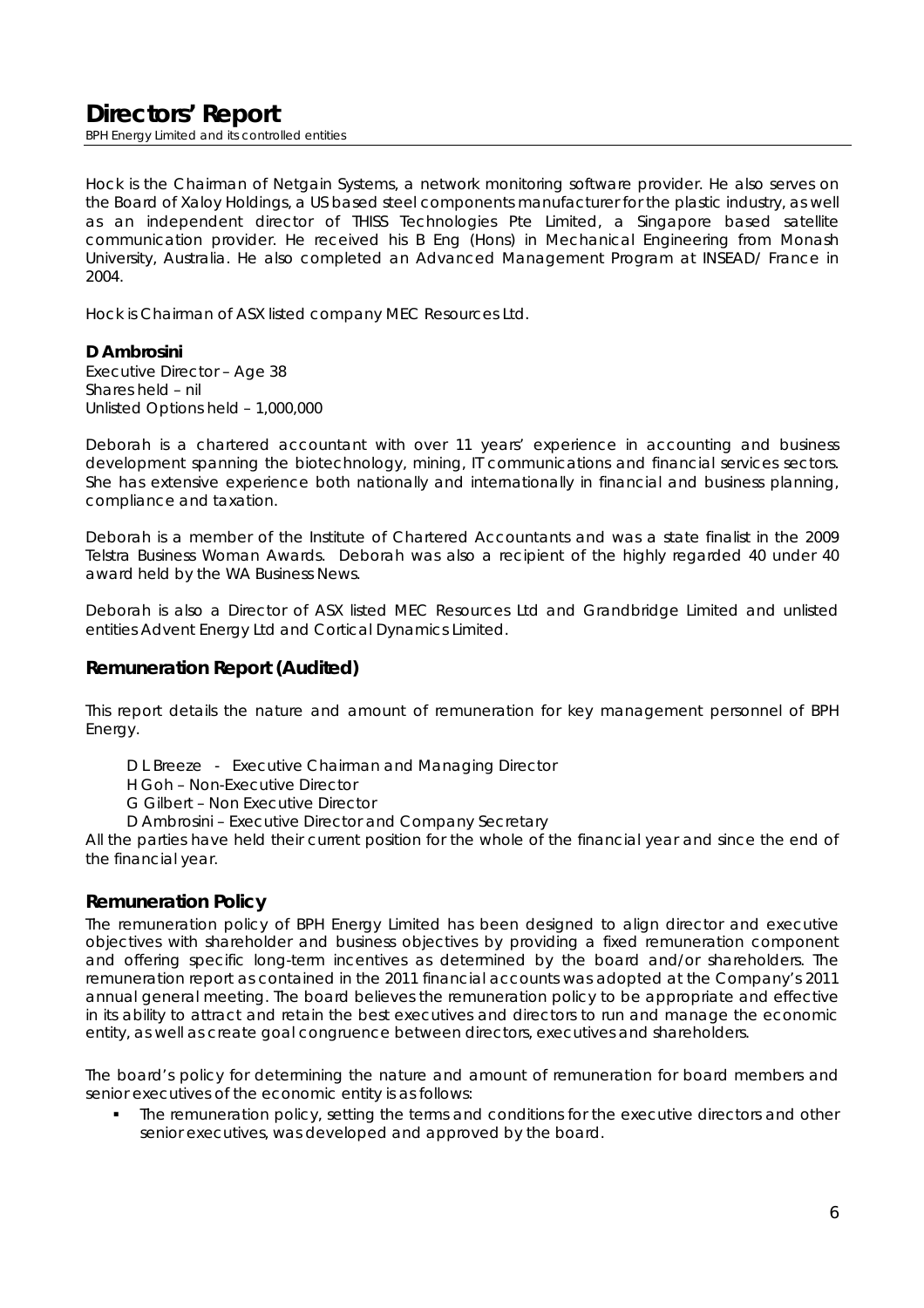BPH Energy Limited and its controlled entities

- All executives receive a base salary (which is based on factors such as length of service and experience), superannuation, fringe benefits and options.
- The board reviews executive packages annually by reference to the economic entity's performance, executive performance and comparable information from industry sectors and other listed companies in similar industries.

The performance of executives is measured against criteria agreed biannually with each executive and is based predominantly on the amount of their workloads and responsibilities for the company. The board may, however, exercise its discretion in relation to approving incentives, bonuses and options, and can recommend changes to recommendations. Any changes must be justified by reference to measurable performance criteria. The policy is designed to attract the highest calibre of executives and reward them for performance that results in long-term growth in shareholder wealth.

Executives are also entitled to participate in the employee share and option arrangements.

The executive directors and executives which receive salaries receive a superannuation guarantee contribution required by the government, which is currently 9%, and do not receive any other retirement benefits.

Shares given to directors and executives are valued as the difference between the market price of those shares and the amount paid by the director or executive. Options are valued using the Black-Scholes methodology.

The board policy is to remunerate non-executive directors at market rates for comparable companies for time, commitment and responsibilities. The remuneration committee determines payments to the non-executive directors and reviews their remuneration annually, based on market practice, duties and accountability. Independent external advice is sought when required. The maximum aggregate amount of fees that can be paid to non-executive directors is subject to approval by shareholders at the Annual General Meeting. Fees for non-executive directors are not linked to the performance of the economic entity. However, to align directors' interests with shareholder interests, the directors are encouraged to hold shares in the company and are able to participate in the employee option plan.

The board does not have a policy in relation to the limiting of risk to directors and executives in relation to the shares and options provided.

#### **Employment contracts of key management personnel**

The employment conditions of the managing director, all of the key management personnel are formalised in contracts of employment. The employment contracts stipulate a six month resignation period. The company may terminate an employment contract without cause by providing six months written notice or making payment in lieu of notice, based on the individual's annual salary component together with a redundancy payment of six months of the individual's fixed salary component. Termination payments are generally not payable on resignation or dismissal for serious misconduct. In the instance of serious misconduct the company can terminate employment at any time. Any options not exercised before or on the date of termination will not lapse.

The remaining directors are consultants to BPH Energy and each party can terminate their services by written notice.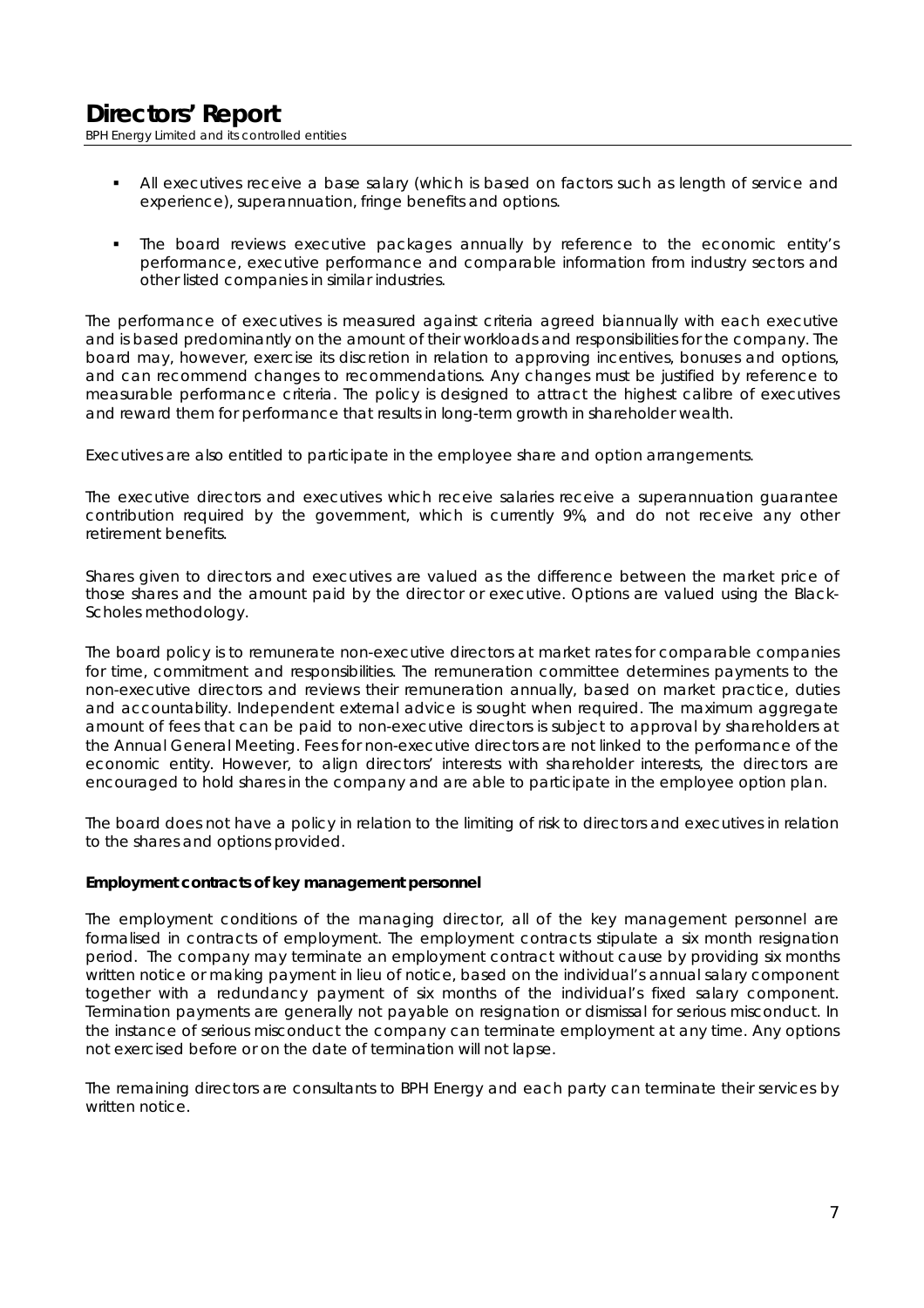### **Details of Remuneration for the year ended 30 June 2012**

The remuneration for each key management personnel of the consolidated entity during the year was as follows:

#### **2012**

| Key Management Person |                 |                    | Post-employment<br><b>Benefits</b> |                     |                              |                        |
|-----------------------|-----------------|--------------------|------------------------------------|---------------------|------------------------------|------------------------|
|                       |                 | Salary and<br>fees | <b>Bonus</b>                       | Non-cash<br>benefit | Other                        | Superannuation         |
| D L Breeze            |                 | 148,000            |                                    |                     | ٠                            |                        |
| G Gilbert             |                 | 25,000             |                                    | ٠                   | $\qquad \qquad \blacksquare$ |                        |
| H Goh                 |                 | 25,000             |                                    | ٠                   | $\overline{\phantom{a}}$     |                        |
| D Ambrosini           |                 | 25,000             |                                    | ٠                   | $\blacksquare$               |                        |
| 2012(cont'd)          |                 |                    |                                    |                     |                              |                        |
| Management<br>Key     | Long-term       |                    | Share-based payment                | Total               | Performance                  | Compensation           |
| Person                | <b>Benefits</b> |                    |                                    |                     | Related                      | Relating to<br>Options |
|                       | Other           | Equity             | Options                            | \$                  | %                            | %                      |
| D L Breeze            |                 | $\blacksquare$     |                                    | 148,000             |                              |                        |
| <b>G</b> Gilbert      |                 | $\overline{a}$     | $\overline{\phantom{a}}$           | 25,000              |                              |                        |
| H Goh                 |                 |                    | $\blacksquare$                     | 25,000              |                              |                        |

#### **2011**

| Key Management Person | <b>Short-term Benefits</b> |              |                          | Post-employment<br><b>Benefits</b> |                          |
|-----------------------|----------------------------|--------------|--------------------------|------------------------------------|--------------------------|
|                       | Salary and<br>fees         | <b>Bonus</b> | Non-cash<br>benefit      | Other                              | Superannuation           |
| D L Breeze            | 148,000                    | ٠            | $\sim$                   | $\overline{\phantom{a}}$           | $\overline{\phantom{a}}$ |
| G Gilbert             | 25,000                     | ٠            | $\sim$                   | $\overline{\phantom{a}}$           | $\overline{\phantom{a}}$ |
| H Goh                 | 25,000                     | ٠            | $\overline{\phantom{a}}$ | $\overline{\phantom{a}}$           | ٠                        |
| D Ambrosini           | 25,000                     | ٠.           | $\sim$                   | $\overline{\phantom{a}}$           | $\overline{\phantom{a}}$ |
| 2011 (cont'd)         |                            |              |                          |                                    |                          |

| Key<br>Person | Management | Long-term<br><b>Benefits</b> | Share-based payment      |                          | Total   | Performance<br>Related   | Compensation<br>Relating to<br><b>Options</b> |
|---------------|------------|------------------------------|--------------------------|--------------------------|---------|--------------------------|-----------------------------------------------|
|               |            | Other                        | Equity                   | <b>Options</b>           | \$      | %                        | %                                             |
| D L Breeze    |            | $\overline{\phantom{a}}$     | $\overline{\phantom{a}}$ | -                        | 148,000 | $\overline{\phantom{a}}$ | ۰                                             |
| G Gilbert     |            | $\overline{\phantom{a}}$     | $\sim$                   | $\overline{\phantom{a}}$ | 25,000  | $\sim$                   | $\sim$                                        |
| H Goh         |            | $\overline{\phantom{a}}$     | $\sim$                   | $\overline{\phantom{a}}$ | 25,000  | $\sim$                   | $\sim$                                        |
| D Ambrosini   |            | $\overline{\phantom{a}}$     | $\overline{\phantom{a}}$ | $\overline{\phantom{a}}$ | 25,000  | $\sim$                   | $\sim$                                        |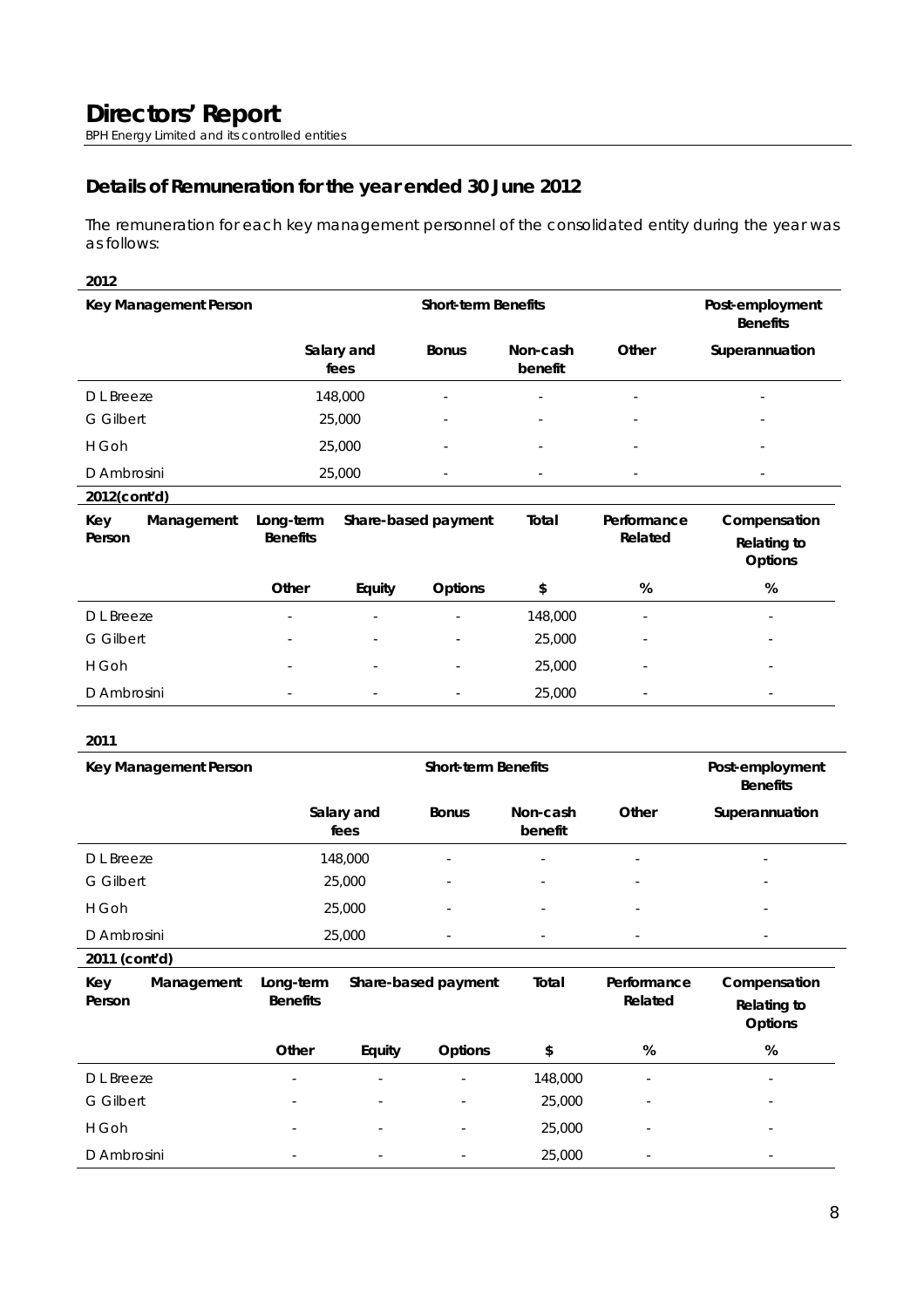#### **Company performance, shareholder wealth and director and executive remuneration**

The following table shows the gross revenue and the operating result for the last 5 years for the listed entity, as well as the share price at the end of the respective financial years. Analysis of the actual figures shows a decrease in the revenue from the previous year accompanied by an increase in the loss in the current year which can be attributed to BPH Energy no longer receiving the research and development rebate and unrealised losses on derivatives.

|                                                             | 2008           | 2009          | 2010       | 2011      | 2012       |
|-------------------------------------------------------------|----------------|---------------|------------|-----------|------------|
| Revenue and other income                                    | 1,103,422      | 162.940       | 339,253    | 604,748   | 300,978    |
| attributable<br>Operating<br>loss<br>members of the company | to (1,614,219) | (2, 215, 717) | (208, 785) | (220,903) | (739, 165) |
| Share price at Year end                                     | \$0.046        | \$0.02        | \$0.068    | \$0.03    | \$0.017    |
| Earnings per shares (cents)                                 | (1.68)         | (2.63)        | (0.80)     | (0.13)    | (0.41)     |

#### **Share based payments:**

The following are the share payments payment arrangement in existence during the year:

| <b>Grant Date</b> | Date of Expiry   | Fair Value at<br><b>Grant Date</b> | <b>Exercise Price</b> | <b>Vesting Date</b>               |
|-------------------|------------------|------------------------------------|-----------------------|-----------------------------------|
| 1 June 2008       | 30 June 2013     | \$0.0232                           | \$0.294               | $1/3$ on each<br>anniversary date |
| 24 December 2009  | 31 December 2014 | \$0.0266                           | \$0.894               | At grant date                     |

There were no grants of share based payment compensation to directors and senior management during the year.

There are no further service or performance criteria that need to be met in relation to options granted.

There were no options granted exercised or lapsed during the year.

End of remuneration report.

#### **Additional Information**

#### **Meetings of Directors**

During the financial year, one meeting of directors were held. Attendances by each director during the year were:

|             | <b>Directors' Meetings</b>   |                 |  |
|-------------|------------------------------|-----------------|--|
|             | Number eligible to<br>attend | Number attended |  |
| D L Breeze  |                              |                 |  |
| D Ambrosini |                              |                 |  |
| G Gilbert   |                              |                 |  |
| H Goh       |                              |                 |  |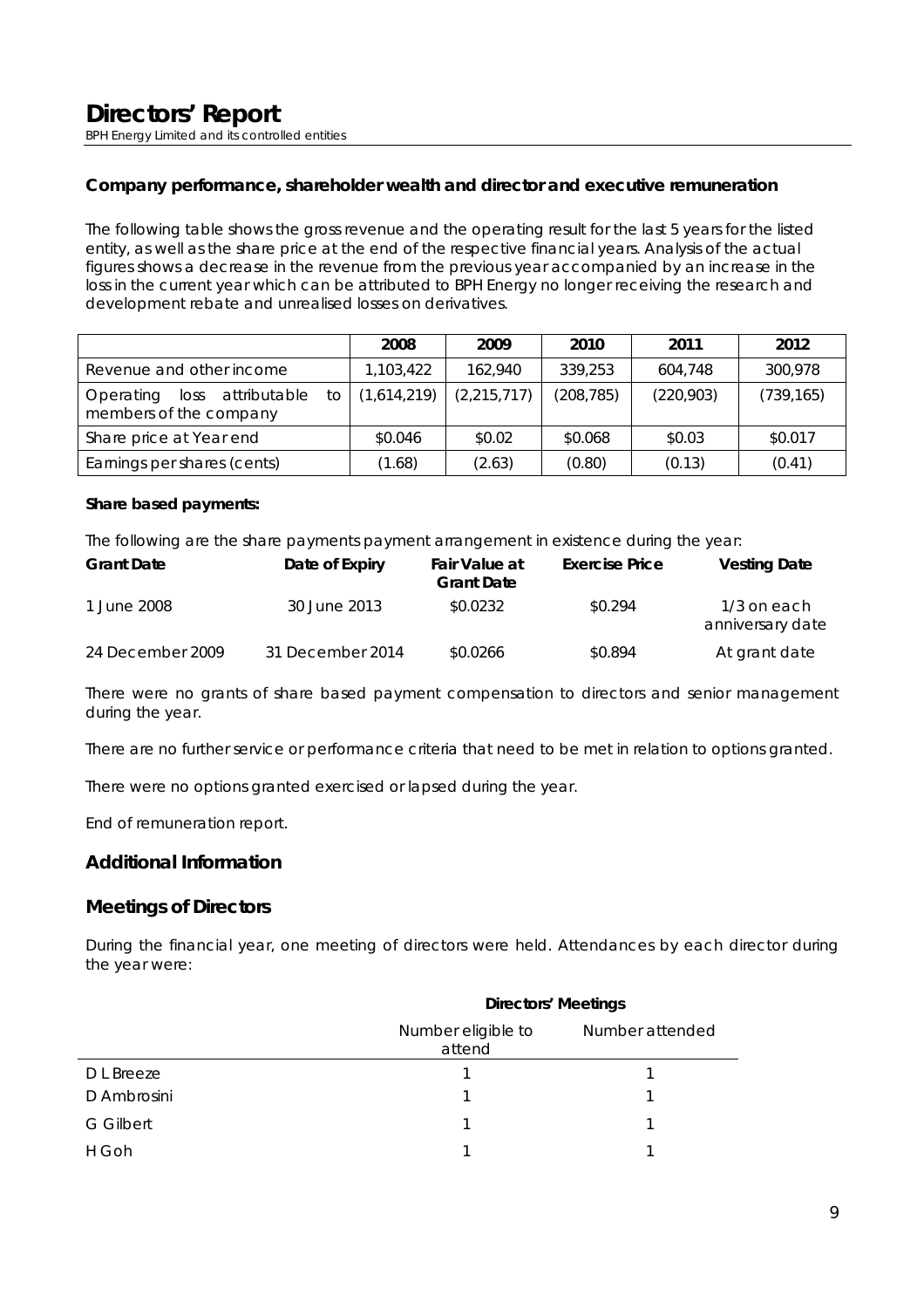#### **Indemnifying Officers or Auditors**

During or since the end of the financial year the company has given an indemnity or entered an agreement to indemnify, or paid or agreed to pay insurance premiums as follows:

The company has paid premiums to insure each of the following directors against liabilities for costs and expenses incurred by them in defending any legal proceedings arising out of their conduct while acting in the capacity of director of the company, other than conduct involving a wilful breach of duty in relation to the company. The amount of the premium was \$26,703.

- D Breeze
- D Ambrosini
- **G** Gilbert
- H Goh

The company has not indemnified the current or former auditor of the Company.

#### **Non-audit Services**

The board of directors is satisfied that the provision of non-audit services during the year is compatible with the general standard of independence for auditors imposed by the *Corporations Act 2001*. The directors are satisfied that the services disclosed below did not compromise the external auditor's independence for the following reasons:

- all non-audit services are reviewed and approved by the board prior to commencement to ensure they do not adversely affect the integrity and objectivity of the auditor; and
- the nature of the services provided do not compromise the general principles relating to auditor independence in accordance with APES 110: Code of Ethics for Professional Accountants set by the Accounting Professional and Ethical Standards Board.

No fees for non-audit services were paid/payable to the external auditors during the year ended 30 June 2012 (2011: Nil).

#### **Options**

At the date of this report, the unissued ordinary shares of BPH Energy Ltd under option are as follows: **Unlisted Options** 

| <b>Grant Date</b> | Date of Expiry    | <b>Exercise Price</b> | <b>Number Under Option</b> |
|-------------------|-------------------|-----------------------|----------------------------|
| 29 April 2008     | 29 April 2013     | $\star$               | 250,000                    |
| 1 June 2008       | 30 June 2013      | \$0.294               | 1,125,000                  |
| 16 December 2008  | 16 December 2013  | \$0.294               | 500,000                    |
| 25 September 2009 | 30 September 2014 | \$0.594               | 75,000                     |
| 24 December 2009  | 31 December 2014  | \$0.894               | 1,500,000                  |
| 21 January 2011   | 21 January 2016   | \$0.16                | 625,000                    |

 The exercise price will be the average amount determined by the market price for the 5 days prior to exercise

On the 8 December 2011 10,185,931 listed options expired in accordance with their terms and conditions. During the year ended 30 June 2012, 4,425 (2011: Nil) ordinary shares of BPH Energy Limited were issued on the exercise of options granted under the BPH Energy Limited Listed Options raising \$885 (2011: Nil). No amounts are unpaid on any of the shares.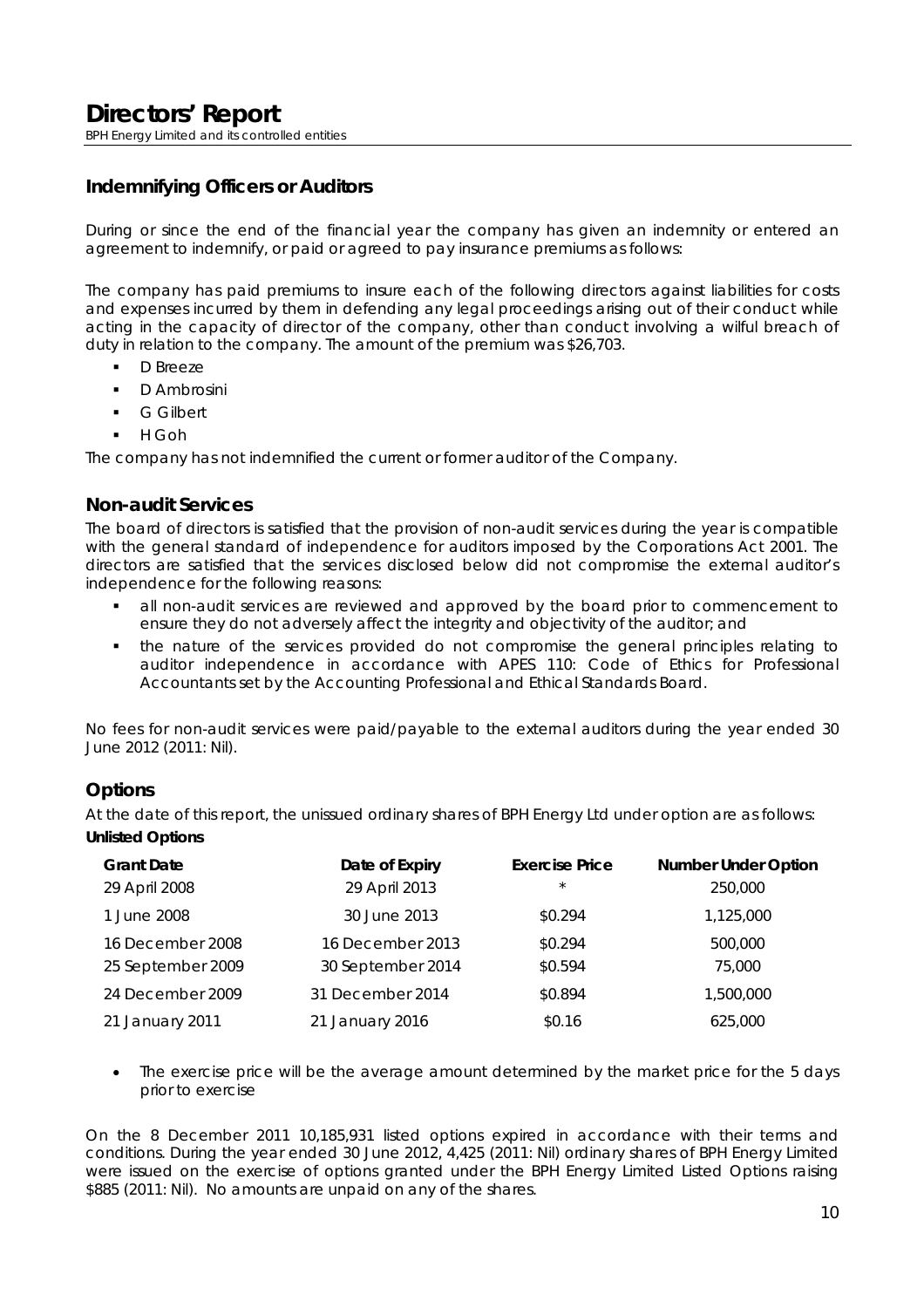No person entitled to exercise the option had or has any right by virtue of the option to participate in any share issue of any other body corporate.

No shares or interest have been issued during or since the end of the financial year as a result of exercise of an option.

#### **Proceedings on Behalf of Company**

No person has applied for leave of Court to bring proceedings on behalf of the company or intervene in any proceedings to which the company is a party for the purpose of taking responsibility on behalf of the company for all or any part of those proceedings. The company was not a party to any such proceedings during the year.

#### **Auditor's Independence Declaration**

The lead auditor's independence declaration for the year ended 30 June 2012 has been received and can be found on page 12.

The directors' report is signed in accordance with a resolution of directors made pursuant to S298(2) of the Corporations Act 2001.

**David Breeze**  Dated this 30th August 2012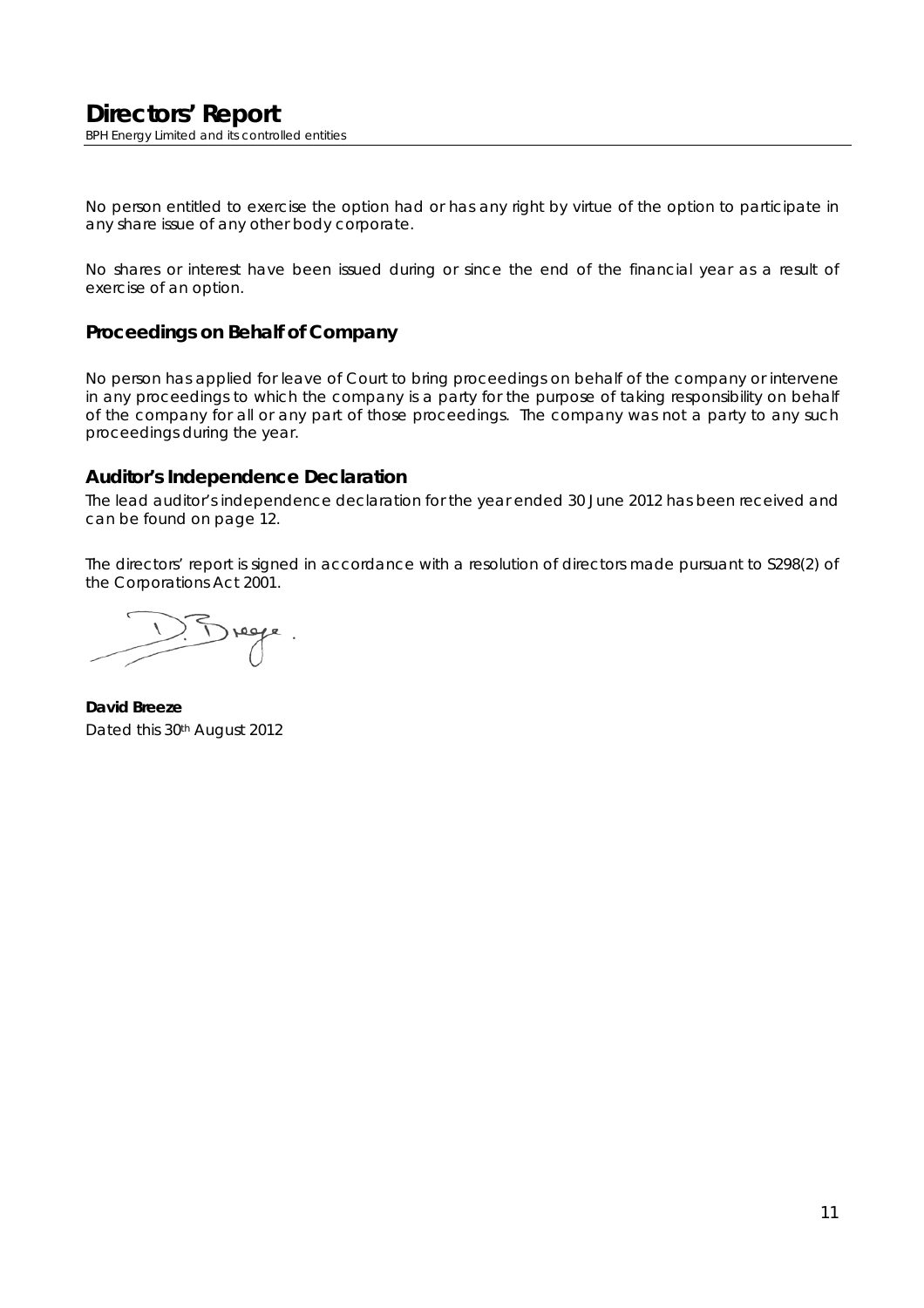# **Deloitte.**

Deloitte Touche Tohmatsu ABN 74 490 121 060

Woodside Plaza Level 14 240 St Georges Terrace Perth WA 6000 GPO Box A46 Perth WA 6837 Australia

Tel: +61 8 9365 7000 Fax: +61 8 9365 7001

www.deloitte.com.au The Board of Directors BPH Energy Limited 14 View Street NORTH PERTH WA 6006

30 August 2012

Dear Board Members

#### **BPH Energy Limited**

In accordance with section 307C of the Corporations Act 2001, I am pleased to provide the following declaration of independence to the directors of BPH Energy Limited.

As lead audit partner for the audit of the financial statements of BPH Energy Limited for the financial year ended 30 June 2012, I declare that to the best of my knowledge and belief, there have been no contraventions of:

(i) the auditor independence requirements of the Corporations Act 2001 in relation to the audit; and

(ii) any applicable code of professional conduct in relation to the audit.

Yours sincerely

Deloitte fourte fohmatsy

DELOITTE TOUCHE TOHMATSU

Chris Niestoff **Chris Nicoloff**

Partner Chartered Accountants

Liability limited by a scheme approved under Professional Standards Legislation. Member of Deloitte Touche Tohmatsu Limited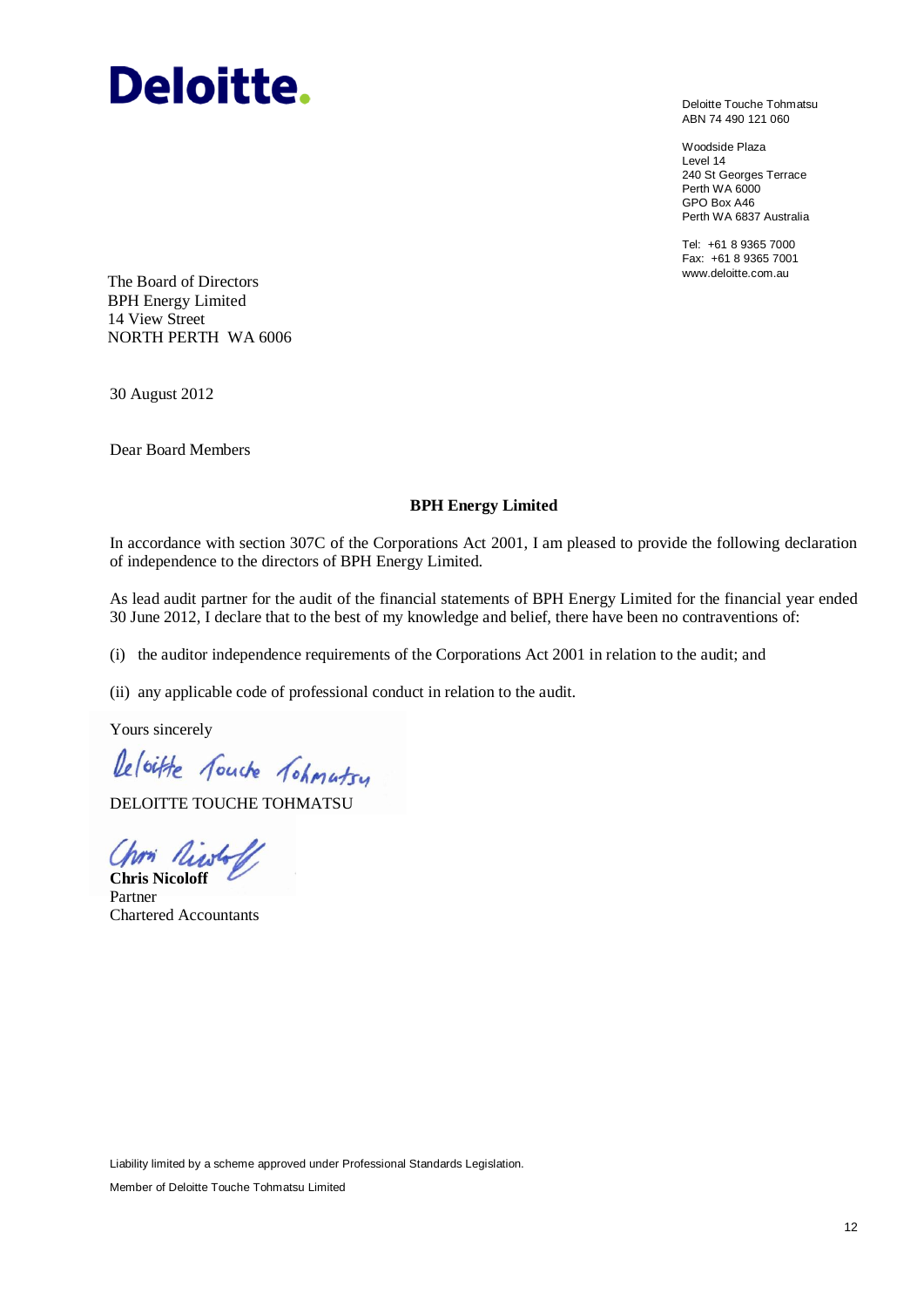BPH Energy Limited and its controlled entities

The Board of Directors of BPH Energy Limited ("BPH Energy" or "the Company") ("Group") is responsible for the corporate governance of the economic entity. The Board guides and monitors the business and affairs of the Company on behalf of the shareholders by whom they are elected and to whom they are accountable.

To ensure that the Board is well equipped to discharge its responsibilities, it has established guidelines and accountability as the basis for the administration of corporate governance.

#### **CORPORATE GOVERNANCE DISCLOSURES**

BPH Energy Limited and the board are committed to achieving and demonstrating the highest standards of corporate governance. The board continues to review the framework and practices to ensure they meet the interests of shareholders. The company and its controlled entities together are referred to as the Group in this statement.

#### **COMPOSITION OF THE BOARD**

The composition of the Board is determined in accordance with the following principles and guidelines:

- the Board should comprise a majority or at least 50% of the Board will be independent nonexecutive directors;
- the Board should have at least one director with an appropriate range of qualifications and expertise; and
- the Board shall meet at regular intervals and follow meeting guidelines set down to ensure all directors are made aware of, and have available all necessary information, to participate in an informed discussion of all agenda items.

When a vacancy exists, through whatever cause, or where it is considered that the Board would benefit from the service of a new director with particular skills, the Board selects a candidate or panel of candidates with the appropriate expertise.

The Board then appoints the most suitable candidate, who must stand for election at the next general meeting of shareholders. The Company does not have a formal Nomination Committee.

#### **REMUNERATION AND NOMINATION COMMITTEES**

The Company does not have a formal Remuneration or Nomination Committee. The full Board attends to the matters normally attended to by a Remuneration Committee and a Nomination committee. Remuneration levels are set by the Company in accordance with industry standards to attract suitable qualified and experienced Directors and senior executives.

#### **AUDIT COMMITTEE**

The Company does not have a formal Audit Committee. The full Board carried out the functions of an Audit Committee. Due to the status of the Company and the relatively straight forward accounts of the Company anticipated in the financial year, the Directors believe that at the moment there would be no additional benefits obtained by establishing such a committee. The Board follows the Audit Committee Charter, a copy of which is available on request.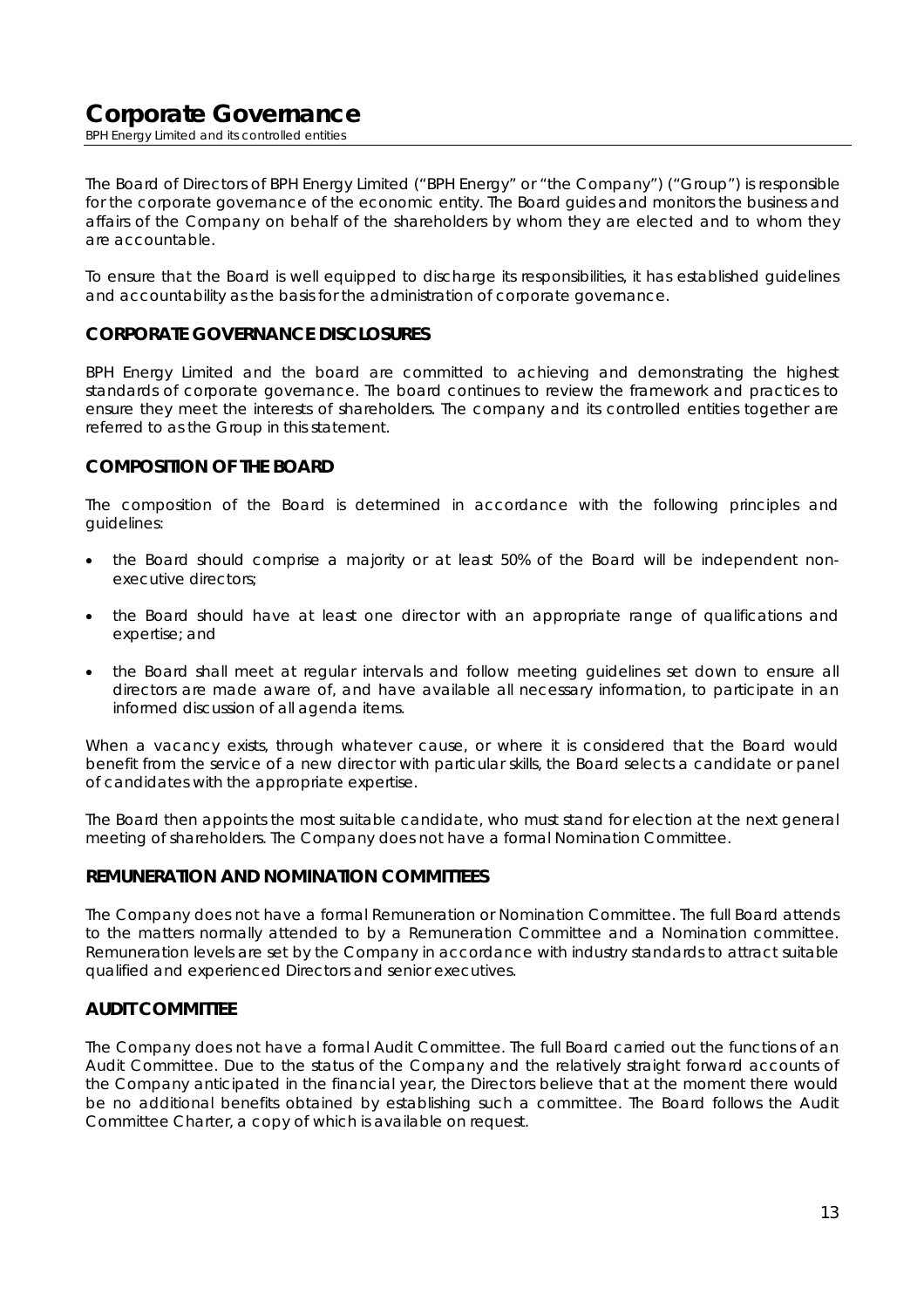BPH Energy Limited and its controlled entities

#### **BOARD RESPONSIBILITIES**

As the Board acts on behalf of and is accountable to the shareholders, it seeks to identify the expectations of the shareholders, as well as other regulatory and ethical expectations and obligations. In addition, the Board is responsible for identifying areas of significant business risk and ensuring arrangements are in place to adequately manage those risks. The Board seeks to discharge these responsibilities in a number of ways.

The responsibility for the operation and administration of the economic entity is delegated by the Board to the Managing Director. The Board ensures that the Managing Director is appropriately qualified and experienced to discharge his responsibilities, and has in place procedures to assess the performance for the Company's officers, employees, contractors and consultants.

The Board is responsible for ensuring that management's objectives and activities are aligned with the expectations and risks identified by the Board. It has a number of mechanisms in place to ensure this is achieved, including the following:

- Board approval of a strategic plan, designed to meet shareholder needs and manage business risk;
- Implementation of operating plans and budgets by management and Board monitoring progress against budget;
- Procedures to allow directors, in the furtherance of their duties, to seek independent professional advice at the Company's expense.

#### **MONITORING OF THE BOARD'S PERFORMANCE**

In order to ensure that the Board continues to discharge its responsibilities in an appropriate manner, the performance of all directors is to be reviewed annually by the chairperson. Directors whose performance is unsatisfactory are asked to retire.

#### **BEST PRACTICE RECOMMENDATION**

Outlined below are the 8 Essential Corporate Governance Principles as outlined by the ASX and the Corporate Governance Council. The Company has complied with the Corporate Governance Best Practice Recommendations except as identified below.

| Action taken and reasons |  |
|--------------------------|--|
| if not adopted           |  |
|                          |  |

#### **Principle 1: Lay solid foundations for management and oversight**

The relationship between the board and senior management is critical to the Group's long-term success. The directors are responsible to the shareholders for the performance of the Group in both the short and the longer term and seek to balance sometimes competing objectives in the best interests of the Group as a whole. Their focus is to enhance the interests of shareholders and other key stakeholders and to ensure the Group is properly managed.

The responsibilities of the board include:

• providing strategic guidance to the Group including contributing to the development of and approving the corporate strategy;

• reviewing and approving business plans, and financial plans including major capital expenditure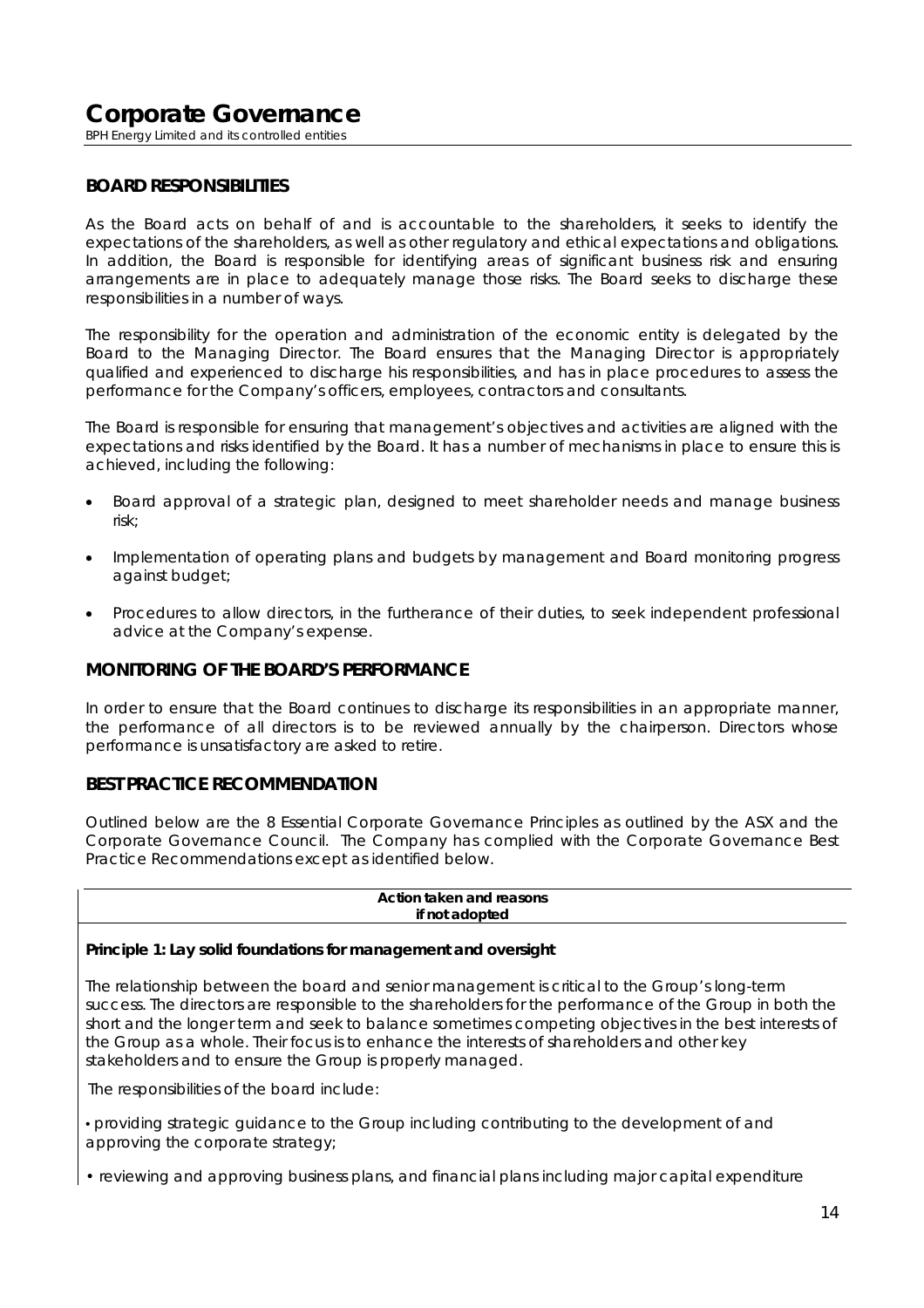BPH Energy Limited and its controlled entities

#### **Action taken and reasons if not adopted**

initiatives;

• overseeing and monitoring:

• organisational performance and the achievement of the Group's strategic goals and objectives and

• progress of major capital expenditures and other significant corporate projects including any acquisitions or divestments

• monitoring financial performance including approval of the annual and half-year financial reports;

• appointment, performance assessment and, if necessary, removal of the Managing Director;

• ratifying the appointment and/or removal and contributing to the performance assessment for the members of the senior management team including the CFO (Deborah Ambrosini) and the Company Secretary;

• ensuring there are effective management processes in place and approving major corporate initiatives;

• enhancing and protecting the reputation of the organization;

• overseeing the operation of the Group's system for compliance and risk management reporting to shareholders;

Day to day management of the Group's affairs and the implementation of the corporate strategy and policy initiatives are formally delegated by the board to the Managing Director and senior executives.

#### **Principle 2: Structure the board to add value**

The board operates in accordance with the broad principles set out in its charter. The charter details the board's composition and responsibilities.

The board seeks to ensure that :

- at any point in time, its membership represents an appropriate balance between directors with experience and knowledge of the Group and directors with an external or fresh perspective; and
- the size of the board is conducive to effective discussion and efficient decision-making.

#### **Directors' independence**

The board has adopted specific principles in relation to directors' independence. These state that when determining independence, a director must be a non-executive and the board should consider whether the director:

• is a substantial shareholder of the company or an officer of, or otherwise associated directly with, a substantial shareholder of the company;

• is or has been employed in an executive capacity by the company or any other Group member within three years before commencing to serve on the board;

• within the last three years has been a principal of a material professional adviser or a material consultant to the company or any other Group member, or an employee materially associated with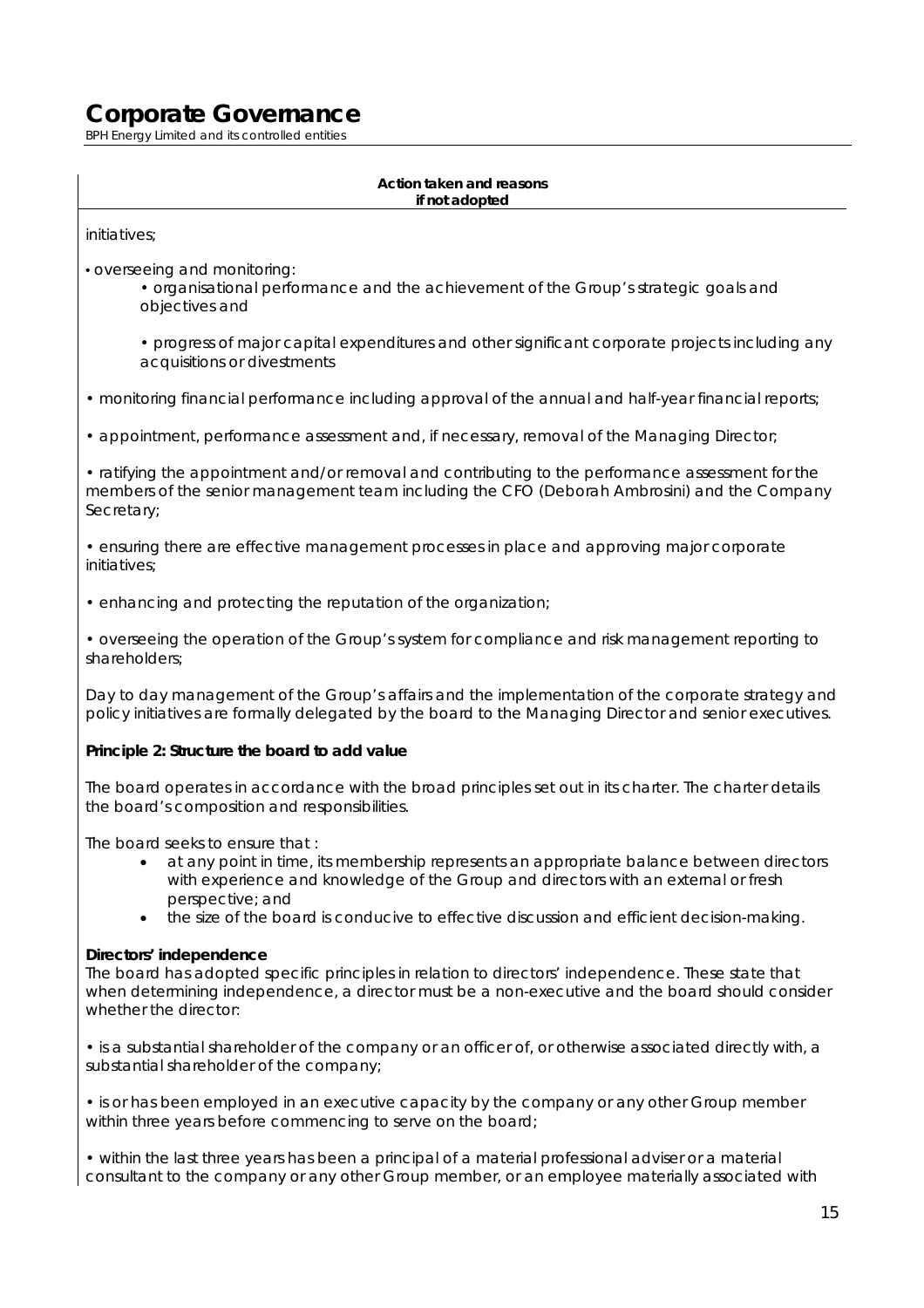BPH Energy Limited and its controlled entities

#### **Action taken and reasons if not adopted**

the service provided;

• has a material contractual relationship with the company or a controlled entity other than as a director of the Group;

• is free from any business or other relationship which could, or could reasonably be perceived to, materially interfere with the director's independent exercise of their judgement.

Materiality for these purposes is determined on both quantitative and qualitative bases. A transaction of any amount or a relationship is deemed material if knowledge of it may impact the shareholders' understanding of the director's performance.

The board assesses independence each year. To enable this process, the directors must provide all information that may be relevant to the assessment.

#### **Board members**

Details of the members of the board, their experience, expertise, qualifications, term of office, relationships affecting their independence and their independent status are set out in the directors' report under the heading ''Information on directors''. At the date of signing the directors' report, there are two non-executive directors and two executive directors, three of whom have no relationships adversely affecting independence and so are deemed independent under the principles set out above.

• Mr Breeze has business dealings with the Group as disclosed in note 25 to the financial report. However, these are not of a value or significance that adversely affect the directors' independence.

#### **Term of office**

The company's Constitution specifies that all non-executive directors must retire from office no later than the third annual general meeting (AGM) following their last election. Where eligible, a director may stand for re-election, subject to the following limitations:

• on attaining the age of 72 years a director will retire, by agreement, at the next AGM and will not seek re-election.

#### **Chair and Managing Director**

The Chair is responsible for leading the board, ensuring directors are properly briefed in all matters relevant to their role and responsibilities, facilitating board discussions and managing the board's relationship with the company's senior executives. In accepting the position, the Chair has acknowledged that it will require a significant time commitment and has confirmed that other positions will not hinder his effective performance in the role of Chair.

The Managing Director is responsible for implementing Group strategies and policies. The Chairman does not satisfy the Independence test as the role of the Chairman and the Managing Director is exercised by the same person. The board is of the opinion that the Chairman's role as Chairman of the Board is appropriate given his experience and knowledge of the business.

#### **Committees**

The number of meetings of the company's board of directors and of each board committee held during the year ended 30 June 2012, and the number of meetings attended by each director is disclosed on page 9.

It is the company's practice to allow its executive directors to accept appointments outside the company. No appointments of this nature were accepted during the year ended 30 June 2012.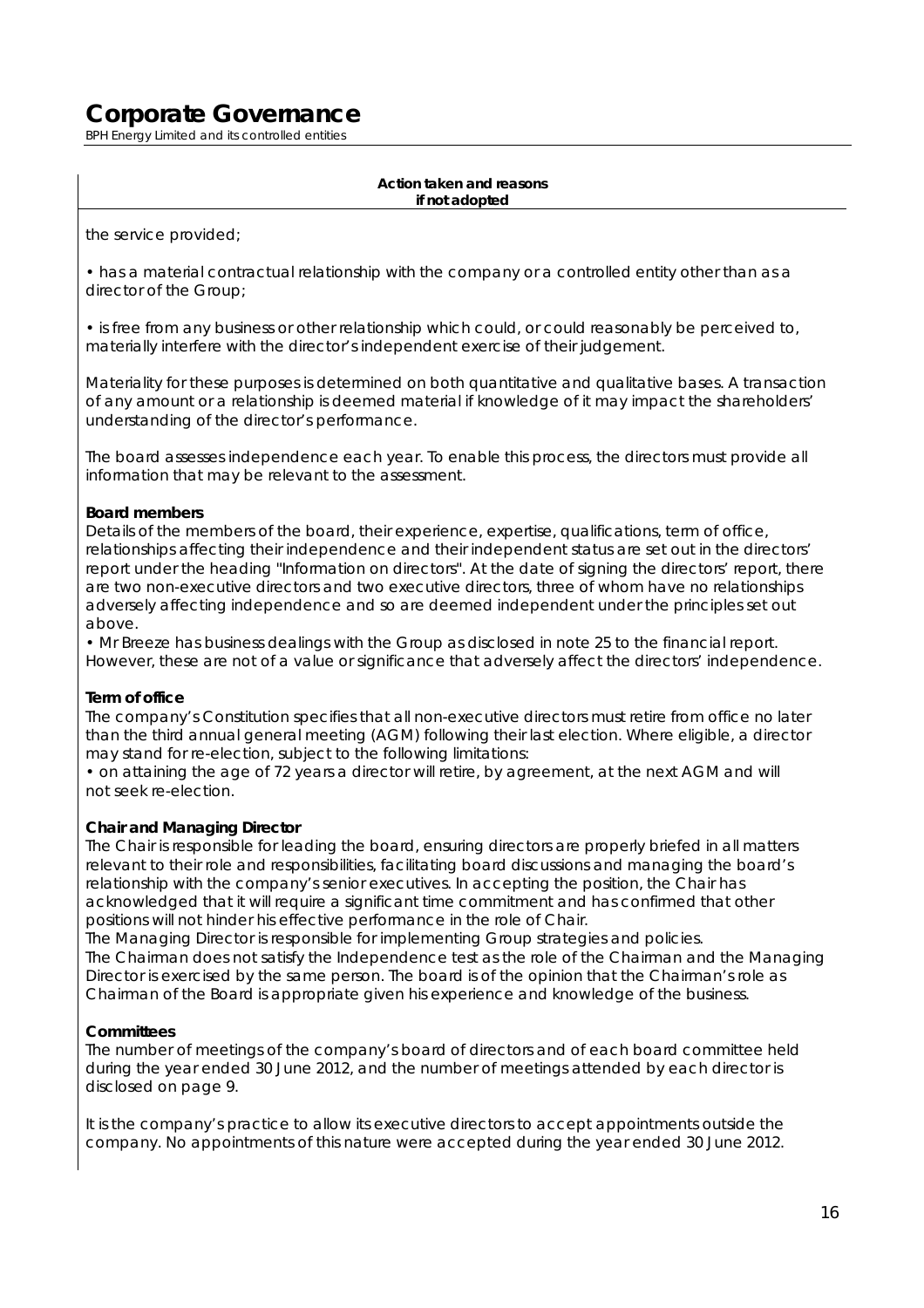BPH Energy Limited and its controlled entities

#### **Action taken and reasons if not adopted**

The Company is not of a size at the moment that justifies having a separate Nomination Committee. However, matters typically dealt with by such a committee are dealt with by the Board of Directors.

Notices of meetings for the election of directors comply with the ASX Corporate Governance Council's best practice recommendations.

#### **Principle 3: Promote ethical and responsible decision making**

The company has developed a statement of values a which has been fully endorsed by the board and applies to all directors and employees. The Statement is regularly reviewed and updated as necessary to ensure it reflects the highest standards of behaviour and professionalism and the practices necessary to maintain confidence in the Group's integrity and to take into account legal obligations and reasonable expectations of the company's stakeholders.

The Statement requires that at all times all company personnel act with the utmost integrity, objectivity and in compliance with the letter and the spirit of the law and company policies.

The purchase and sale of company securities by directors and employees is monitored by the Board.

The company is committed to Diversity and Equal Opportunity within its workforce placing particular focus on the level of gender diversity at senior levels of the organisation. The company ensure this is achieved by :

- ensuring recruitment and selection practices enable the availability of a diverse candidate pool for appointments at senior levels; and
- ensuring remuneration practices are free from gender bias.

At conclusion of the reporting year one of BPH Energy's 4 directors is female.

#### **Principle 4: Safeguard integrity in financial reporting**

Adopted except as follows:-

The Company does not have a separate Audit Committee. The full Board carries out the functions of an Audit Committee. The Board has the authority, within the scope of its responsibilities, to seek any information it requires from any employee or external party.

Due to the status of the Company and the relatively straight forward accounts of the Company, the Directors at the moment can see no additional benefits to be obtained by establishing such a committee.

The Board follows the Audit Committee Charter, a copy of which is available on request.

#### **External auditors**

The Board's policy is to appoint external auditors who clearly demonstrate quality and independence. The performance of the external auditor is reviewed annually and applications for tender of external audit services are requested as deemed appropriate, taking into consideration assessment of performance, existing value and tender costs. Deloitte was appointed as the external auditor in 2010. It is the Corporation Act's policy to rotate audit engagement partners on listed companies at least every five years. A partner should not be re-assigned to a listed entity audit engagement if this equates to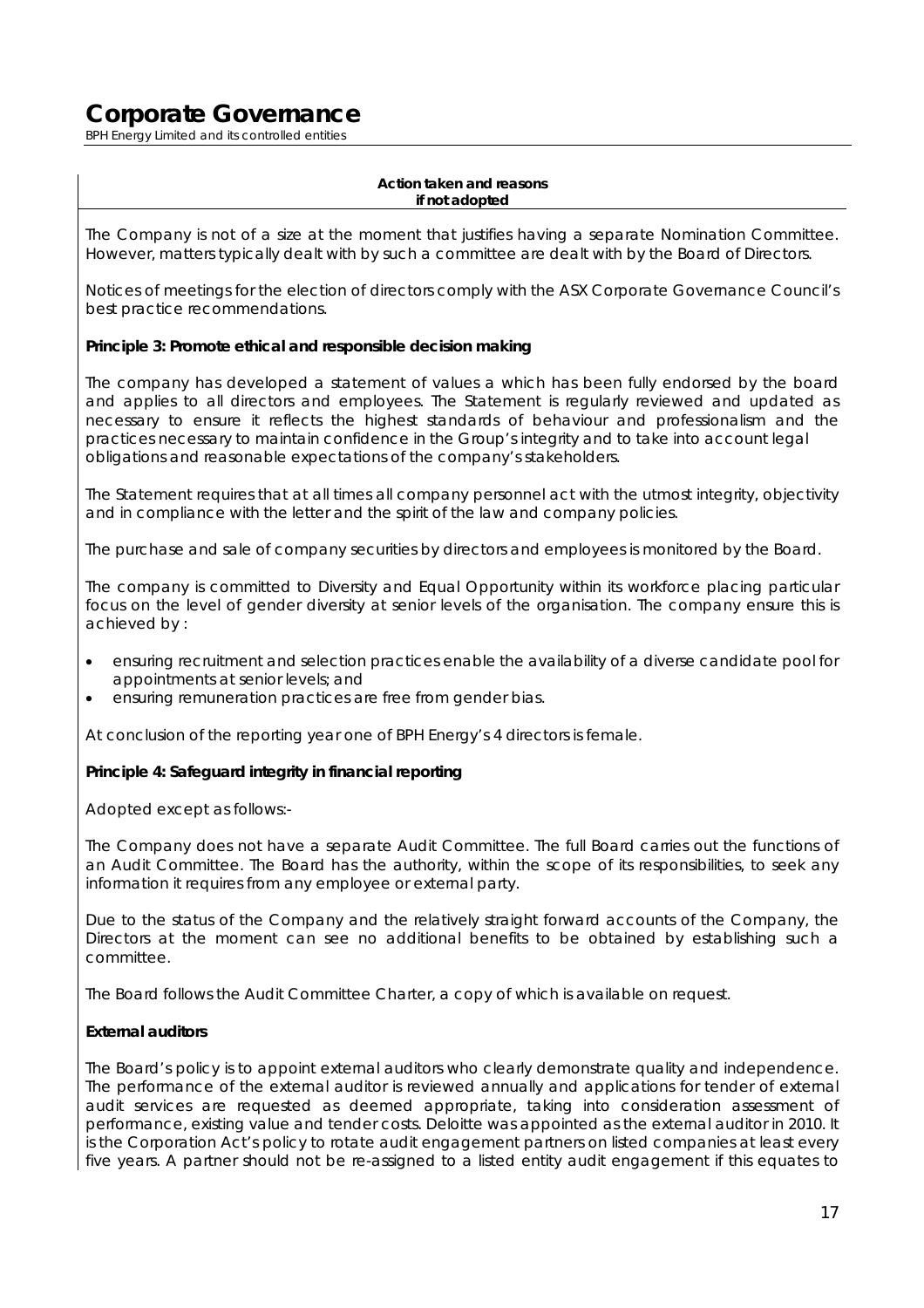BPH Energy Limited and its controlled entities

#### **Action taken and reasons if not adopted**

the partner serving in this role for more than 5 out of 7 successive years.

An analysis of fees paid to the external auditors, including a break-down of fees for non-audit services, is provided in the directors' report and in note 5 to the financial statements. It is the policy of the external auditors to provide an annual declaration of their independence to the Board.

The external auditor will attend the annual general meeting and be available to answer shareholder questions about the conduct of the audit and the preparation and content of the audit report. The Company is not of a size at the moment that justifies having a internal audit division.

#### **Principle 5&6: Make timely and balanced disclosures and respect the rights of shareholders Continuous disclosure and shareholder communication**

The company has policies and procedures on information disclosure that focus on continuous disclosure of any information concerning the Group that a reasonable person would expect to have a material effect on the price of the company's securities. These policies and procedures also include the arrangements the company has in place to promote communication with shareholders and encourage effective participation at general meetings.

The Company Secretary has been nominated as the person responsible for communications with the ASX. This role includes responsibility for ensuring compliance with the continuous disclosure requirements in the ASX Listing Rules and overseeing and co-ordinating information disclosure to the ASX, analysts, brokers, shareholders, the media and the public.

All information disclosed to the ASX is posted on the company's website as soon as it is disclosed to the ASX. When analysts are briefed on aspects of the Group's operations, the material used in the presentation is released to the ASX and posted on the company's web site. Procedures have also been established for reviewing whether any price sensitive information has been inadvertently disclosed and, if so, this information is also immediately released to the market.

All shareholders receive a copy of the company's annual (full or concise) and half-yearly reports. In addition, the company seeks to provide opportunities for shareholders to participate through electronic means. Recent initiatives to facilitate this include making all company announcements, media briefings, details of company meetings, and financial reports available on the company's website.

#### **Principle 7: Recognise and manage risk**

The board and senior executives are responsible for ensuring there are adequate policies in relation to risk management, compliance and internal control systems. In summary, the company policies are designed to ensure strategic, operational, legal, reputational and financial risks are identified, assessed, effectively and efficiently managed and monitored to enable achievement of the Group's business objectives.

Considerable importance is placed on maintaining a strong control environment. There is an organisation structure with clearly drawn lines of accountability and delegation of authority. The board actively promotes a culture of quality and integrity.

The responsibility for the operation and administration of the economic entity is delegated by the board to the Managing Director. The board ensures that the Managing Director is appropriately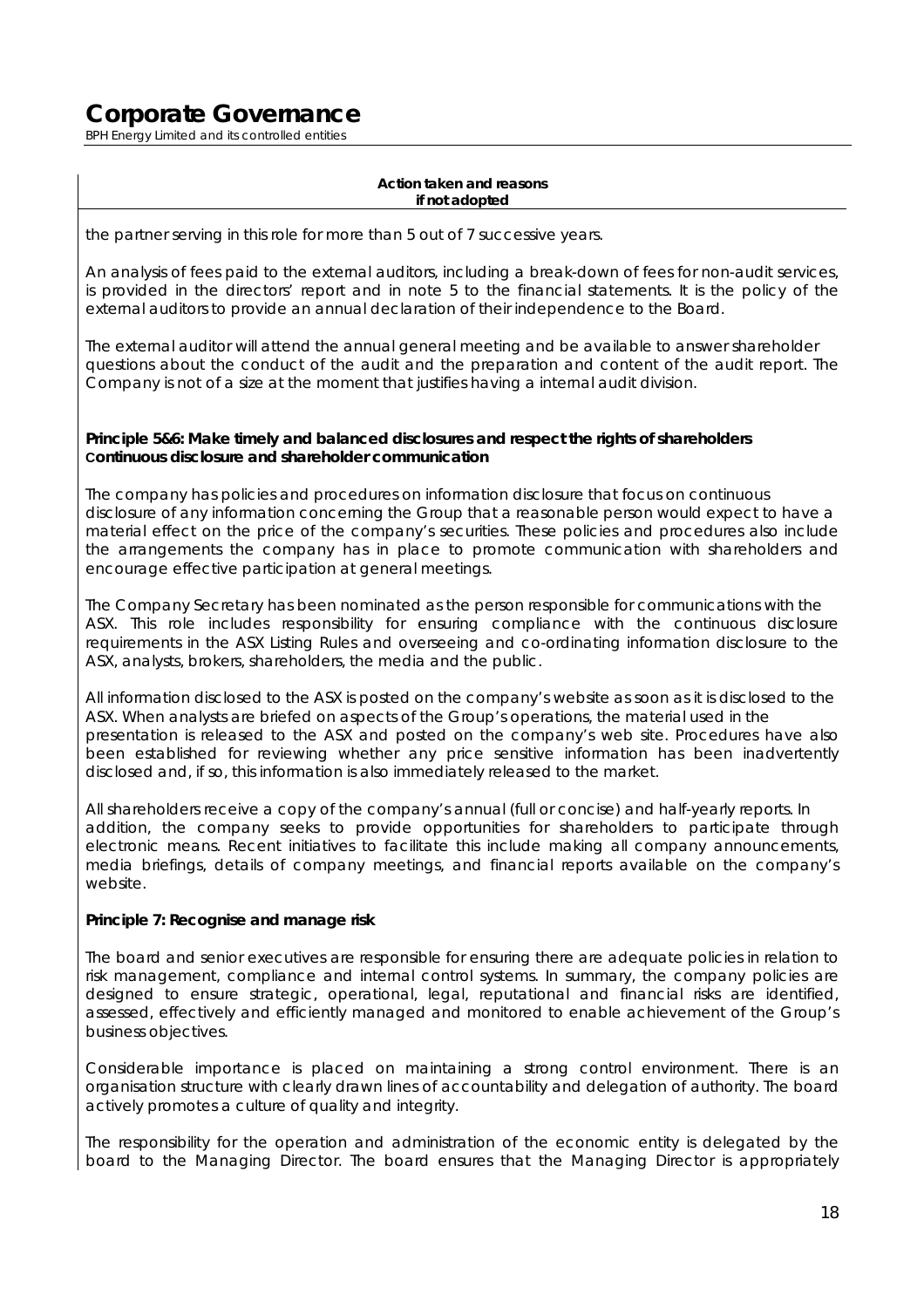BPH Energy Limited and its controlled entities

#### **Action taken and reasons if not adopted**

qualified and experienced to discharge his responsibilities, and has in place procedures to assess the performance for the Company's officers, employees, contractors and consultants. The board receives monthly updates as to the effectiveness of the company's management of material risks that may impede meeting business objectives.

The board is responsible for ensuring that management's objectives and activities are aligned with the expectations and risks identified by the Board. It has a number of mechanisms in place to ensure this is achieved, including the following:

- Board approval of a strategic plan, designed to meet shareholder needs and manage business risk;
- Implementation of operating plans and budgets by management and board monitoring progress against budget;
- Procedures to allow directors, in the furtherance of their duties, to seek independent professional advice at the Company's expense.

Control procedures cover management accounting, financial reporting, project appraisal, IT security, compliance and other risk management issues. The Managing Director is required to ensure that appropriate controls are in place to effectively manage the identified risks. This is monitored by the board on a monthly basis.

#### **The environment**

Information on compliance with significant environmental regulations is set out in the directors' report.

#### **Corporate reporting**

The Managing Director and CFO have made the following certifications to the board:

• that the company's financial reports are complete and present a true and fair view, in all material respects, of the financial condition and operational results of the company and Group and are in accordance with relevant accounting standards;

• that the above statement is founded on a sound system of risk management and internal compliance and control which implements the policies adopted by the board and that the company's risk management and internal compliance and control is operating efficiently and effectively in all material respects in relation to financial reporting risks.

#### **Principle 8: Remunerate fairly and responsibly**

The Company is not of a size at the moment that justifies having a separate Remuneration Committee. However, matters typically dealt with by such a committee are dealt with by the board.

The board makes specific recommendations on remuneration packages and other terms of employment for executive directors, other senior executives and non-executive directors. The board also reviews gender pay equity on an annual basis to ensure equality.

Each member of the senior executive team signs a formal employment contract at the time of their appointment covering a range of matters including their duties, rights, responsibilities and any entitlements on termination. The standard contract refers to a specific formal job description.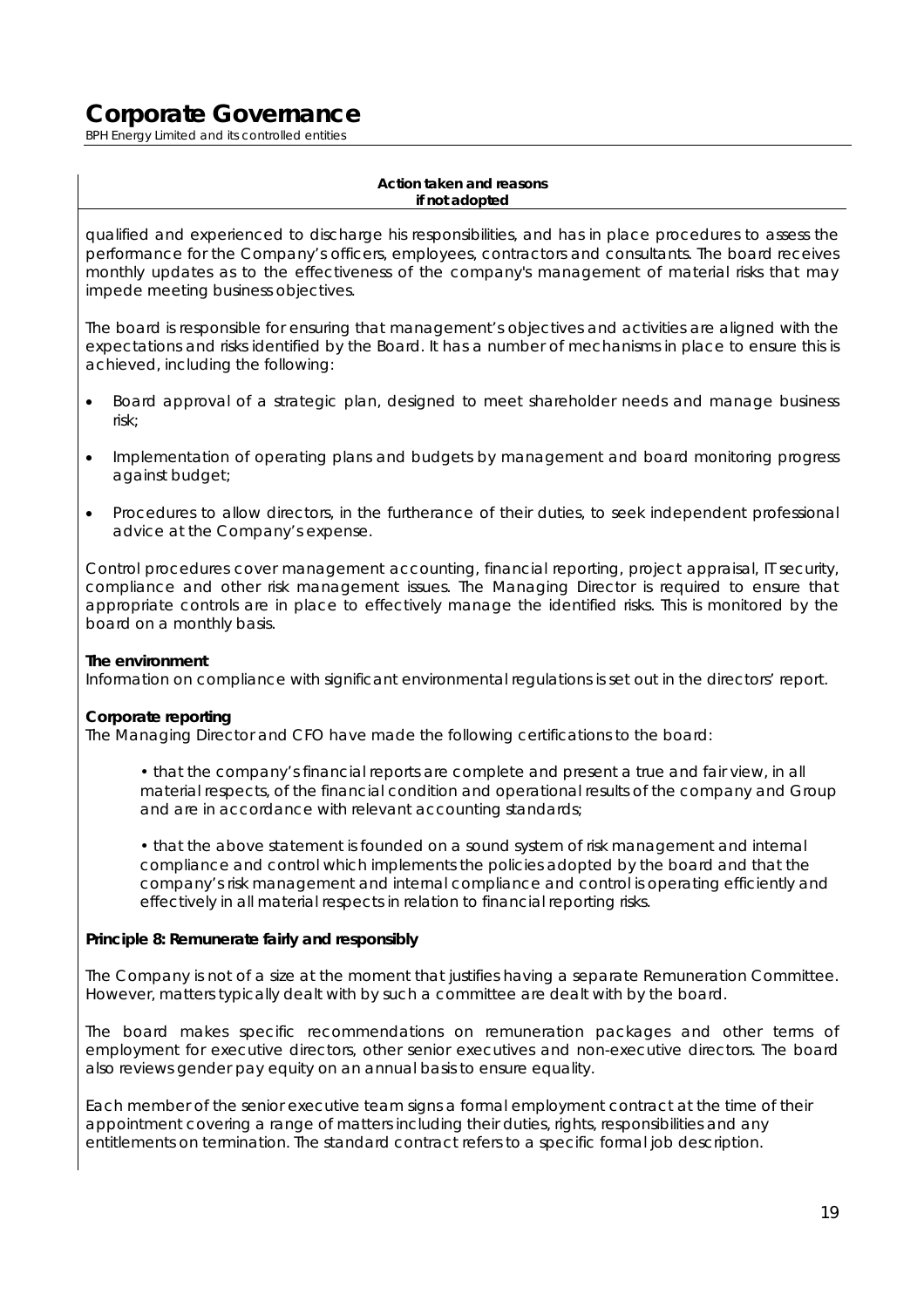BPH Energy Limited and its controlled entities

#### **Action taken and reasons if not adopted**

Further information on directors' and executives' remuneration, including principles used to determine remuneration, is set out in the directors' report under the heading ''Remuneration report''. In accordance with Group policy, participants in equity-based remuneration plans are not permitted to enter into any transactions that would limit the economic risk of options or other unvested entitlements.

The board with the Managing Director also assumes responsibility for overseeing management succession planning, including the implementation of appropriate executive development programmes and ensuring adequate arrangements are in place, so that appropriate candidates are recruited for later promotion to senior positions.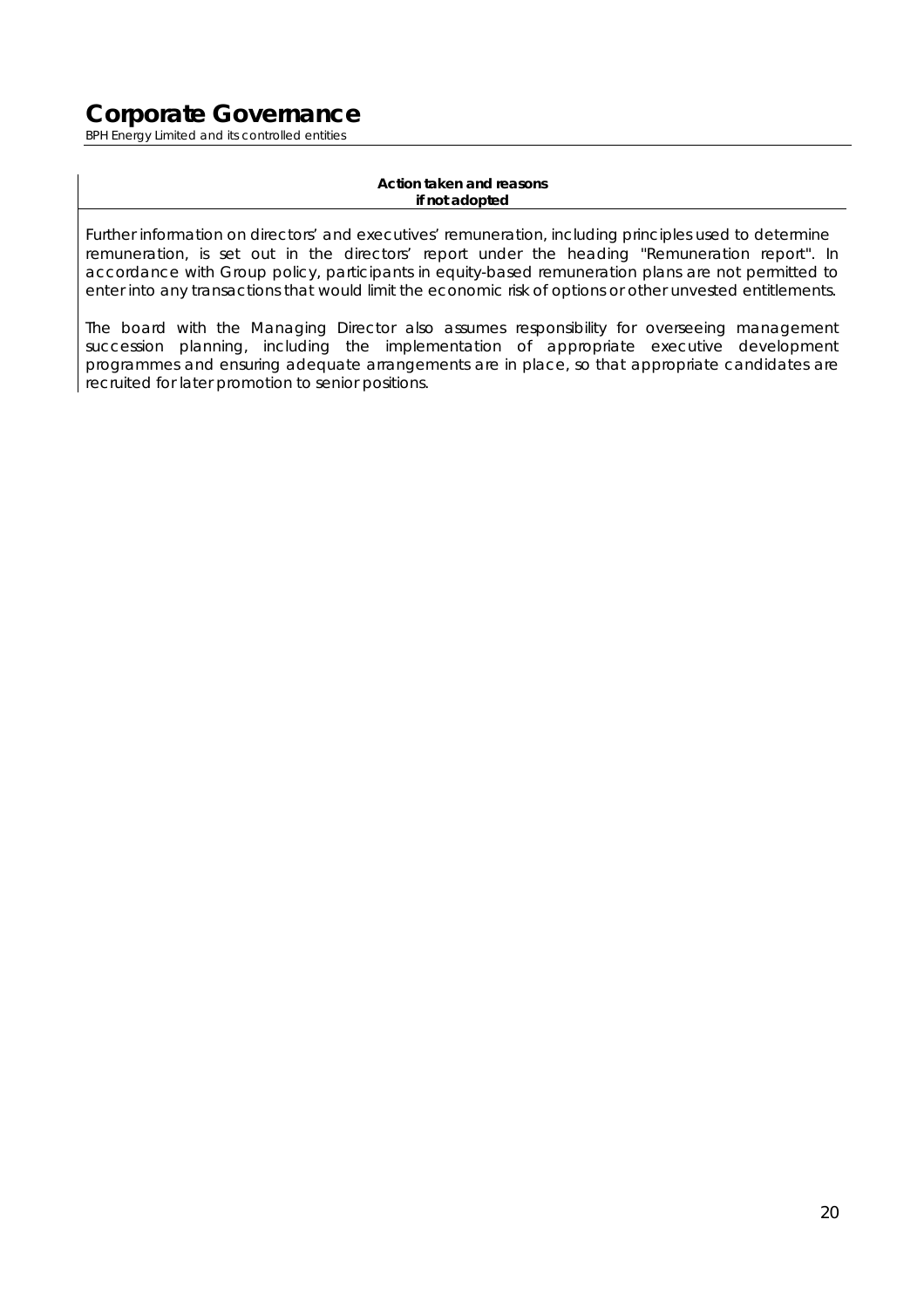### **Statement of Comprehensive Income**

**for the year ended 30 June 2012** 

BPH Energy Limited and its controlled entities

|                                                                                   |                | Consolidated |               |  |
|-----------------------------------------------------------------------------------|----------------|--------------|---------------|--|
|                                                                                   | <b>Note</b>    | 2012<br>\$   | 2011<br>\$    |  |
|                                                                                   | $\overline{2}$ | 186,878      |               |  |
| Revenue from ordinary activities                                                  |                |              | 352,123       |  |
| Other income                                                                      | 2              | 114,100      | 252,625       |  |
| Other gains and losses                                                            | 2              | (131, 732)   |               |  |
| Share of associates profit/(loss)                                                 |                | (298, 038)   | (1, 167, 268) |  |
| Administration expenses                                                           |                | (178, 537)   | (558, 198)    |  |
| Advertising and Promotion expenses                                                |                | (1,824)      | (26, 167)     |  |
| Consulting and Legal expenses                                                     |                | (185, 325)   | (409, 801)    |  |
| Research and Development expenses                                                 |                | (32,937)     | (45, 293)     |  |
| Depreciation and amortisation expense                                             | 3              | (789)        | (1,673)       |  |
| Employee expense                                                                  |                | (335, 128)   | (315, 135)    |  |
| Insurance expenses                                                                |                | (30, 209)    | (26, 377)     |  |
| Service Fees                                                                      |                | (131, 040)   | (131, 040)    |  |
| Travelling expenses                                                               |                |              | (4,903)       |  |
| Other expenses                                                                    |                | (17, 790)    | (12, 376)     |  |
| Operating Loss Before Income Tax                                                  |                | (1,042,371)  | (2,093,483)   |  |
| Income tax (expense) /benefit                                                     | 14             | 277,893      | 1,825,599     |  |
| Operating Loss for the Period                                                     |                | (764, 478)   | (267, 884)    |  |
| Other Comprehensive Income                                                        |                |              |               |  |
| Net Gains on available-for-sale financial assets                                  |                |              | 21,450,000    |  |
| Income tax relating to components of other<br>comprehensive income                |                |              | (6,435,000)   |  |
| Total Other Comprehensive income                                                  |                |              | 15,015,000    |  |
| Total Comprehensive Income for the period                                         |                | (764, 478)   | 14,747,116    |  |
| Operating loss attributable to non-controlling interests                          |                | (25, 313)    | (46,981)      |  |
| Operating Loss attributable to members of the<br>parent entity                    |                | (739, 165)   | (220,903)     |  |
| Total Comprehensive income attributable to owners<br>of the Company               |                | (739, 165)   | 14,794,097    |  |
| Total Comprehensive income attributable to non-<br>controlling interests          |                | (25, 313)    | (46,981)      |  |
| Earnings Per Share -<br>Basic and diluted earnings per share (cents per<br>share) | 6              | (0.41)       | (0.13)        |  |

**The accompanying notes form part of these financial statements.**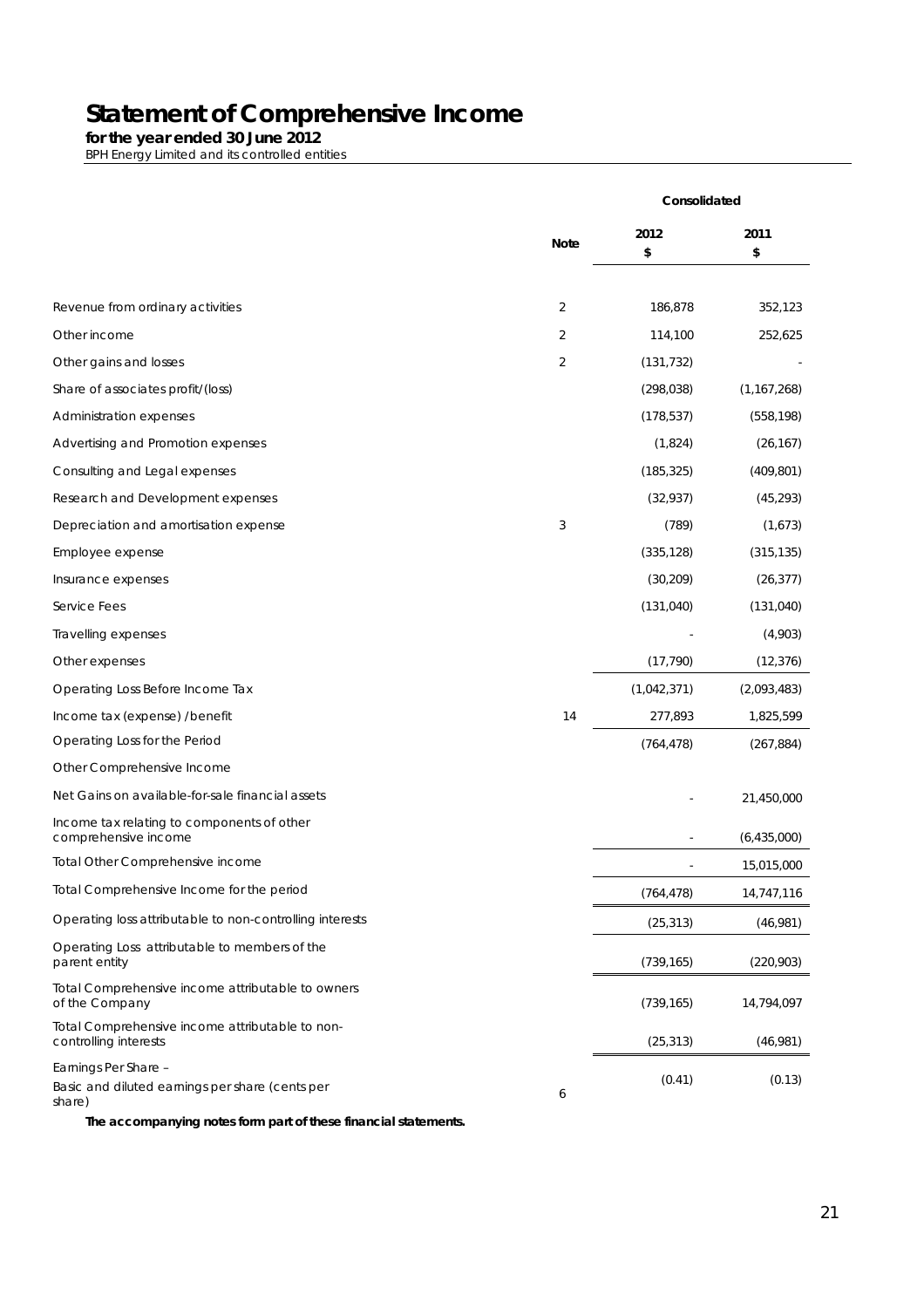### **Statement of Financial Position**

**as at 30 June 2012** 

BPH Energy Limited and its controlled entities

|                                      |             | Consolidated |               |  |
|--------------------------------------|-------------|--------------|---------------|--|
|                                      | <b>Note</b> | 2012<br>\$   | 2011<br>\$    |  |
| <b>Current Assets</b>                |             |              |               |  |
| Cash and cash equivalents            | 7           | 1,798,924    | 2,922,830     |  |
| Trade and other receivables          | 8           | 2,913        | 2,857         |  |
| <b>Financial Assets</b>              | 10          | 1,707,203    | 2,720,363     |  |
| Other current assets                 | 9           | 18,189       | 8,778         |  |
| <b>Total Current Assets</b>          |             | 3,527,229    | 5,654,828     |  |
| <b>Non-Current Assets</b>            |             |              |               |  |
| <b>Financial assets</b>              | 10          | 338,373      | 48,949        |  |
| Investments in associates            | 13          | 50,253,484   | 50,551,521    |  |
| Intangible assets                    | 11          | 72,454       | 72,454        |  |
| Property, plant and equipment        | 12          | 1,271        | 2,060         |  |
| <b>Total Non-Current Assets</b>      |             | 50,665,582   | 50,674,984    |  |
| <b>Total Assets</b>                  |             | 54,192,811   | 56,329,812    |  |
| <b>Current Liabilities</b>           |             |              |               |  |
| Trade and other payables             | 15          | 572,580      | 382,479       |  |
| <b>Financial liabilities</b>         | 16          | 479,502      | 434,853       |  |
| Provisions                           | 17          | 20,072       | 9,161         |  |
| <b>Total Current Liabilities</b>     |             | 1,072,154    | 826,493       |  |
| <b>Non-Current Liabilities</b>       |             |              |               |  |
| Deferred Tax liabilities             | 29          | 4,331,508    | 4,609,401     |  |
| <b>Total Non-Current Liabilities</b> |             | 4,331,508    | 4,609,401     |  |
| <b>Total Liabilities</b>             |             | 5,403,662    | 5,435,894     |  |
| <b>Net Assets</b>                    |             | 48,789,149   | 50,893,918    |  |
| Equity                               |             |              |               |  |
| Issued capital                       | 18          | 41,511,195   | 42,860,310    |  |
| Reserve                              | 19          | 15,431,590   | 15,422,766    |  |
| <b>Accumulated losses</b>            |             | (8,074,395)  | (7, 335, 230) |  |
| Non-controlling interest             |             | (79, 241)    | (53, 928)     |  |
| <b>Total Equity</b>                  |             | 48,789,149   | 50,893,918    |  |

**The accompanying notes form part of these financial statements.**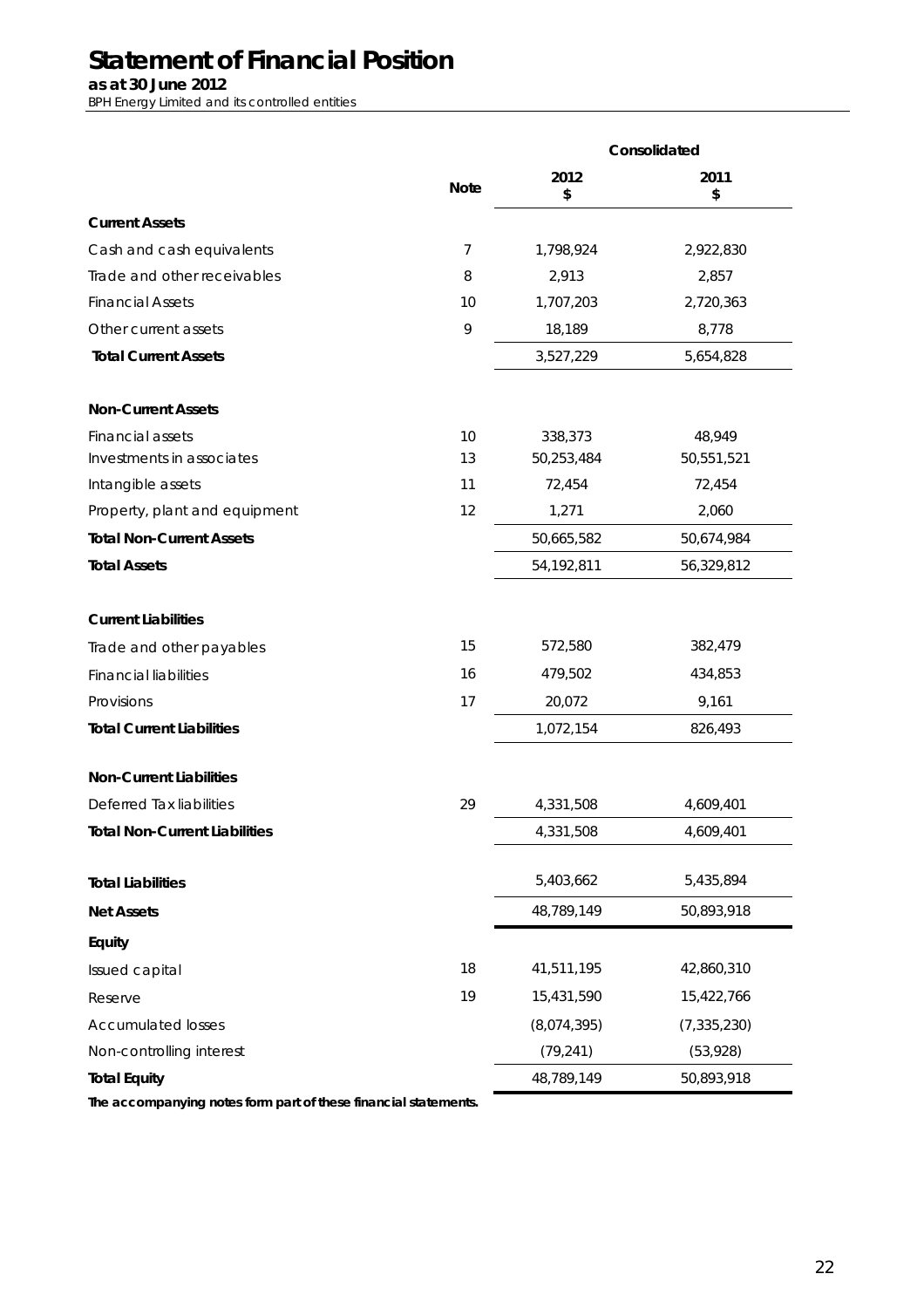### **Statement of Changes in Equity**

**for the year ended 30 June 2012** 

BPH Energy Limited and its controlled entities

|                                                                    |                                                   |             | Consolidated                |                         |                                |                                                                        |                                       |             |
|--------------------------------------------------------------------|---------------------------------------------------|-------------|-----------------------------|-------------------------|--------------------------------|------------------------------------------------------------------------|---------------------------------------|-------------|
|                                                                    | <b>Note</b><br>Ordinary<br>Share<br>Capital<br>\$ |             | Accumulated<br>losses<br>\$ | Option<br>Reserve<br>\$ | Fair value<br>Adjustment<br>\$ | Total<br>attributable<br>to owners<br>of the<br>parent<br>entity<br>\$ | Non-<br>controlling<br>Interest<br>\$ | Total<br>\$ |
| Balance at 1 July 2010                                             |                                                   | 22,427,420  | (7, 114, 327)               | 391,056                 |                                | 15,704,149                                                             | (6, 947)                              | 15,697,202  |
| attributable<br>to<br>Loss<br>of<br>members<br>consolidated entity |                                                   |             | (220,903)                   |                         |                                | (220,903)                                                              | (46,981)                              | (267, 884)  |
| Comprehensive<br>Other<br>income (net of tax)                      |                                                   |             |                             | $\bar{\phantom{a}}$     | 15,015,000                     | 15,015,000                                                             |                                       | 15,015,000  |
| Comprehensive<br>Total<br>income for the year                      |                                                   |             | (220, 903)                  |                         | 15,015,000                     | 14,794,097                                                             | (46,981)                              | 14,747,116  |
| Transactions with owners<br>in their<br>capacity as<br>owners      |                                                   |             |                             |                         |                                |                                                                        |                                       |             |
| Entitlement issue                                                  |                                                   | 8,237,507   |                             |                         |                                | 8,237,507                                                              | $\overline{\phantom{a}}$              | 8,237,507   |
| Shares issued during the<br>financial year                         | 18                                                | 1,568,333   |                             |                         |                                | 1,568,333                                                              | $\overline{\phantom{a}}$              | 1,568,333   |
| Placement<br>Shares<br>$\overline{\phantom{a}}$<br>recompliance    | 18                                                | 11,514,920  |                             |                         |                                | 11,514,920                                                             |                                       | 11,514,920  |
| Capital Raising Costs                                              | $18$                                              | (887, 870)  |                             |                         |                                | (887, 870)                                                             |                                       | (887, 870)  |
| Employee<br>options<br>expense                                     | 19                                                |             | $\blacksquare$              | 16,710                  |                                | 16,710                                                                 |                                       | 16,710      |
| Balance at 30 June 2011                                            |                                                   | 42,860,310  | (7, 335, 230)               | 407,766                 | 15,015,000                     | 50,947,846                                                             | (53, 928)                             | 50,893,918  |
| Balance at 1 July 2011                                             |                                                   | 42,860,310  | (7, 335, 230)               | 407,766                 | 15,015,000                     | 50,947,846                                                             | (53,928)                              | 50,893,918  |
| attributable<br>Loss<br>to<br>of<br>members<br>consolidated entity |                                                   |             | (739, 165)                  |                         |                                | (739, 165)                                                             | (25, 313)                             | (764, 478)  |
| Comprehensive<br>Other<br>income (net of tax)                      |                                                   |             |                             |                         |                                |                                                                        |                                       |             |
| Comprehensive<br>Total<br>income for the year                      |                                                   |             | (739, 165)                  |                         |                                | (739, 165)                                                             | (25, 313)                             | (764, 478)  |
| Transactions with owners<br>in their<br>capacity as<br>owners      |                                                   |             |                             |                         |                                |                                                                        |                                       |             |
| Shares<br>cancelled<br>in<br>selective buyback                     | 18                                                | (1,350,000) |                             |                         |                                | (1,350,000)                                                            |                                       | (1,350,000) |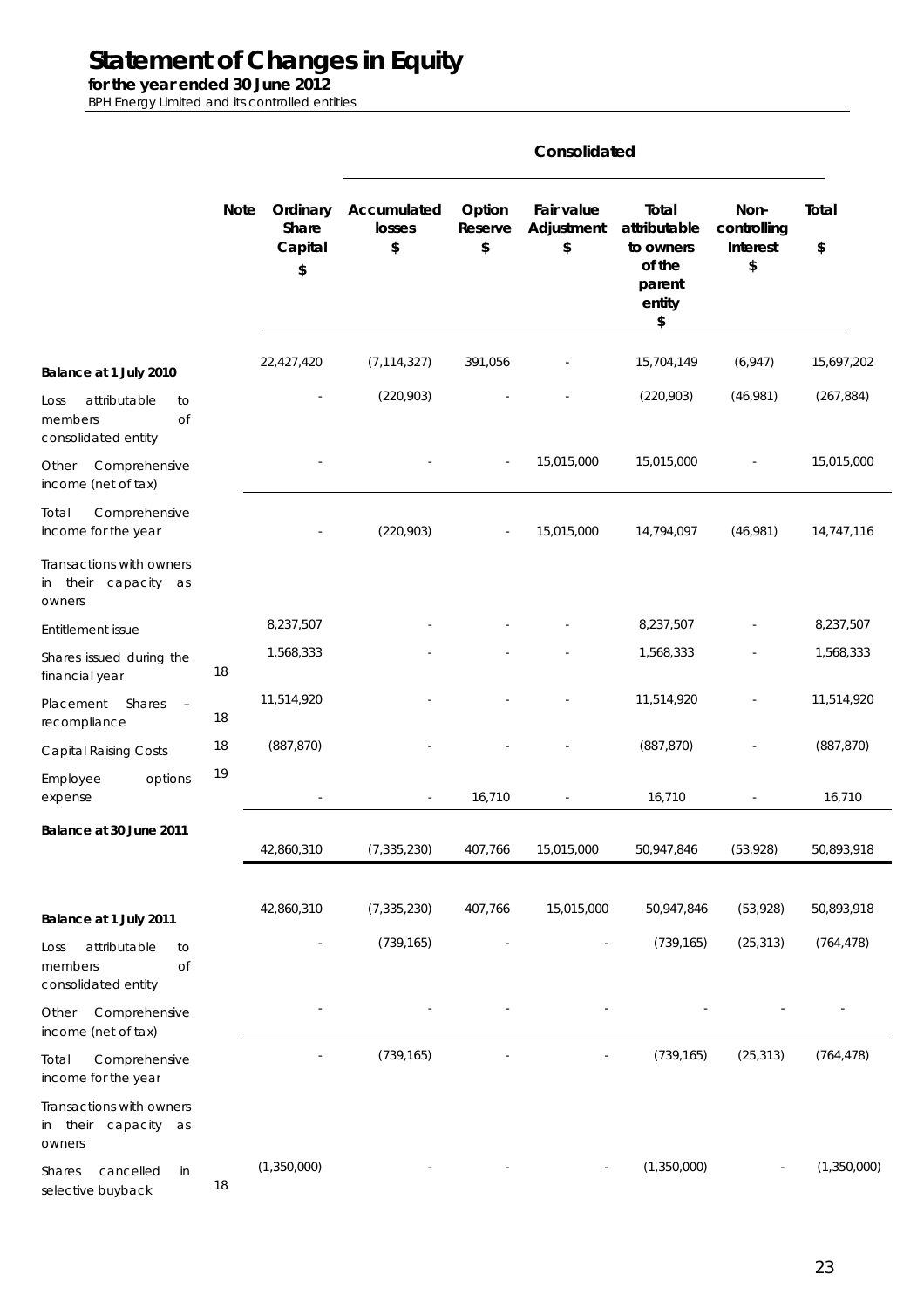### **Statement of Changes in Equity**

**for the year ended 30 June 2012**  BPH Energy Limited and its controlled entities

| <b>Shares</b><br>issued<br>exercise of options | <b>on</b><br>18 | 885                      | $\overline{\phantom{a}}$ | $\overline{\phantom{0}}$ | $\overline{\phantom{a}}$ | 885        |                          | 885        |
|------------------------------------------------|-----------------|--------------------------|--------------------------|--------------------------|--------------------------|------------|--------------------------|------------|
| options<br>Employee<br>expense                 | 19              | $\overline{\phantom{0}}$ | $\overline{\phantom{0}}$ | 8,824                    | -                        | 8,824      | $\overline{\phantom{0}}$ | 8,824      |
| Balance at 30 June 2012                        |                 | 41,511,195               | (8,074,395)              | 416,590                  | 15,015,000               | 48,868,390 | (79, 241)                | 48,789,149 |

**The accompanying notes form part of these financial statements.**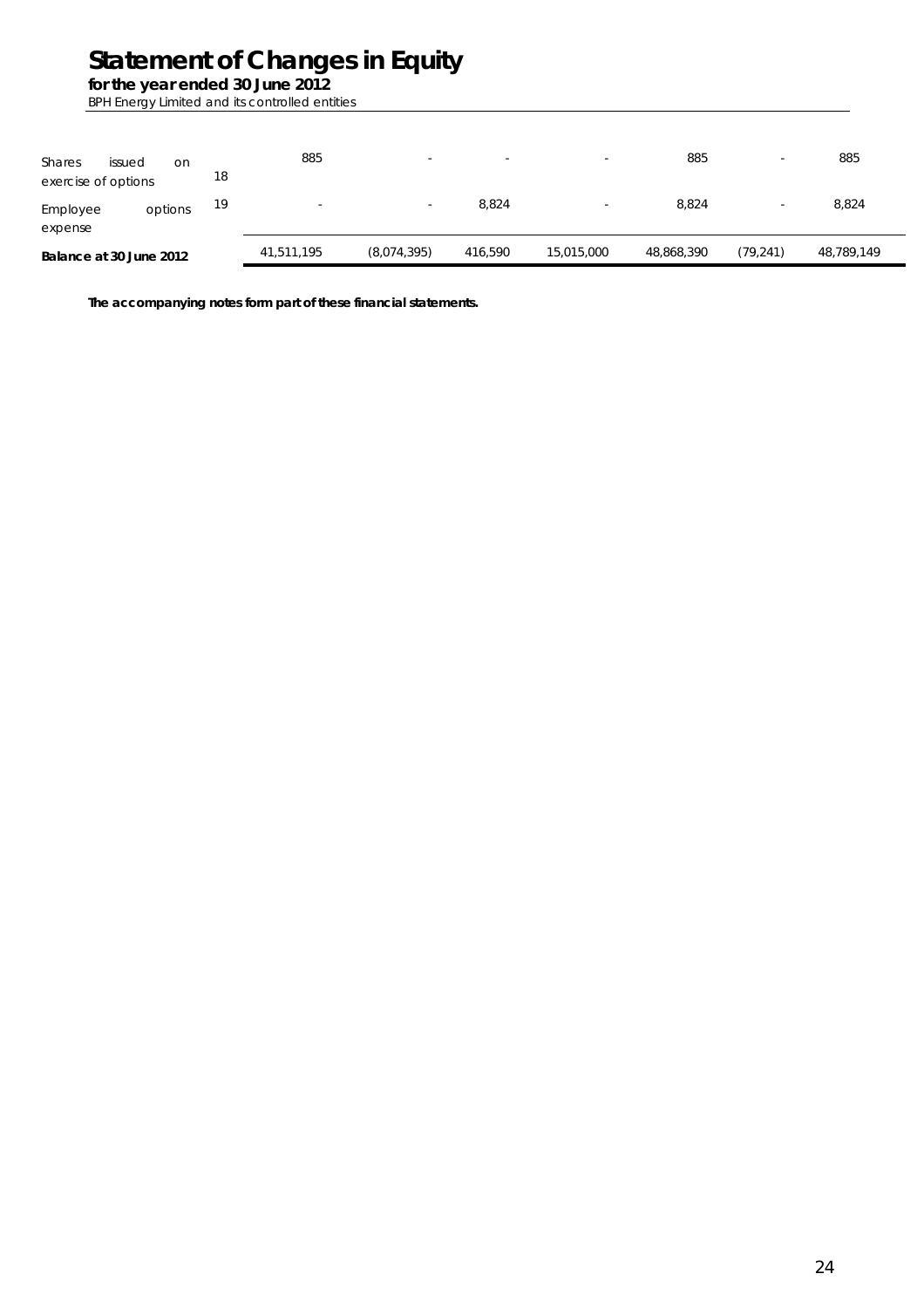### **Statement of Cash Flows**

**for the year ended 30 June 2012**  BPH Energy Limited and its controlled entities

 **Note Consolidated 2012 \$ 2011 \$**  *Cash Flows From Operating Activities* Receipts from customers Grant income  $\sim$  217,359 Payments to suppliers and employees (620,224) (1,707,258) Interest received 122,485 167,248 **Net cash used in operating activities** 21 (497,739) (1,322,651) *Cash Flows From Investing Activities* Amounts (to)/from other entities 722,948 (4,575,108) Payment for investments (12,000,000) Payment for property, plant and equipment (1,541) (1,541) **Net cash provided by/used in investing activities**  722,948 (16,576,649) *Cash Flows From Financing Activities*  Proceeds from capital raising (net of capital raising costs) 885 18,966,310 Payment for share buyback (1,350,000) **Net cash provided by/used financing activities** (1,349,115) 18,966,310 *Net increase (decrease) in Cash Held* (1,123,906) 1,067,010 *Cash At the Beginning Of The Financial Year* 2,922,830 1,855,820 *Cash At The End Of The Financial Year* 7 1,798,924 2,922,830

**The accompanying notes form part of these financial statements.**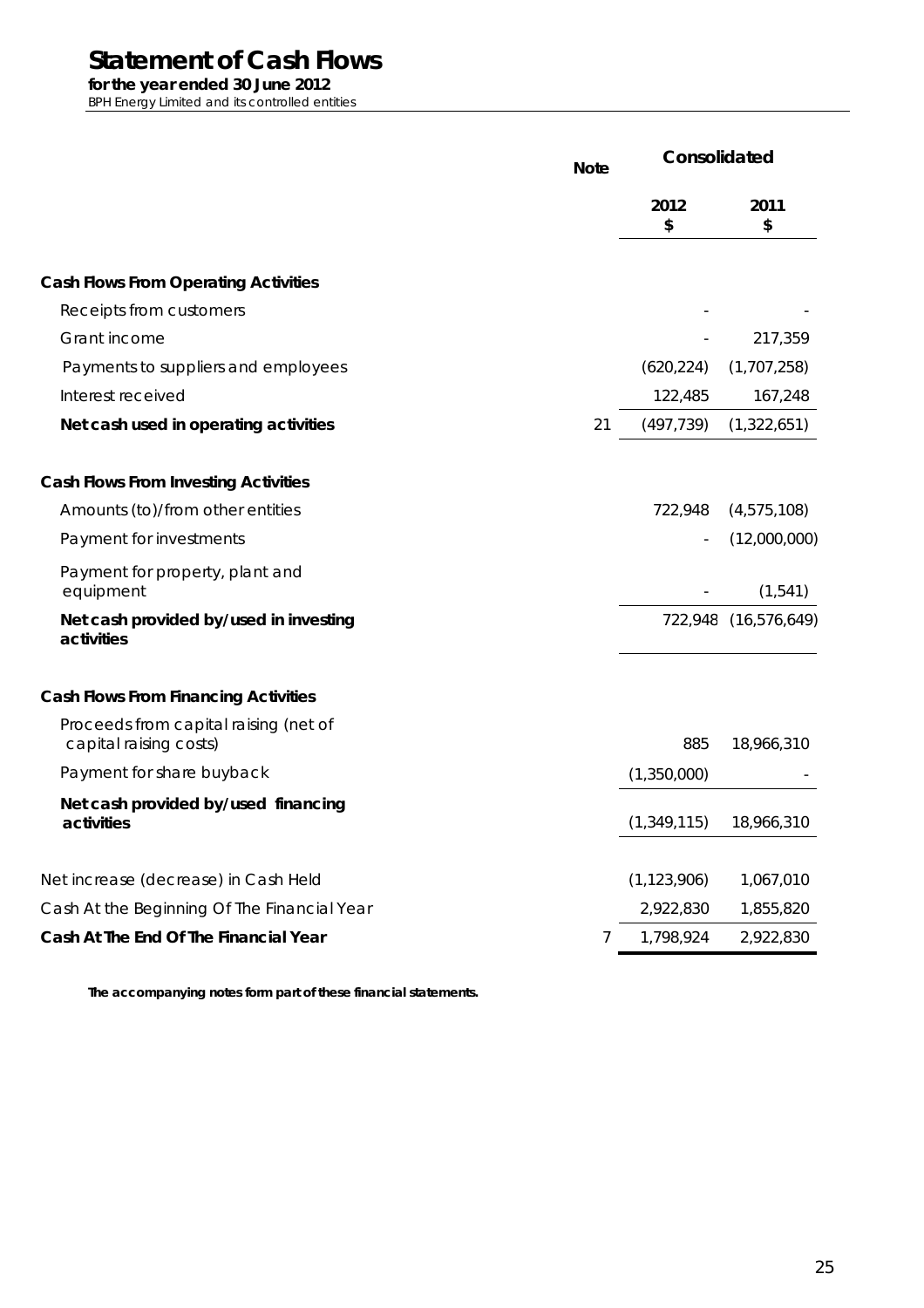BPH Energy Limited and its controlled entities

#### **1. Statement of Significant Accounting Policies**

#### **Corporate Information**

The financial report includes the consolidated financial statements and the notes of BPH Energy Limited and controlled entities ('Consolidated Group' or 'Group').

BPH Energy Limited is a company incorporated and domiciled in Australia and listed on the Australian Securities Exchange.

The financial report was authorised for issue on 30th August 2012 by the board of directors.

#### **Basis of Preparation**

The financial report is a general purpose financial report that has been prepared in accordance with Australian Accounting Standards, Australian Accounting Interpretations, other authoritative pronouncements of the Australian Accounting Standards Board ("AASB")and the Corporations Act 2001.

Australian Accounting Standards set out accounting policies that the AASB has concluded would result in a financial report containing relevant and reliable information about transactions, events and conditions to which they apply. Compliance with Australian Accounting Standards ensures that the financial statements and notes also comply with International Financial Reporting Standards. Material accounting policies adopted in the preparation of this financial report are presented below. They have been consistently applied unless otherwise stated.

The financial report has been prepared on an accruals basis and is based on historical costs, modified, where stated below.

#### **Compliance with IFRS**

The consolidated financial statements of the BPH Energy Limited group comply with International Financial Reporting Standards (IFRS) as issued by the International Accounting Standards Board (IASB).

#### **Going Concern**

The consolidated entity has incurred losses for the year ended 30 June 2012 of \$764,478 (2011:losses of \$267,884) and has a net cash outflow from operating activities of \$497,739 (2011: \$1,322,651).

The directors have reviewed their expenditure and their commitments for the consolidated entity. The directors as a part of their cash monitoring, may voluntarily suspended cash payments for their director's fees to conserve cash.

The directors have prepared cash flow forecasts that indicate that the consolidated entity will have sufficient cash flows for a period of at least 12 months from the date of this report.

Based on the cash flow forecasts and the monitoring of operational costs, the directors are satisfied that, the going concern basis of preparation is appropriate. The financial report has therefore been prepared on a going concern basis, which assumes continuity of normal business activities and the realisation of assets and the settlement of liabilities in the ordinary course of business.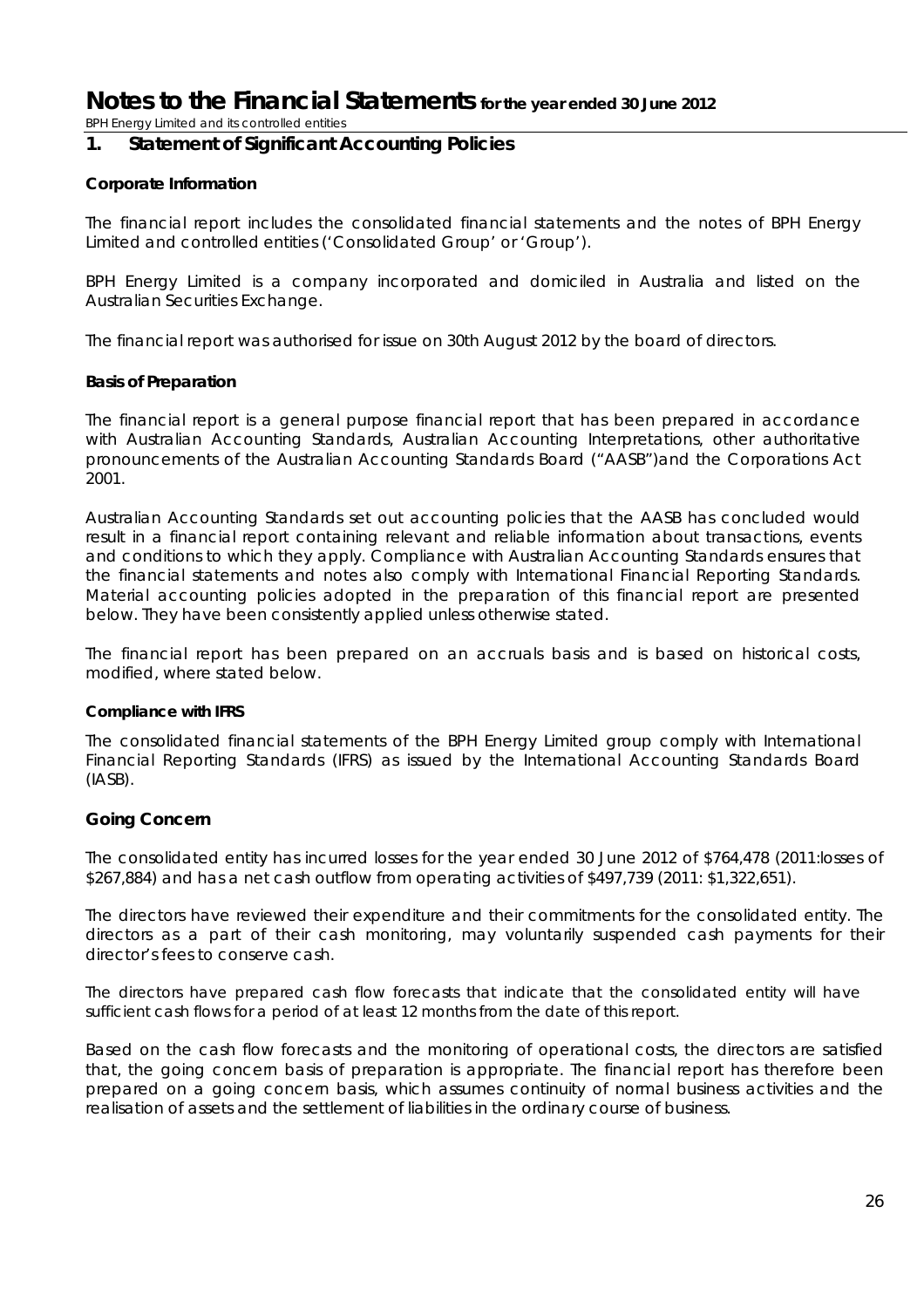BPH Energy Limited and its controlled entities

#### **Accounting Policies**

#### **(a) Principles of Consolidation**

 A controlled entity is any entity BPH Energy Limited has the power to control the financial and operating policies of so as to obtain benefits from its activities.

 A list of controlled entities is contained in Note 20 to the financial statements. All controlled entities have a June financial year-end.

 As at reporting date, the assets and liabilities of all controlled entities have been incorporated into the consolidated financial statements as well as their results for the year then ended.

The results of subsidiaries acquired or disposed of during the year are included in the consolidated statement of comprehensive income from the effective date of acquisition and up to the effective date of disposal, as appropriate.

All inter-company balances and transactions between entities in the economic entity, including any unrealised profits or losses, have been eliminated on consolidation. Accounting policies of subsidiaries have been changed where necessary to ensure consistencies with those policies applied by the parent entity.

Non-controlling interests in the results and equity of subsidiaries are shown separately in the statement of comprehensive income, statement of changes in equity and statement of financial position respectively.

Changes in the Group's interests in subsidiaries that do not result in a loss of control are accounted for as equity transactions. The carrying amounts of the Group's interests and the non-controlling interests are adjusted to reflect the changes in their relative interests in the subsidiaries. Any difference between the amount by which the non-controlling interests are adjusted and the fair value of the consideration paid or received is recognised directly in equity and attributed to owners of the Company.

When the Group loses control of a subsidiary, the profit or loss on disposal is calculated as the difference between (i) the aggregate of the fair value of the consideration received and the fair value of any retained interest and (ii) the previous carrying amount of the assets (including goodwill), and liabilities of the subsidiary and any non-controlling interests. Amounts previously recognised in other comprehensive income in relation to the subsidiary are accounted for (i.e. reclassified to profit or loss or transferred directly to retained earnings) in the same manner as would be required if the relevant assets or liabilities were disposed of. The fair value of any investment retained in the former subsidiary at the date when control is lost is regarded as the fair value on initial recognition for subsequent accounting under AASB 139 Financial Instruments: Recognition and Measurement or, when applicable, the cost on initial recognition of an investment in an associate or jointly controlled entity.

#### **(b) Income Tax**

The charge for current income tax expense is based on the profit for the year adjusted for any non-assessable or disallowed items. It is calculated using the tax rates that have been enacted or are substantially enacted by the statement of financial position date.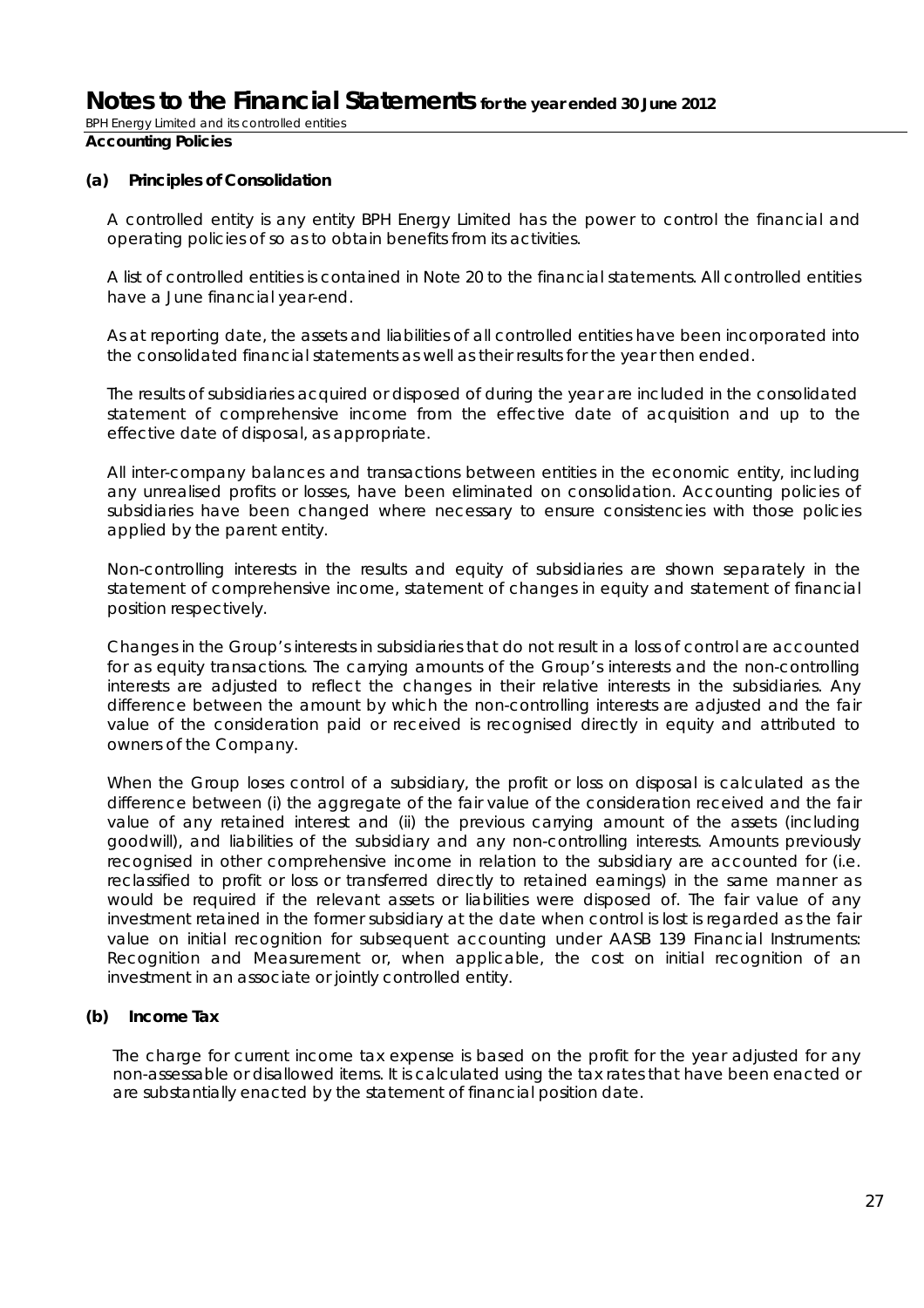BPH Energy Limited and its controlled entities

Deferred tax is accounted for using the statement of financial position liability method in respect of temporary differences arising between the tax bases of assets and liabilities and their carrying amounts in the financial statements. No deferred income tax will be recognised from the initial recognition of an asset or liability, excluding a business combination, where there is no effect on accounting or taxable profit or loss.

Deferred tax is calculated at the tax rates that are expected to apply to the period when the asset is realised or liability is settled. Deferred tax is recognised in the statement of comprehensive income except where it relates to items that may be recognised directly to equity, in which case the deferred tax is adjusted directly against equity.

Deferred income tax assets are recognised to the extent that it is probable that future tax profits will be available against which deductible temporary differences or unused tax losses and tax credits can be utilised.

The amount of benefits brought to account or which may be realised in the future is based on the assumption that no adverse change will occur in income taxation legislation and the anticipation that the economic entity will derive sufficient future assessable income to enable the benefit to be realised and comply with the conditions of deductibility imposed by the law.

BPH Energy Limited and its wholly-owned Australian subsidiaries have formed an income tax consolidated group under the tax consolidation regime. The group notified the Australian Taxation Office on 30 June 2006 that it had formed an income tax consolidated group to apply from 30 June 2006. The tax consolidated group has entered a tax funding agreement whereby each company in the group contributes to the income tax payable in proportion to their contribution to the net profit before tax of the tax consolidated group.

#### **(c) Property, Plant & Equipment**

Each class of property, plant and equipment is carried at cost less, where applicable, any accumulated depreciation and impairment losses.

#### **Plant and equipment**

Plant and equipment are measured on the cost basis.

The carrying amount of plant and equipment is reviewed annually by directors to ensure it is not in excess of the recoverable amount from these assets. The recoverable amount is assessed on the basis of the expected net cash flows that will be received from the assets employment and subsequent disposal. The expected net cash flows have been discounted to their present values in determining recoverable amounts.

The cost of fixed assets constructed within the economic entity includes the cost of materials, direct labour, borrowing costs and an appropriate proportion of fixed and variable overheads.

Subsequent costs are included in the asset's carrying amount or recognised as a separate asset, as appropriate, only when it is probable that future economic benefits associated with the item will flow to the Group and the cost of the item can be measured reliably. All other repairs and maintenance are charged to the income statement during the financial period in which they are incurred.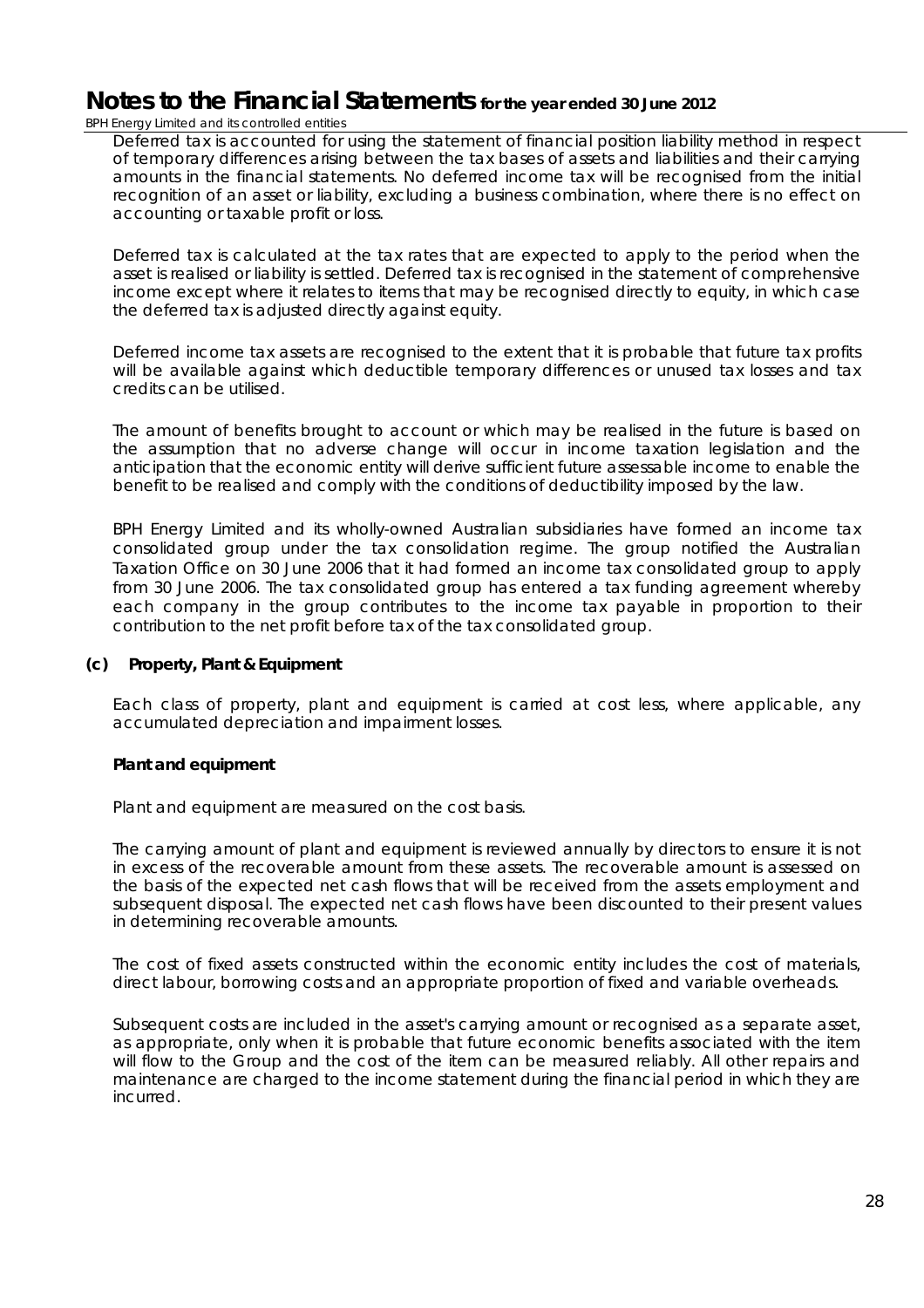BPH Energy Limited and its controlled entities

#### **Depreciation**

The depreciable amount of all fixed assets including building and capitalised lease assets, but excluding freehold land, is depreciated on a straight-line basis over their useful lives to the economic entity commencing from the time the asset is held ready for use. Leasehold improvements are depreciated over the shorter of either the unexpired period of the lease or the estimated useful lives of the improvements.

The depreciation rates used for each class of depreciable assets are:

| Class of Fixed Asset | Depreciation Rate |
|----------------------|-------------------|
| Computers            | 33 %              |
| Office furniture     | 15%               |

The assets' residual values and useful lives are reviewed, and adjusted if appropriate, at each statement of financial position date.

An asset's carrying amount is written down immediately to its recoverable amount if the asset's carrying amount is greater than its estimated recoverable amount.

Gains and losses on disposals are determined by comparing proceeds with the carrying amount. These gains and losses are included in the income statement. When revalued assets are sold, amounts included in the revaluation reserve relating to that asset are transferred to retained earnings.

#### **(d) Leases**

Leases of fixed assets where substantially all the risks and benefits incidental to the ownership of the asset, but not the legal ownership that are transferred to entities in the economic entity are classified as finance leases.

Finance leases are capitalised by recording an asset and a liability at the lower of the amounts equal to the fair value of the leased property or the present value of the minimum lease payments, including any guaranteed residual values. Lease payments are allocated between the reduction of the lease liability and the lease interest expense for the period.

Leased assets are depreciated on a straight-line basis over the shorter of their estimated useful lives or the period of the lease.

Lease payments for operating leases, where substantially all the risks and benefits remain with the lessor, are charged as an expense on a straight line basis over the lease term.

Lease incentives under operating leases are recognised as a liability and amortised on a straightline basis over the life of the lease term.

#### **(e) Financial Instruments**

#### **Recognition and Initial Measurement**

Financial instruments, incorporating financial assets and financial liabilities, are recognised when the entity becomes a party to the contractual provisions of the instrument. Trade date accounting is adopted for financial assets that are delivered within timeframes established by marketplace convention.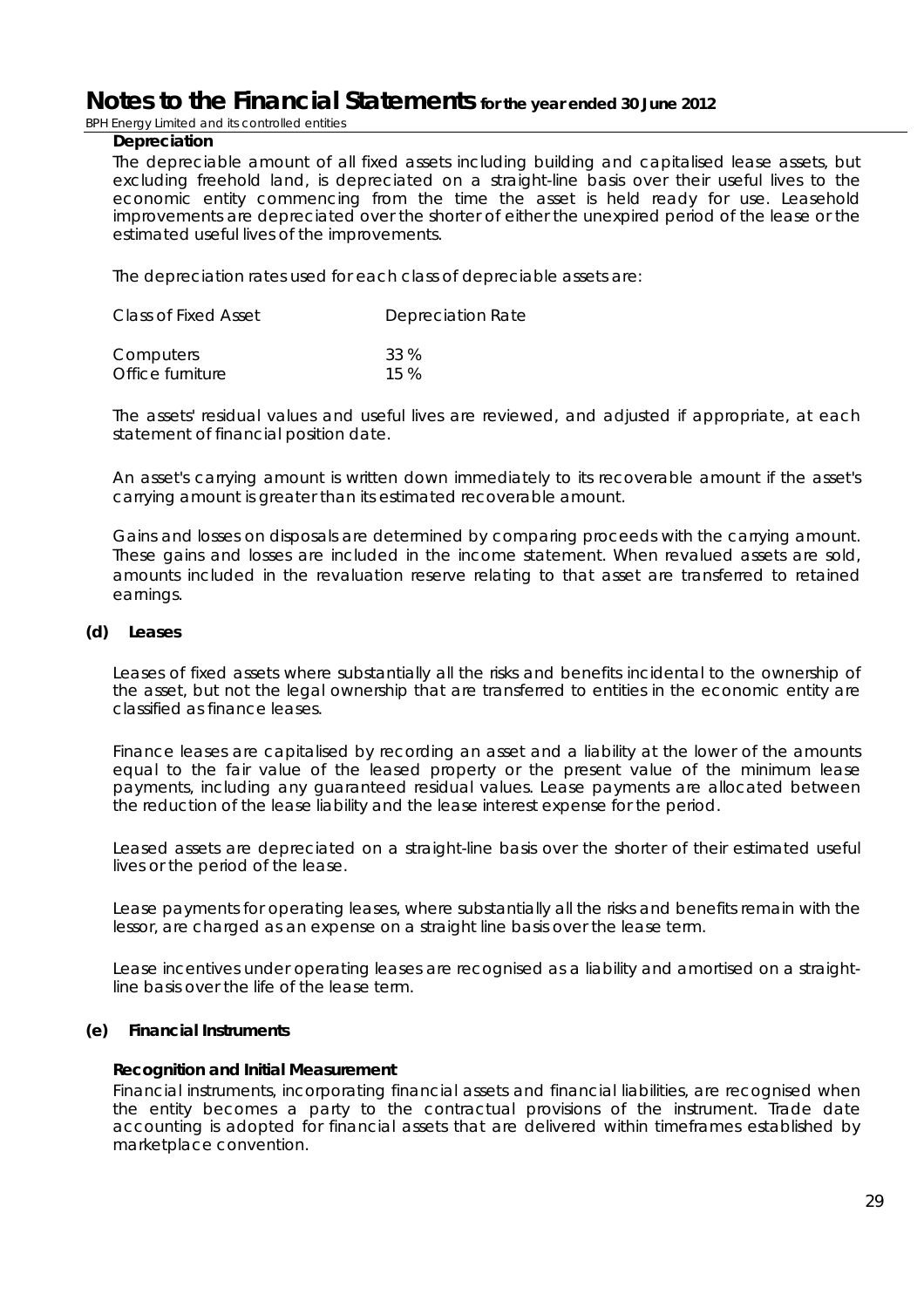BPH Energy Limited and its controlled entities

Financial instruments are initially measured at fair value plus transactions costs where the instrument is not classified as at fair value through profit or loss. Transaction costs related to instruments classified as at fair value through profit or loss are expensed to profit or loss immediately. Financial instruments are classified and measured as set out below.

#### **Derecognition**

Financial assets are derecognised where the contractual rights to receipt of cash flows expires or the asset is transferred to another party whereby the entity is no longer has any significant continuing involvement in the risks and benefits associated with the asset. Financial liabilities are derecognised where the related obligations are either discharged, cancelled or expire. The difference between the carrying value of the financial liability extinguished or transferred to another party and the fair value of consideration paid, including the transfer of non-cash assets or liabilities assumed, is recognised in profit or loss.

#### **Classification and Subsequent Measurement**

#### *(i) Financial assets at fair value through profit or loss*

Financial assets are classified at fair value through profit or loss when they are held for trading for the purpose of short term profit taking, where they are derivatives not held for hedging purposes, or designated as such to avoid an accounting mismatch or to enable performance evaluation where a group of financial assets is managed by key management personnel on a fair value basis in accordance with a documented risk management or investment strategy. Realised and unrealised gains and losses arising from changes in fair value are included in profit or loss in the period in which they arise.

#### *(ii) Loans and receivables*

Loans and receivables are non-derivative financial assets with fixed or determinable payments that are not quoted in an active market and are subsequently measured at amortised cost using the effective interest rate method.

#### *(iii) Held-to-maturity investments*

Held-to-maturity investments are non-derivative financial assets that have fixed maturities and fixed or determinable payments, and it is the group's intention to hold these investments to maturity. They are subsequently measured at amortised cost using the effective interest rate method.

#### *(iv) Available-for-sale financial assets*

Available-for-sale financial assets are non-derivative financial assets that are either designated as such or that are not classified in any of the other categories.

Listed shares held by the Group that are traded in an active market are classified as AFS and are stated at fair value. The Group also has investments in unlisted shares that are not traded in an active market but that are also classified as AFS financial assets and stated at fair value (because the directors consider that fair value can be reliably measured). Gains and losses arising from changes in fair value are recognised in other comprehensive income and accumulated in the investments revaluation reserve, with the exception of impairment losses, interest calculated using the effective interest method, and foreign exchange gains and losses on monetary assets, which are recognised in profit or loss.

#### *(v) Financial Liabilities*

Non-derivative financial liabilities are subsequently measured at amortised cost using the effective interest rate method.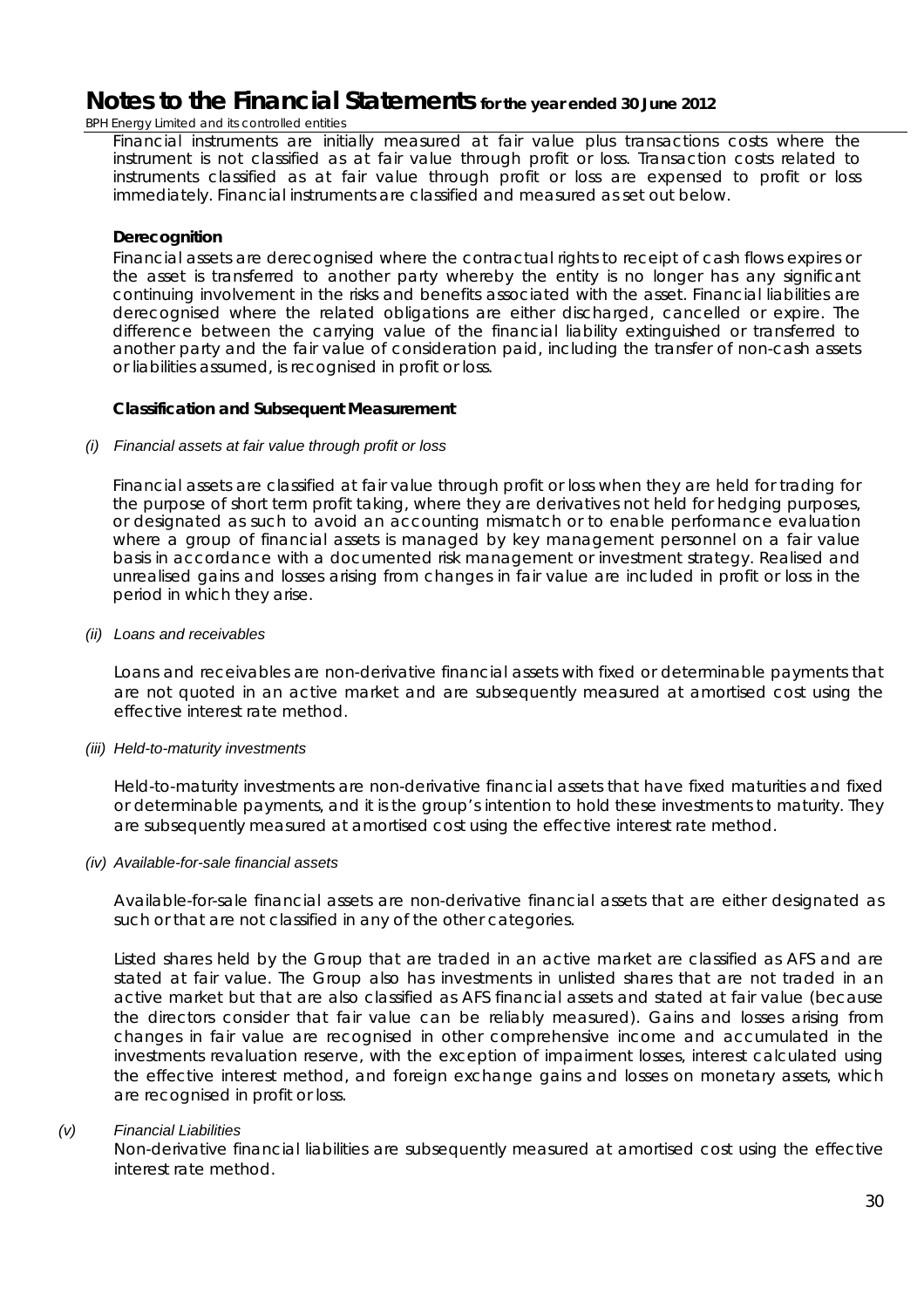BPH Energy Limited and its controlled entities

#### **Fair value**

Fair value is determined based on current bid prices for all quoted investments. Valuation techniques are applied to determine the fair value for all unlisted securities, including recent arm's length transactions, reference to similar instruments and option pricing models.

#### **Impairment**

At each reporting date, the group assesses whether there is objective evidence that a financial instrument has been impaired. In the case of available-for-sale equity financial instruments, a significant or prolonged decline in the value of the instrument below cost is considered to determine whether an impairment has arisen. Impairment losses are recognised in the profit or loss.

#### **(f) Impairment of Assets**

At each reporting date, the group reviews the carrying values of its tangible and intangible assets to determine whether there is any indication that those assets have been impaired. If such an indication exists, the recoverable amount of the asset, being the higher of the asset's fair value less costs to sell and value in use, is compared to the asset's carrying value. Any excess of the asset's carrying value over its recoverable amount is expensed to the profit or loss.

#### **(g) Investments in Associates**

Associates are all entities over which the group has significant influence but not control or joint control, generally accompanying a shareholding of between 20% and 50% of the voting rights. Investments in associates are accounted for in the parent entity financial statements using the cost method and in the consolidated financial statements using the equity method of accounting, after initially being recognised at cost. The equity method of accounting recognises the group's share of post-acquisition reserves of its associates.

The group's share of its associates' post-acquisition profits or losses is recognised in the profit or loss, and its share of post-acquisition movements in reserves is recognised in other comprehensive income. The cumulative post-acquisition movements are adjusted against the carrying amount of the investment.

Dividends receivable from associates are recognised in the parent entity's profit or loss, while in the consolidated financial statements they reduce the carrying amount of the investment.

When the group's share of losses in an associate equals or exceeds its interest in the associate, including any other unsecured long-term receivables, the group does not recognise further losses, unless it has incurred obligations or made payments on behalf of the associate.

Unrealised gains on transactions between the group and its associates are eliminated to the extent of the group's interest in the associates. Unrealised losses are also eliminated unless the transaction provides evidence of an impairment of the asset transferred. Accounting policies of associates have been changed where necessary to ensure consistency with the policies adopted by the group.

Where an investment is classified as a financial asset in accordance with AASB 139, at the date significant influence is achieved, the fair value of the investment needs to be assessed. Any fair value gains are recognised in accordance with the treatment the classification the financial asset as required by AASB 139.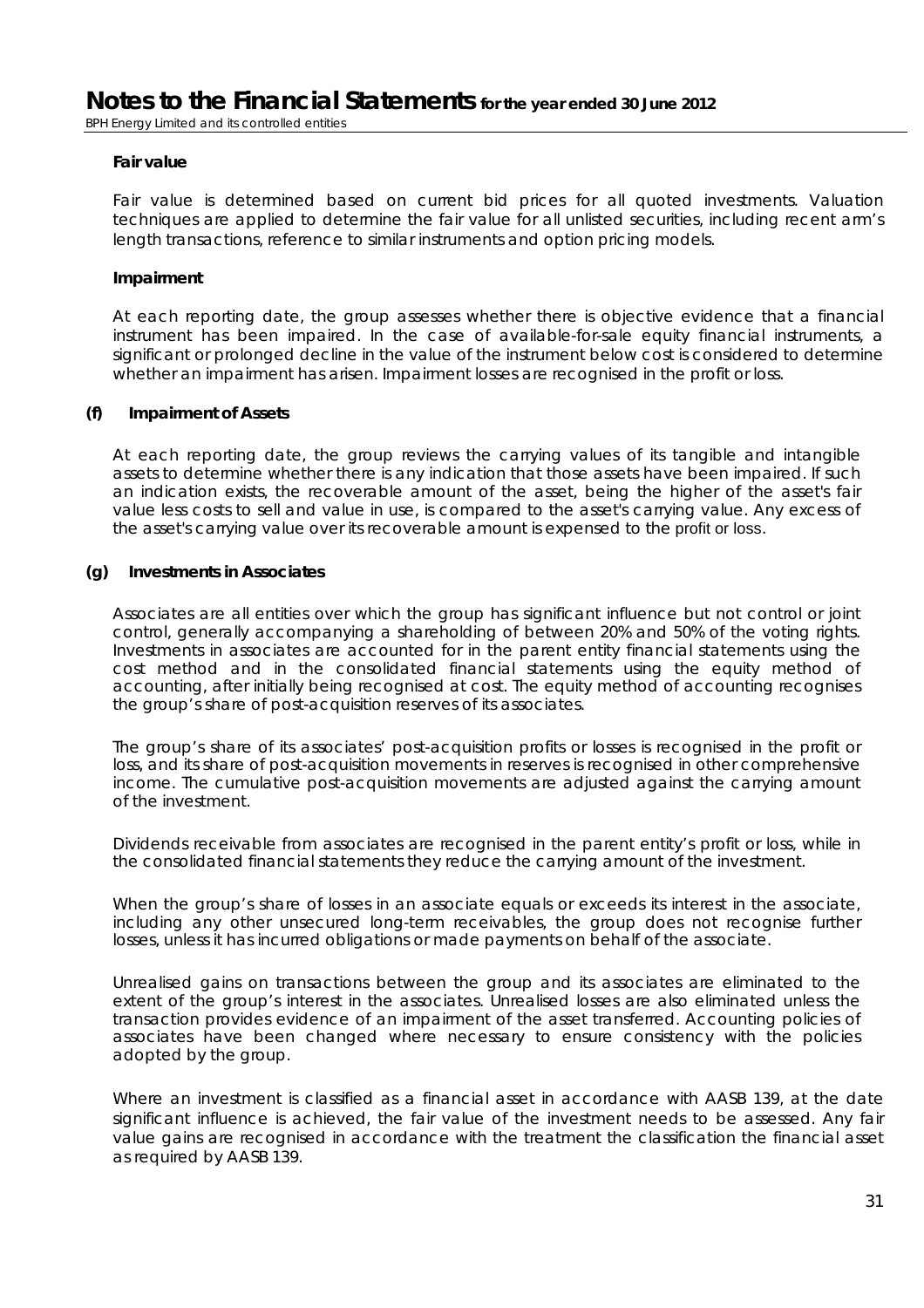BPH Energy Limited and its controlled entities

Any excess of the cost of acquisition over the Group's share of the net fair value of the identifiable assets, liabilities and contingent liabilities of the associate recognised at the date of acquisition is recognised as goodwill, which is included within the carrying amount of the investment. Any excess of the Group's share of the net fair value of the identifiable assets, liabilities and contingent liabilities over the cost of acquisition, after reassessment, is recognised immediately in profit or loss.

#### **(h) Intangibles**

#### **Research**

Expenditure during the research phase of a project is recognised as an expense when incurred.

#### **Patents and Trademarks**

Patents and trademarks are recognised at cost of acquisition. Patents and trademarks have a finite life and are carried at cost less any accumulated amortisation and any impairment losses. Patents and trademarks are amortised over their useful life of 20 years.

#### **(i) Employee Benefits**

Provision is made for the company's liability for employee benefits arising from services rendered by employees to balance date. Short term employee benefits have been measured at the amounts expected to be paid when the liability is settled, plus related on-costs. Long term employee benefits have been measured at the present value of the estimated future cash outflows to be made for those benefits.

#### **(j) Provisions**

Provisions are recognised when the group has a legal or constructive obligation, as a result of past events, for which it is probable that an outflow of economic benefits will result and that outflow can be reliably measured.

#### **(k) Cash and Cash Equivalents**

 Cash and cash equivalents include cash on hand, deposits held at call with banks, other shortterm highly liquid investments, and bank overdrafts. Bank overdrafts are shown within short-term borrowings in current liabilities on the statement of financial position.

#### **(l) Revenue and Other Income**

Interest revenue is recognised when it is probable that the economic benefits will flow to the Group and the amount of revenue can be measured reliably. Interest revenue is accrued on a time basis, by reference to the principal outstanding and at the effective interest rate applicable

Dividend revenue is recognised when the right to receive a dividend has been established. Revenue from the rendering of a service is recognised by reference to the stage of completion of the contract.

All revenue is stated net of the amount of goods and services tax (GST).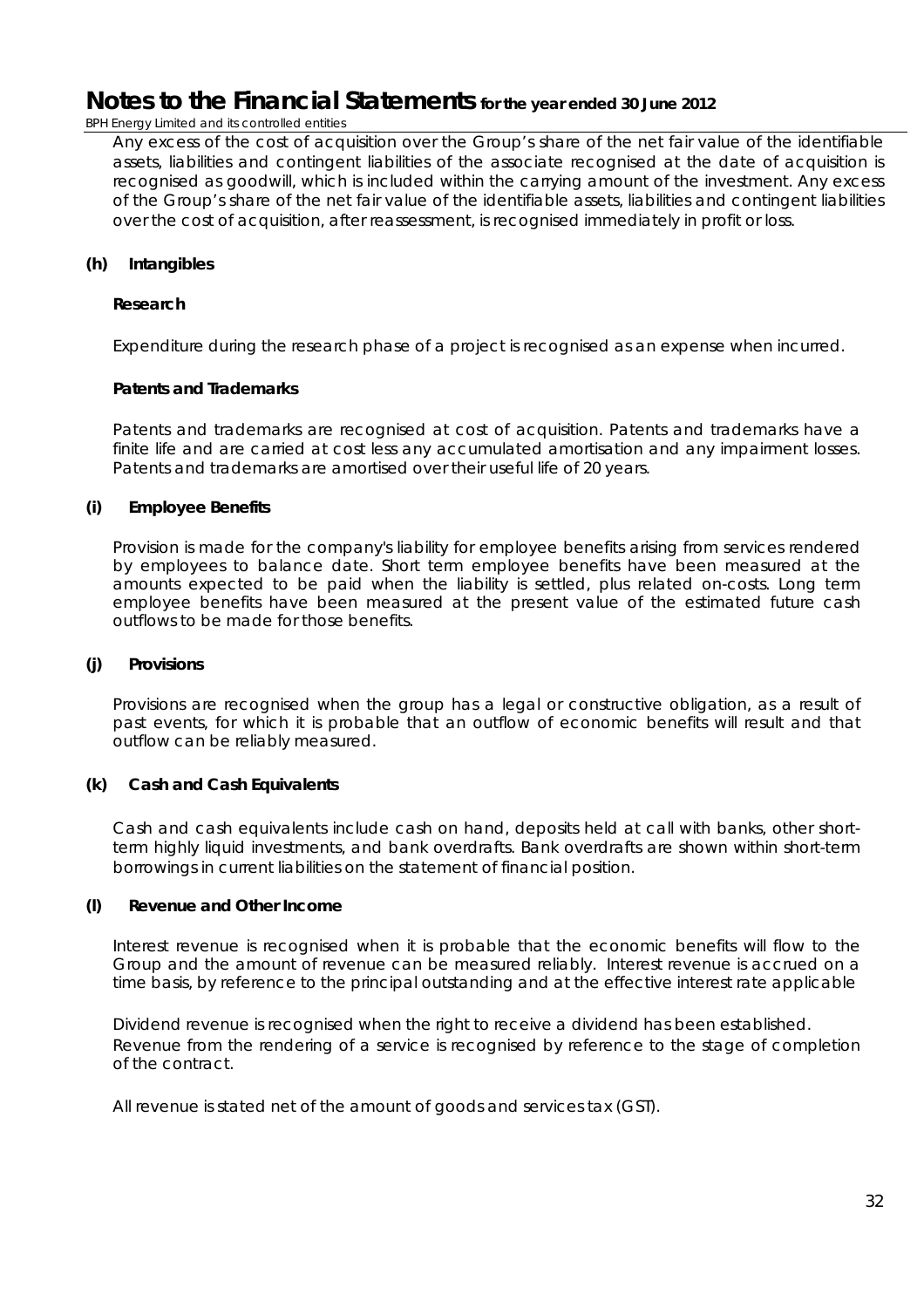BPH Energy Limited and its controlled entities

### **(m) Goods and Services Tax (GST)**

Revenues, expenses and assets are recognised net of the amount of GST, except where the amount of GST incurred is not recoverable from the Australian Tax Office. In these circumstances the GST is recognised as part of the cost of acquisition of the asset or as part of an item of the expense.

Receivables and payables in the statement of financial position are shown inclusive of GST.

Cash flows are presented in the cash flow statement on a gross basis, except for the GST component of investing and financing activities, which are disclosed as operating cash flows.

#### **(n) Government Grants**

Government grants are recognised at fair value where there is reasonable assurance that the grant will be received and all grant conditions will be met. Grants relating to expense items are recognised as income over the periods necessary to match the grant to the costs they are compensating. Grants relating to assets are credited to deferred income at fair value and are credited to income over the expected useful life of the asset on a straight-line basis.

#### **(o) Trade and other payables**

Liabilities are recognized for amounts to be paid in the future for goods or services received, whether or not billed to the consolidated entity. The amounts are unsecured and are usually paid within 30 days.

#### **(p) Share based payments**

The fair value of options granted under the Company's Employee Option Plan is recognized as an employee benefit expense with a corresponding increase in equity. The fair value is measured at grant date and recognized over the period during which the employees become unconditionally entitled to the options.

The fair value at grant date is independently determined using a Black and Scholes option pricing model that takes into account the exercise price, the term of the option, the vesting and performance criteria, the impact of dilution, the non-tradeable nature of the option, the share price at grant date and expected volatility of the underlying share, the expected dividend yield and risk free interest rate for the term of the option.

The fair value of the options granted excludes the impact of any non-market vesting conditions (for example, profitability and sales growth targets). Non-market vesting conditions are included in assumptions about the number of options that are expected to vest. At each statement of financial position date, the entity revises its estimate of the number of options that are expected to vest. The employee benefit expense recognised each period takes into account the most recent estimate. Upon the exercise of options, the balance of the share-based payments reserve relating to those options is transferred to share capital.

#### **(q) Earnings per share**

Basic earnings per share (EPS) is calculated as net profit/loss attributable to members, adjusted to exclude costs of servicing equity (other than dividends) and preference share dividends, divided by the weighted average number of ordinary shares, adjusted for any bonus element.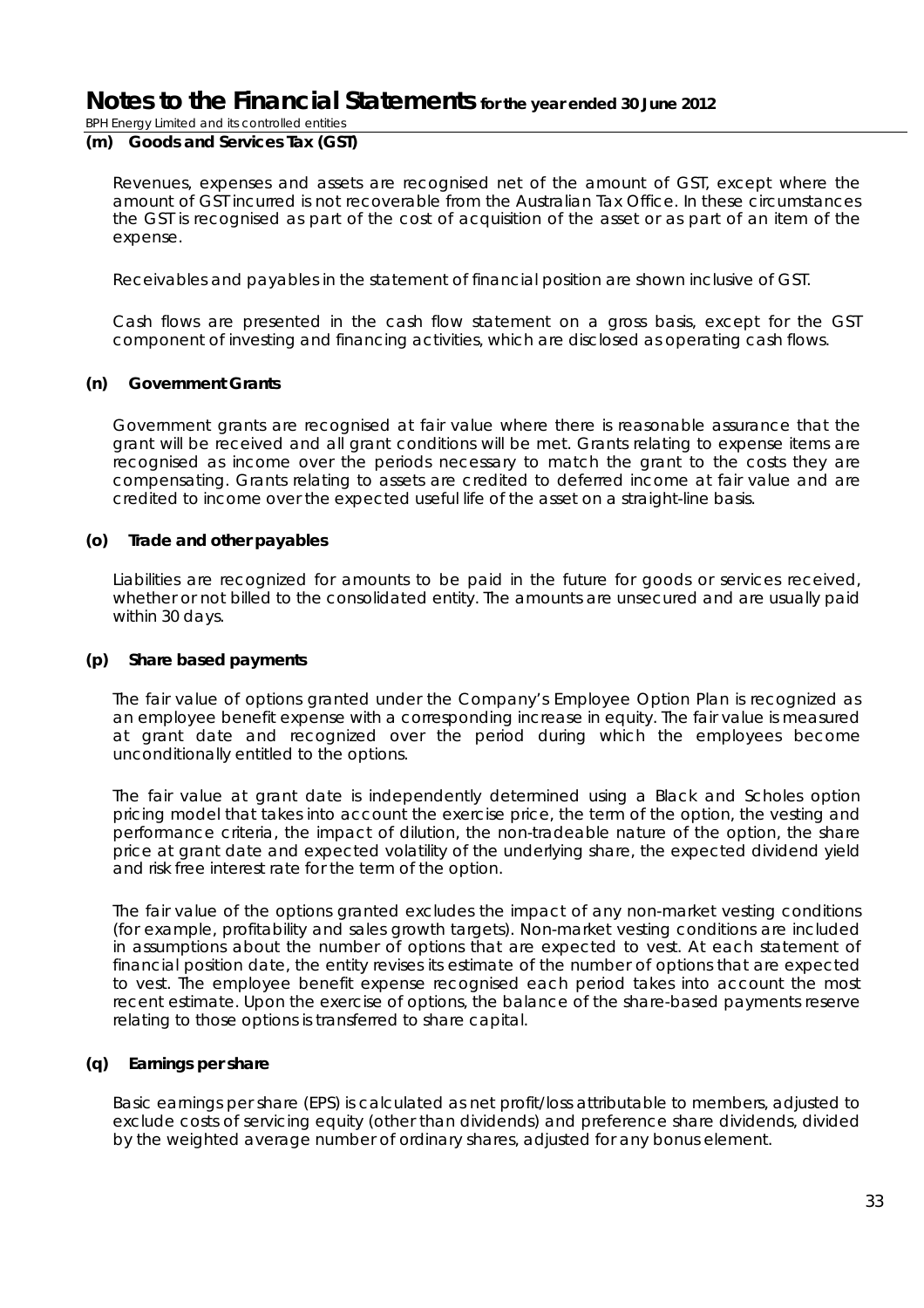BPH Energy Limited and its controlled entities

Diluted earnings per share adjusts the figures used in the determination of basic earnings per share to take into account the after income tax effect of interest and other financing costs associated with dilutive potential ordinary shares, and the weighted average number of additional ordinary shares that would have been outstanding assuming the conversion of all dilutive potential ordinary shares.

#### **(r) Critical accounting estimates and judgments**

The directors evaluate estimates and judgments incorporated into the financial report based on historical knowledge and best available current information.

Estimates assume a reasonable expectation of future events and are based on current trends and economic data, obtained both externally and within the group.

#### *Key judgements — Provision for Impairment of Loans Receivables*

Included in the accounts of Consolidated entity are amounts from current loan receivables of \$1,707,203 (2011: \$2,720,363) and non-current loan receivable of \$289,424 (2011: Nil) . The directors believe that the full amount of the debt will be recoverable from each entity and that no provision for impairment of receivables has been made at 30 June 2012.

#### *Key Judgments —Impairment of Intangible Assets*

No impairment has been recognised in respect of intangible assets for the year ended 30 June 2012 (2011: \$nil). The directors believe that the carrying value of all intangibles is appropriate after reviewing the status of each entity's developments. The directors are confident that the products will provide the necessary returns to the Company.

#### *Key Judgments —Fair Value of Financial Assets*

The fair value of listed shares has been determined by reference to published price quotations in an active market. The fair values of unlisted securities not traded in an active market are measured at fair value, using recent arms length transactions.

|    |                                   | Consolidated             |            |
|----|-----------------------------------|--------------------------|------------|
|    |                                   | 2012<br>\$               | 2011<br>\$ |
| 2. | Revenue                           |                          |            |
|    | Revenue                           |                          |            |
|    | Interest revenue cash<br>accounts | 100,397                  | 167,248    |
|    | Interest revenue: other           |                          |            |
|    | entities                          | 86,481                   | 184,875    |
|    | Total revenue                     | 186,878                  | 352,123    |
|    | Other income                      |                          |            |
|    | Research & development<br>rebate  | $\overline{\phantom{a}}$ | 138,525    |
|    | Consultancy fees                  | 114,100                  | 114,100    |
|    |                                   | 114,100                  | 252,625    |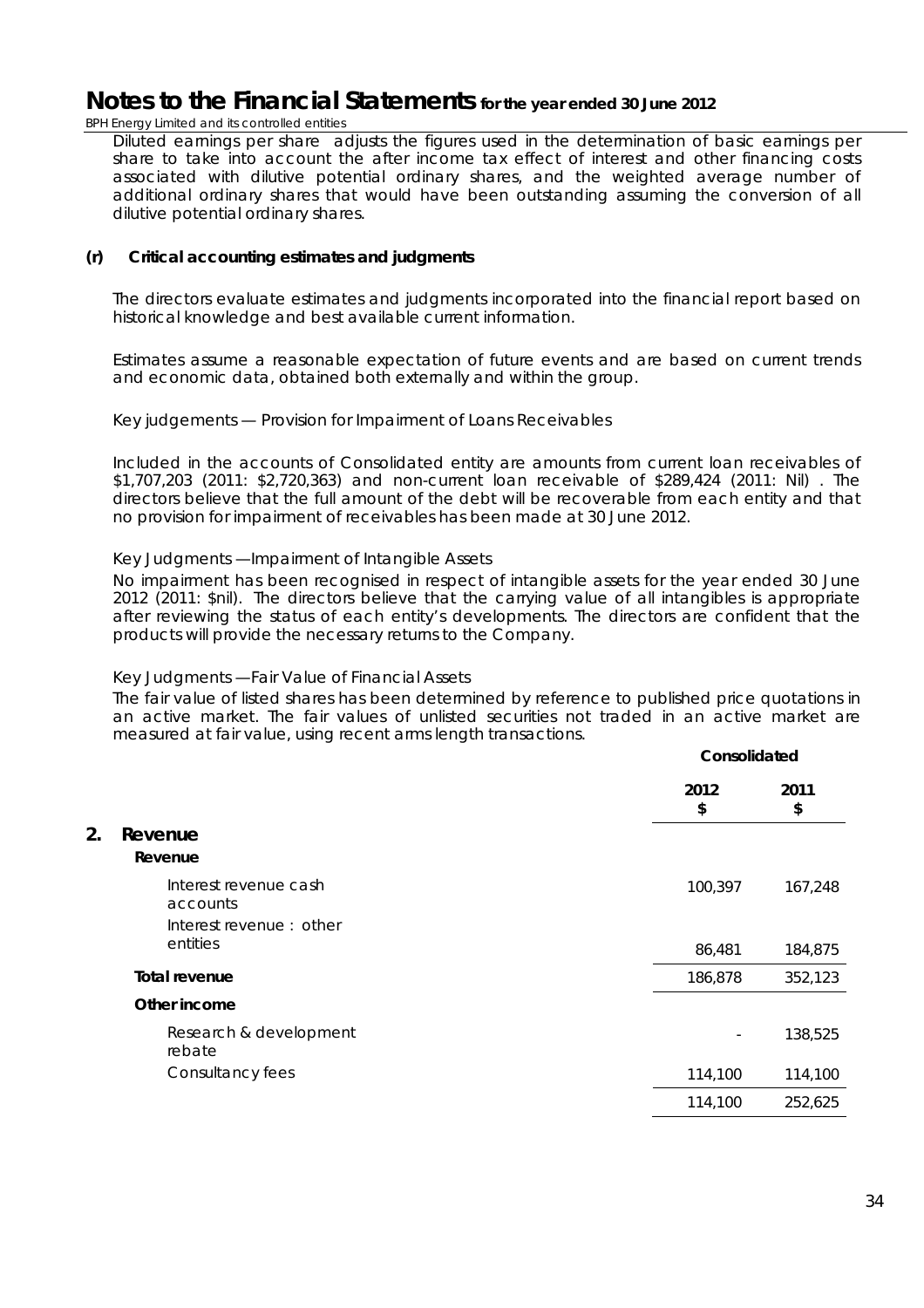BPH Energy Limited and its controlled entities

|    |                                                       | Consolidated |            |
|----|-------------------------------------------------------|--------------|------------|
|    |                                                       | 2012<br>\$   | 2011<br>\$ |
| 2. | Revenue                                               |              |            |
|    | Other gains and losses                                |              |            |
|    | Net gain/loss arising on<br>recognition of derivative | (131, 732)   |            |
|    |                                                       | (131, 732)   |            |
| 3. | Expenses Included in Loss for the year                |              |            |
|    | a) Expenses                                           |              |            |
|    | Depreciation and amortisation                         |              |            |
|    | - Depreciation                                        | 789          | 1,673      |
|    | - Amortisation                                        |              |            |
|    | - Salary                                              | 177,339      | 165,927    |
|    | - Superannuation                                      | 13,062       | 12,034     |
|    | - Director fees                                       | 124,992      | 124,985    |
|    | - Share based payments                                | 8,824        | 16,710     |
|    | - Other payroll costs                                 | 10,911       | (4,521)    |
|    | Total employee costs                                  | 335,128      | 315,135    |

#### **4. Key Management Personnel Compensation**

 Names and positions held of economic and parent entity key management personnel in office at any time during the financial year are:

#### *Key Management Personnel*

- D L Breeze Executive Chairman H Goh – Non-Executive Director
- G Gilbert Non Executive Director
- D Ambrosini Executive Director and Company Secretary

|                              | Consolidated             |            |
|------------------------------|--------------------------|------------|
|                              | 2012<br>\$               | 2011<br>\$ |
| Short term employee benefits | 223,000                  | 223,000    |
| Share based payments         | $\overline{\phantom{0}}$ |            |
|                              | 223,000                  | 223,000    |

Key management personnel remuneration has been included in the Remuneration report section of the Directors Report.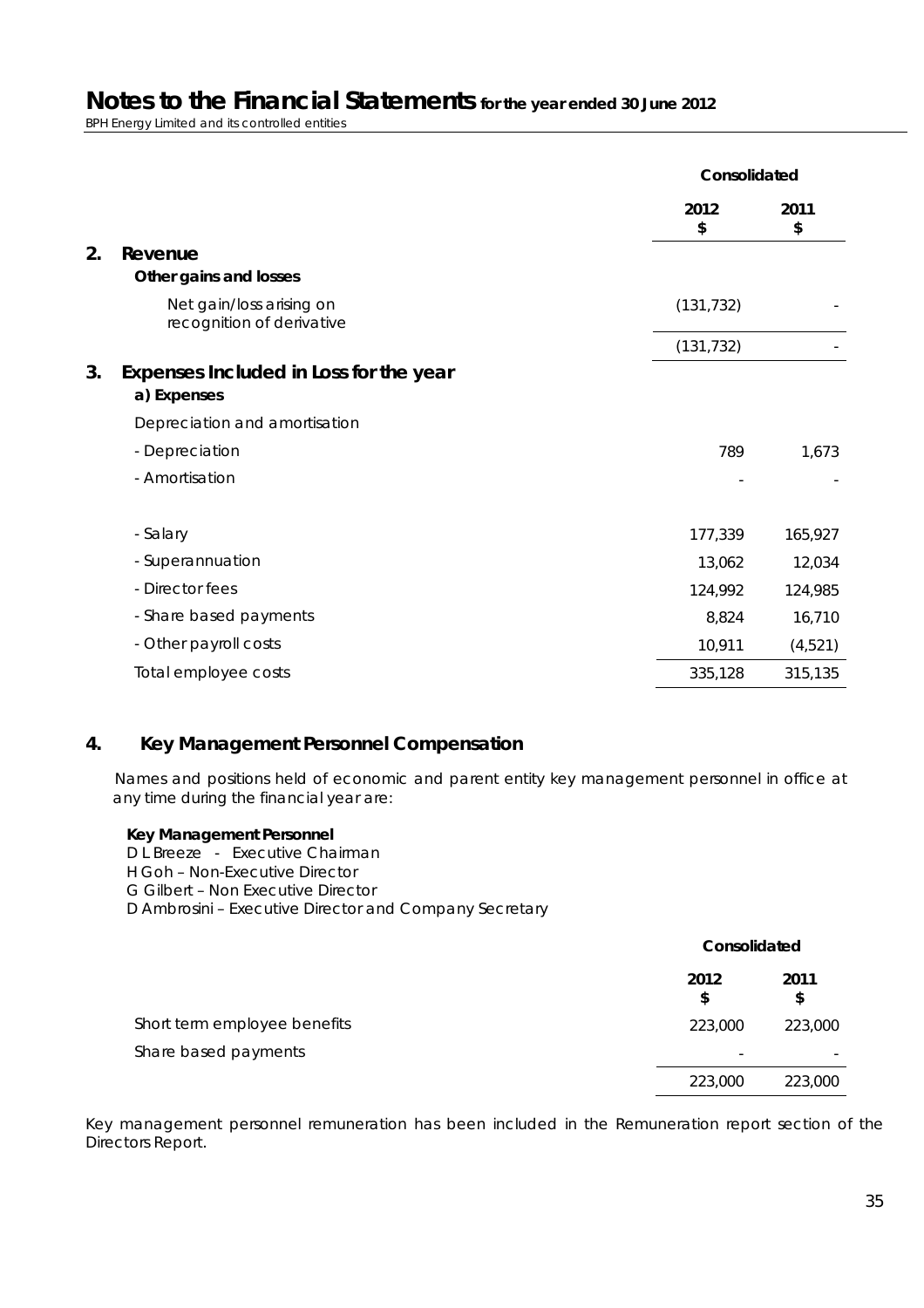BPH Energy Limited and its controlled entities

|                  |                          | <b>Options and Rights Holdings</b><br>2012 Number of Options Held by Key Management Personnel |                             |                                            |                             |                                  |                                                 |                                     |
|------------------|--------------------------|-----------------------------------------------------------------------------------------------|-----------------------------|--------------------------------------------|-----------------------------|----------------------------------|-------------------------------------------------|-------------------------------------|
|                  | Balance<br>1.7.2011      | Granted as<br>Compensation                                                                    | <b>Options</b><br>Exercised | <b>Net</b><br>Change<br>Other <sup>*</sup> | <b>Balance</b><br>30.6.2012 | <b>Total Vested</b><br>30.6.2012 | Total<br>Exercisable<br>and Vested<br>30.6.2012 | Total<br>Unexercisable<br>30.6.2012 |
| D L Breeze       | 1,000,000                |                                                                                               | $\overline{\phantom{a}}$    | $\overline{\phantom{a}}$                   | 1,000,000                   | 1,000,000                        | 1,000,000                                       |                                     |
| <b>G</b> Gilbert | $\overline{\phantom{a}}$ | $\overline{\phantom{a}}$                                                                      | $\overline{\phantom{a}}$    | $\blacksquare$                             | ٠                           | $\overline{\phantom{a}}$         | $\sim$                                          |                                     |
| H Goh            |                          |                                                                                               | $\overline{\phantom{a}}$    | $\overline{\phantom{a}}$                   | $\sim$                      | ۰                                | $\sim$                                          |                                     |
| D Ambrosini      | 1,000,000                | $\overline{\phantom{a}}$                                                                      | $\overline{\phantom{a}}$    | $\sim$                                     | 1,000,000                   | 1,000,000                        | 1.000.000                                       | ۰                                   |

#### **2011 Number of Options Held by Key Management Personnel**

|                  | <b>Balance</b><br>1.7.2010 | Granted as<br>Compensation | <b>Options</b><br>Exercised | <b>Net</b><br>Change<br>Other * | <b>Balance</b><br>30.6.2011 | <b>Total Vested</b><br>30.6.2011 | Total<br>Exercisable<br>and Vested<br>30.6.2011 | Total<br>Unexercisable<br>30.6.2011 |
|------------------|----------------------------|----------------------------|-----------------------------|---------------------------------|-----------------------------|----------------------------------|-------------------------------------------------|-------------------------------------|
| D L Breeze       | 2,000,000                  | $\overline{\phantom{a}}$   | $\overline{\phantom{a}}$    | (1,000,000)                     | 1,000,000                   | 1,000,000                        | 1,000,000                                       |                                     |
| <b>G</b> Gilbert | 2,000,000                  |                            | $\overline{\phantom{a}}$    | (2,000,000)                     |                             |                                  |                                                 | $\overline{\phantom{a}}$            |
| H Goh            | 2,000,000                  | $\overline{\phantom{a}}$   | $\overline{\phantom{a}}$    | (2,000,000)                     | $\overline{\phantom{a}}$    | $\sim$                           |                                                 | $\overline{\phantom{a}}$            |
| D Ambrosini      | 2.000.000                  | $\overline{\phantom{a}}$   | $\overline{\phantom{a}}$    | (1,000,000)                     | 1.000.000                   | 1,000,000                        | 1,000,000                                       | $\overline{\phantom{a}}$            |

\*The Net Change Other reflected above includes those options that have been forfeited by holders, directors that have resigned, options that have expired and recompliance of holdings during the year.

#### **Shareholdings**

#### **2012 Number of Shares Held by Key Management Personnel**

|             | Balance<br>1.7.2011      | Received as<br>Compensation | Options<br>Exercised | Net Change<br>Other      | Balance<br>30.6.2012     |
|-------------|--------------------------|-----------------------------|----------------------|--------------------------|--------------------------|
| D L Breeze  | 6,509,811                | $\sim$                      | ۰                    | $\overline{\phantom{a}}$ | 6,509,811                |
| G Gilbert   | 480.769                  | $\overline{\phantom{a}}$    | ۰                    | $\overline{\phantom{a}}$ | 480,769                  |
| H Goh       | 480,769                  | $\sim$                      | ۰                    | $\overline{\phantom{a}}$ | 480,769                  |
| D Ambrosini | $\overline{\phantom{a}}$ | $\overline{\phantom{a}}$    | ۰                    | $\overline{\phantom{a}}$ | $\overline{\phantom{a}}$ |

#### **2011 Number of Shares Held by Key Management Personnel**

|             | <b>Balance</b><br>1.7.2010 | Received as<br>Compensation | <b>Options</b><br>Exercised | Net Change<br>Other | Balance<br>30.6.2011 |
|-------------|----------------------------|-----------------------------|-----------------------------|---------------------|----------------------|
| D L Breeze  | 13,019,621                 | $\sim$                      | $\overline{\phantom{a}}$    | (6,509,810)         | 6,509,811            |
| G Gilbert   | 961,538                    | $\overline{\phantom{a}}$    | $\overline{\phantom{a}}$    | (480, 769)          | 480,769              |
| H Goh       | 961,538                    | $\overline{\phantom{a}}$    | $\overline{\phantom{a}}$    | (480, 769)          | 480.769              |
| D Ambrosini | $\overline{\phantom{a}}$   | $\overline{\phantom{a}}$    | $\sim$                      | $\overline{a}$      | $\sim$               |

Net Change other relates to share movements directly attributable to the consolidation of BPH capital on a 1:2 basis.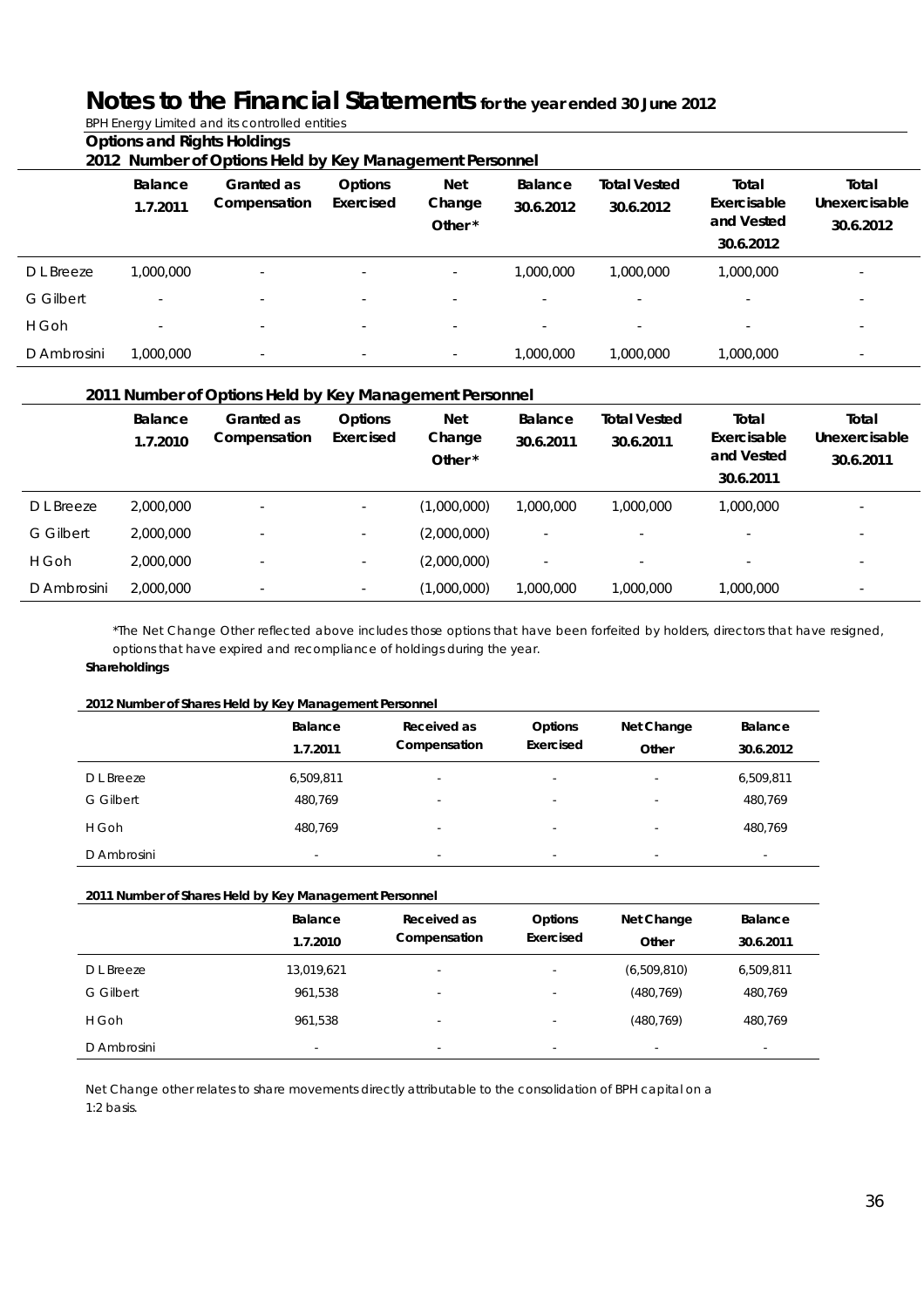BPH Energy Limited and its controlled entities

|    |                                                                                                                           | Consolidated |            |
|----|---------------------------------------------------------------------------------------------------------------------------|--------------|------------|
|    |                                                                                                                           | 2012<br>\$   | 2011<br>\$ |
| 5. | <b>Auditors' Remuneration</b>                                                                                             |              |            |
|    | Remuneration of the auditor of the parent<br>entity for:<br>- auditing or reviewing the financial<br>report               |              |            |
|    | Deloitte Touche Tohmatsu                                                                                                  | 34,914       | 34,157     |
|    | Remuneration of other auditors of<br>subsidiaries for:<br>- auditing or reviewing the financial<br>report of subsidiaries |              |            |
|    |                                                                                                                           | 34,914       | 34,157     |
| 6. | Earnings per share                                                                                                        | Consolidated |            |
|    |                                                                                                                           |              |            |

|                                                                                                                         | vunsulludlu |                                |
|-------------------------------------------------------------------------------------------------------------------------|-------------|--------------------------------|
|                                                                                                                         | 2012        | 2011                           |
|                                                                                                                         | \$          | \$                             |
| For basic and diluted Earnings Per Share                                                                                |             |                                |
| Total earnings per share attributable to ordinary equity holders of the<br>company                                      | (739.165)   | (220,903)                      |
| Earnings used in the calculation of basic earnings per share and<br>diluted earnings per share                          | (739, 165)  | (220,903)                      |
| For basic and diluted Earnings Per Share                                                                                |             |                                |
| From continuing operations                                                                                              | (0.41)      | (0.13)                         |
| Total Basic Earnings per Share and Diluted Earnings per Share                                                           | (0.41)      | (0.13)                         |
|                                                                                                                         |             |                                |
| Weighted average number of ordinary shares outstanding during<br>the year used in calculating basic EPS and diluted EPS | No.         | No.<br>181,628,852 170,877,168 |
|                                                                                                                         |             |                                |

 The Company's potential ordinary shares, being its options granted, are not considered dilutive as the conversion of these options will result in a decreased net loss per share.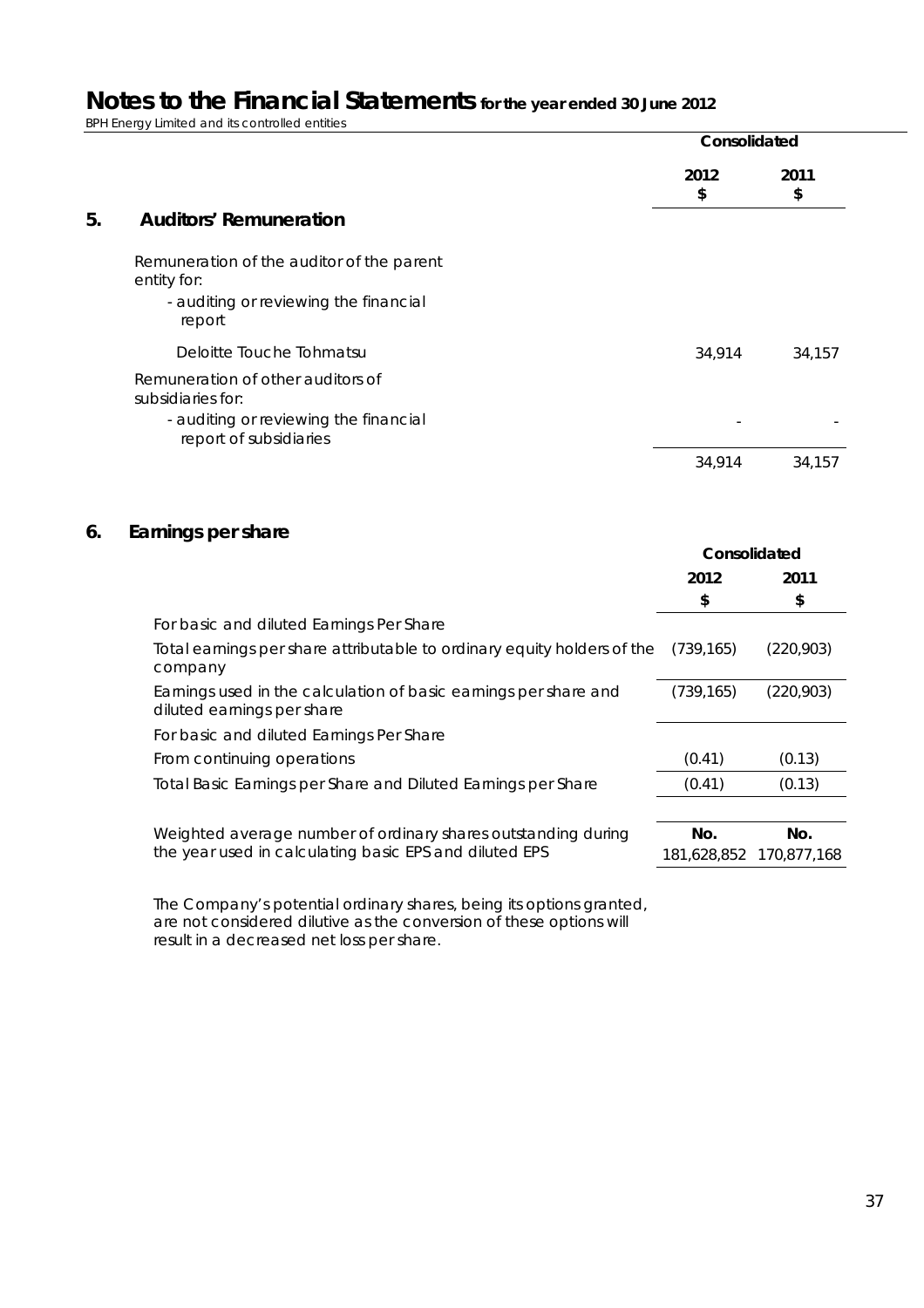BPH Energy Limited and its controlled entities

|    |                                                                                                                                                                                      | Consolidated |            |
|----|--------------------------------------------------------------------------------------------------------------------------------------------------------------------------------------|--------------|------------|
|    |                                                                                                                                                                                      | 2012<br>\$   | 2011<br>\$ |
| 7. | Cash and cash equivalents                                                                                                                                                            |              |            |
|    | Cash at Bank and in hand                                                                                                                                                             | 1,791,506    | 2,915,723  |
|    | Short-term bank deposits                                                                                                                                                             | 7,418        | 7,107      |
|    | Reconciliation of cash<br>Cash at the end of the financial year as shown in the statement of cash flows is reconciled to items in<br>the statement of financial position as follows: | 1,798,924    | 2,922,830  |
|    | Cash and cash equivalents                                                                                                                                                            | 1,798,924    | 2,922,830  |
| 8. | Trade and other receivables                                                                                                                                                          |              |            |
|    | <b>CURRENT</b>                                                                                                                                                                       |              |            |
|    | Other receivables                                                                                                                                                                    | 2,913        | 2,857      |
|    |                                                                                                                                                                                      | 2,913        | 2,857      |
|    |                                                                                                                                                                                      | Consolidated |            |
|    |                                                                                                                                                                                      | 2012<br>\$   | 2011<br>\$ |
| 9. | <b>Other Assets</b>                                                                                                                                                                  |              |            |
|    | <b>CURRENT</b>                                                                                                                                                                       |              |            |
|    | Prepaid insurance                                                                                                                                                                    | 18,189       | 8,778      |
|    |                                                                                                                                                                                      | 18,189       | 8,778      |
|    |                                                                                                                                                                                      |              |            |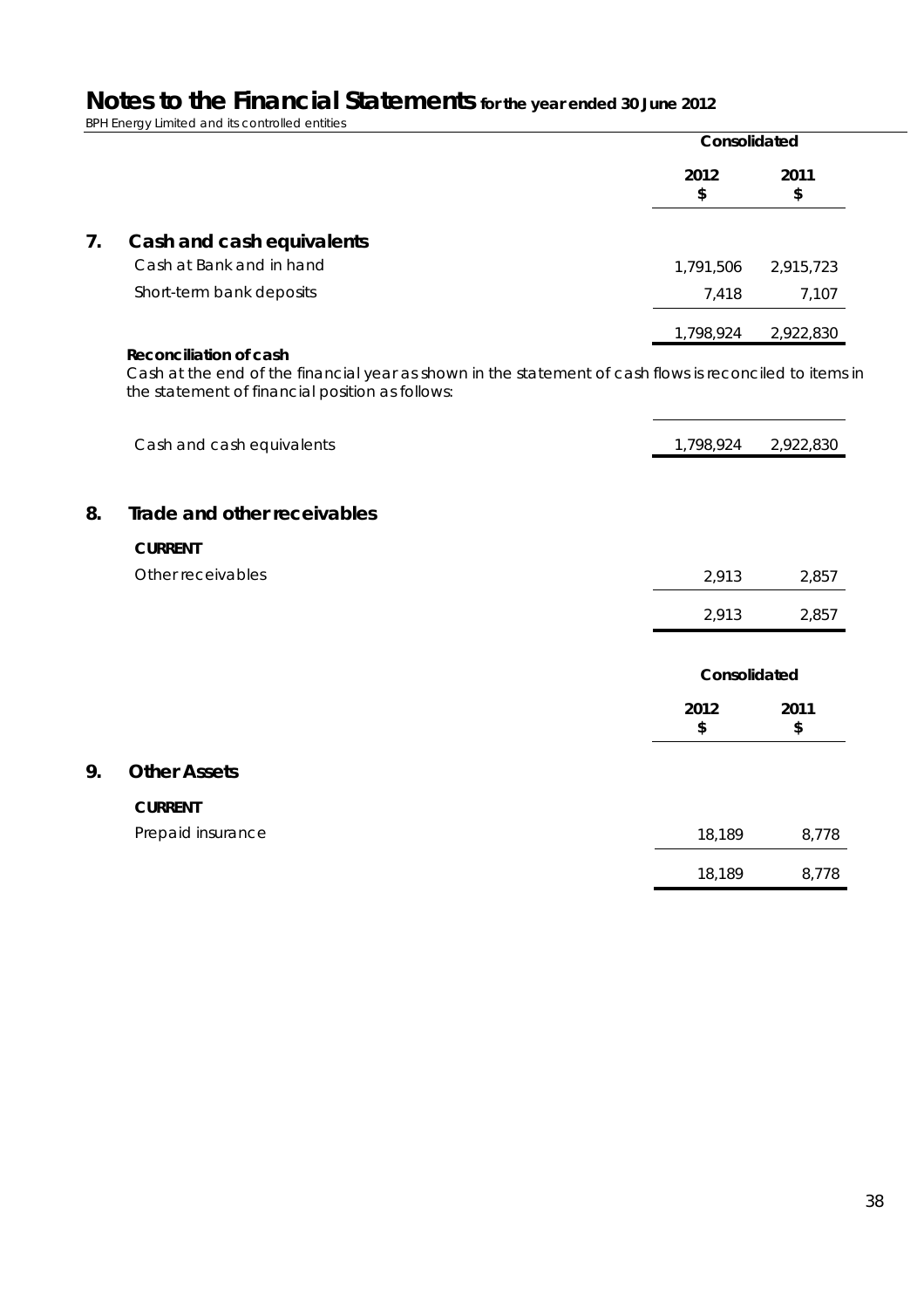BPH Energy Limited and its controlled entities

|     |                                                      | Consolidated |            |
|-----|------------------------------------------------------|--------------|------------|
|     |                                                      | 2012<br>\$   | 2011<br>\$ |
| 10. | <b>Financial Assets</b>                              |              |            |
|     | Loans and receivables at amortised cost              |              |            |
|     | Current                                              |              |            |
|     | Unsecured Loans to other entities: (a)               |              |            |
|     | Grandbridge Limited                                  | 55,645       | 55,645     |
|     | <b>Cortical Dynamics Limited</b>                     | 485,070      | 100,070    |
|     | Molecular Discovery Systems Limited                  | 345,200      | 231,100    |
|     | <b>MEC Resources Ltd</b>                             | 2,494        | 2,494      |
|     | Advent Energy Ltd                                    | 39,486       | 41,666     |
|     | Secured Loans to other entities: (b)                 |              |            |
|     | Advent Energy Ltd                                    |              | 1,778,801  |
|     | <b>Cortical Dynamics Limited</b>                     | 478,617      | 353,238    |
|     | Molecular Discovery Systems Limited                  | 300,691      | 157,349    |
|     |                                                      | 1,707,203    | 2,720,363  |
|     | Non - Current                                        |              |            |
|     | Loans and receivables at amortised cost              |              |            |
|     | Secured Ioan to Cortical Dynamics (b)                | 289,424      |            |
|     | Available for sale financial assets at fair<br>value |              |            |
|     | Investments in unlisted entities (c)                 | 48,949       | 48,949     |
|     |                                                      | 338,373      | 48,949     |

(a) Unsecured loans

These loans are unsecured, non-interest bearing and repayable on demand.

(b) Secured loans

These loans are secured by a charge over all of the assets and undertakings of each entity and interest bearing. Subject to the conditions of the agreement BPH Energy has the right to conversion to satisfy the debt on or before the termination date.

During the period Advent repaid an amount of \$1.8M in full and final settlement of its obligations under the secured loan agreement entered into with BPH Energy on 15 June 2010.

The company has a convertible loan agreement with MDSystems. The loan is for a maximum amount of \$500,000 and is to be used for short term working capital requirements. Subject to MDSystems being admitted to the Official list BPH Energy has a right of conversion to satisfy the debt on or before the termination date. As at reporting date the loan been drawn down by an amount of \$300,691 (2011: \$157,349).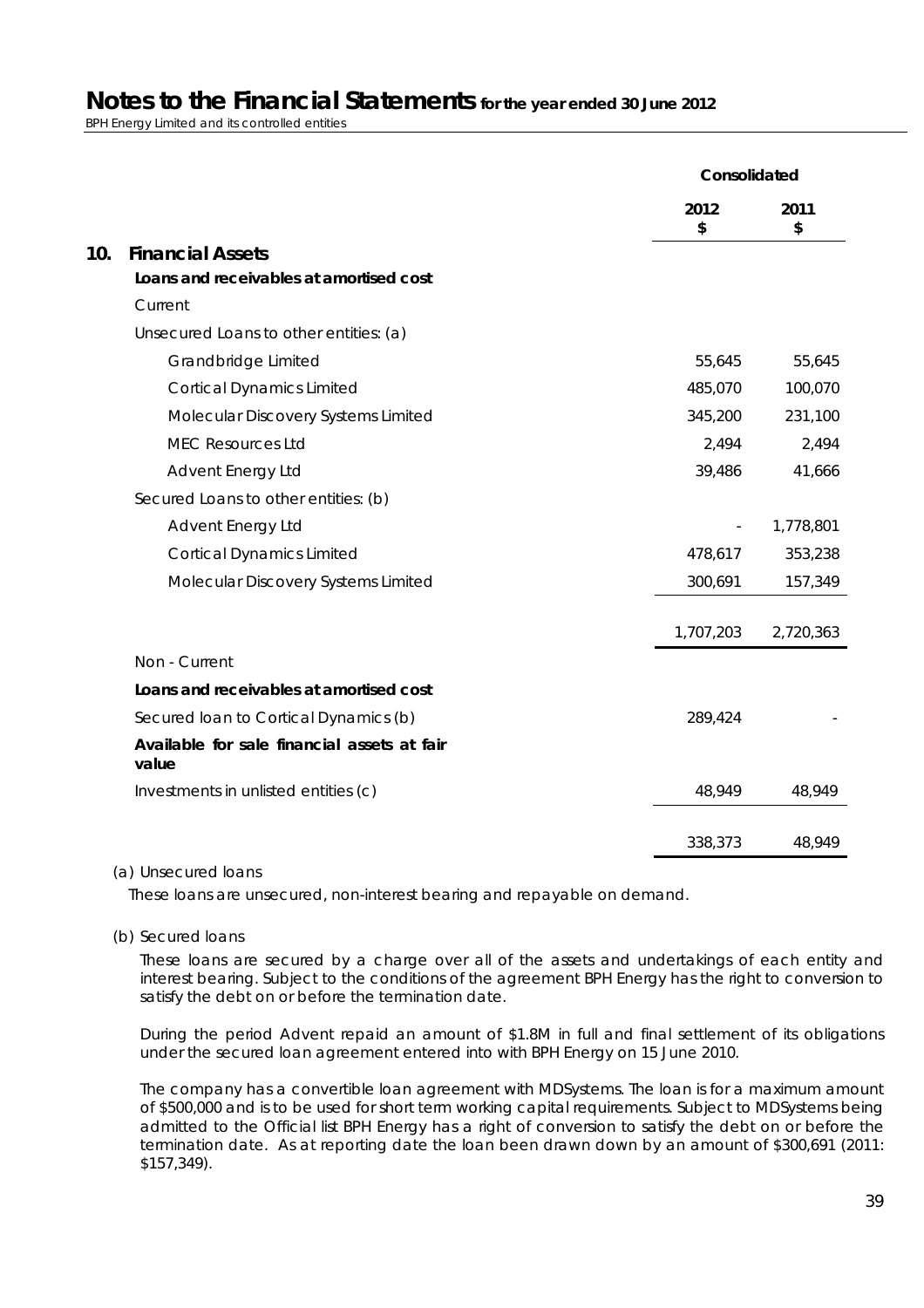BPH Energy Limited and its controlled entities

The company has entered into a convertible loan agreement with Cortical Dynamics. The loan is for a maximum amount of \$500,000 and is to be used for short term working capital requirements. Subject Cortical being admitted to the Official list BPH Energy has a right of conversion to satisfy the debt on or before the termination date. As at reporting date the loan been drawn down by an amount of \$478,617 (2011: \$353,238).

On 28th February 2012 BPH Energy entered into a convertible loan agreement with Cortical Dynamics. The facility is for a maximum amount of \$1M and has an annual interest rate of 9.40%. The will be used for short term working capital requirements and funding further development of the BAR monitor. The facility will terminate on the earlier of 24 months from the execution date and any date on which the facility is terminated in accordance with the agreement. The loan is convertible at BPH's election if Cortical is unsuccessful in its application for admission to the Official List. As at reporting date the loan been drawn down by an amount of \$289,424 (2011: nil).

|                                                       | Consolidated |            |
|-------------------------------------------------------|--------------|------------|
|                                                       | 2012<br>\$   | 2011<br>\$ |
| (c) Available for sale financial assets at fair value |              |            |
| <b>Cortical Dynamics Limited</b>                      | 48,949       | 48,949     |
|                                                       | 48,949       | 48,949     |
| Intangible assets<br>11.                              |              |            |
| Patent costs capitalised                              |              |            |
| Cost                                                  | 72,454       | 72,454     |
| Accumulated amortisation and<br>impairment            |              |            |
| Net carrying value                                    | 72,454       | 72,454     |
| Total intangibles                                     | 72,454       | 72,454     |

Patent costs include all costs associated with the filing and maintenance of the patents for the company's technologies.

#### **12. Property, Plant and Equipment**

| Plant and Equipment:                |          |          |
|-------------------------------------|----------|----------|
| At cost                             | 41.486   | 41,486   |
| Accumulated depreciation            | (40.215) | (39.426) |
| Total Property, Plant and Equipment | 1.271    | 2.060    |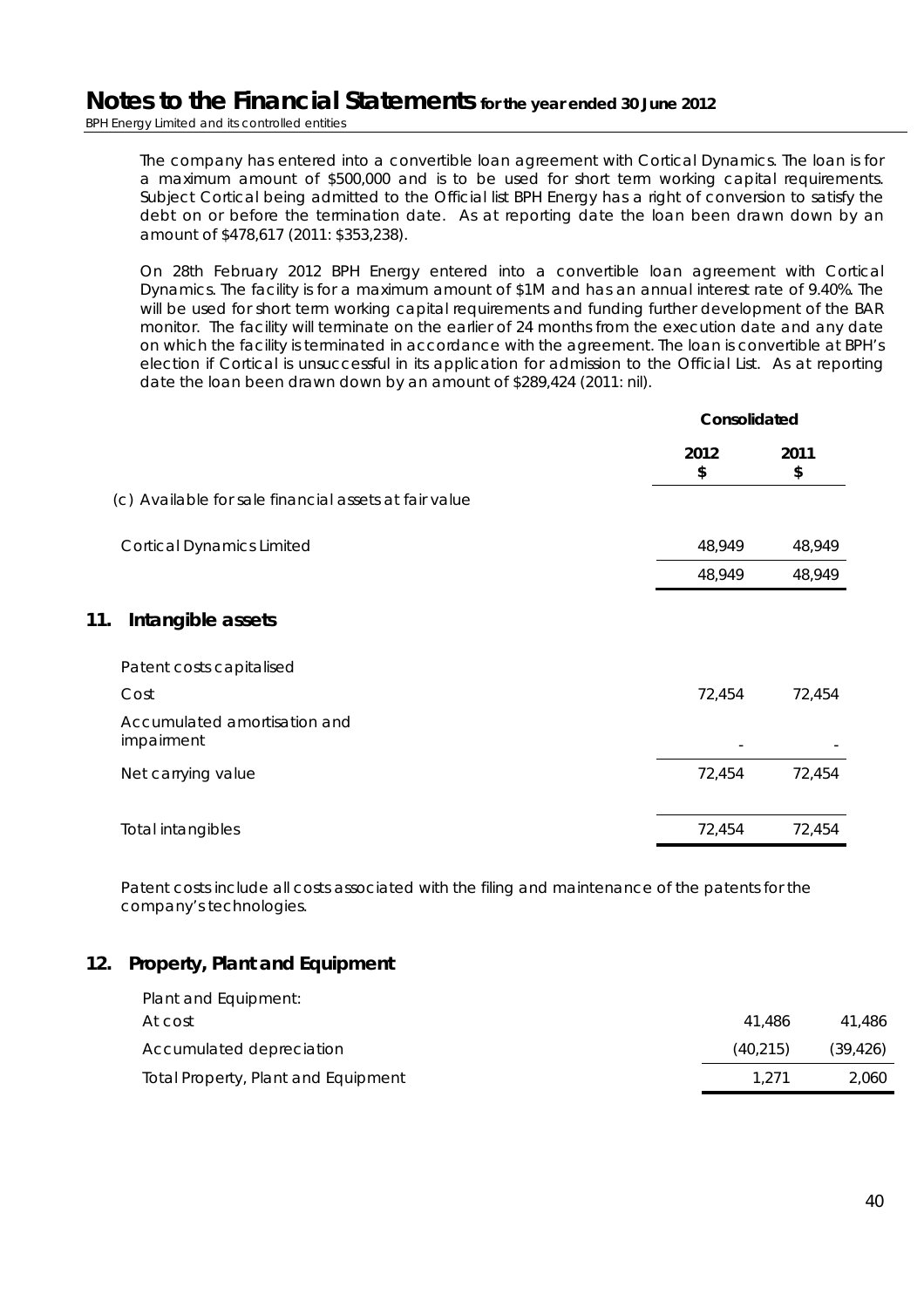BPH Energy Limited and its controlled entities

#### **(a) Movements in Carrying Amounts**

 Movements in the carrying amounts for each class of property, plant and equipment between the beginning and the end of the current financial year.

|                                        | 2012                     | 2011                     |
|----------------------------------------|--------------------------|--------------------------|
|                                        | \$                       | \$                       |
| Balance at the beginning of the year   | 2,060                    | 2,190                    |
| <b>Additions</b>                       | $\overline{\phantom{a}}$ | 1,543                    |
| <b>Disposals</b>                       | $\overline{\phantom{a}}$ | $\overline{\phantom{a}}$ |
| Depreciation expense                   | (789)                    | (1,673)                  |
| Carrying amount at the end of the year | 1,271                    | 2,060                    |

#### **13. Investments accounted for using the equity method**

|                                     | 2012 | 2011                  |
|-------------------------------------|------|-----------------------|
|                                     | \$   | S.                    |
| <b>Shares in Associates</b>         |      |                       |
| <b>Advent Energy Limited</b>        |      | 48,819,692 49,052,002 |
| Molecular Discovery Systems Limited |      | 1,433,792 1,499,519   |
|                                     |      | 50,253,484 50,551,521 |

#### *(a) Shares in associates*

 Investments in associates are accounted for in the consolidated financial statements using the equity method of accounting.

| Name of Entity                      | Country of<br>Incorporation | <b>Ownership Interest</b><br>% |       | <b>Principal Activity</b>  |  |
|-------------------------------------|-----------------------------|--------------------------------|-------|----------------------------|--|
|                                     |                             | 2012                           | 2011  |                            |  |
| Molecular Discovery Systems Limited | Australia                   | 20%                            | 20%   | <b>Biomedical Research</b> |  |
| <b>Advent Energy Limited</b><br>(i) | Australia                   | 27.4%                          | 27.4% | Oil and Gas Exploration    |  |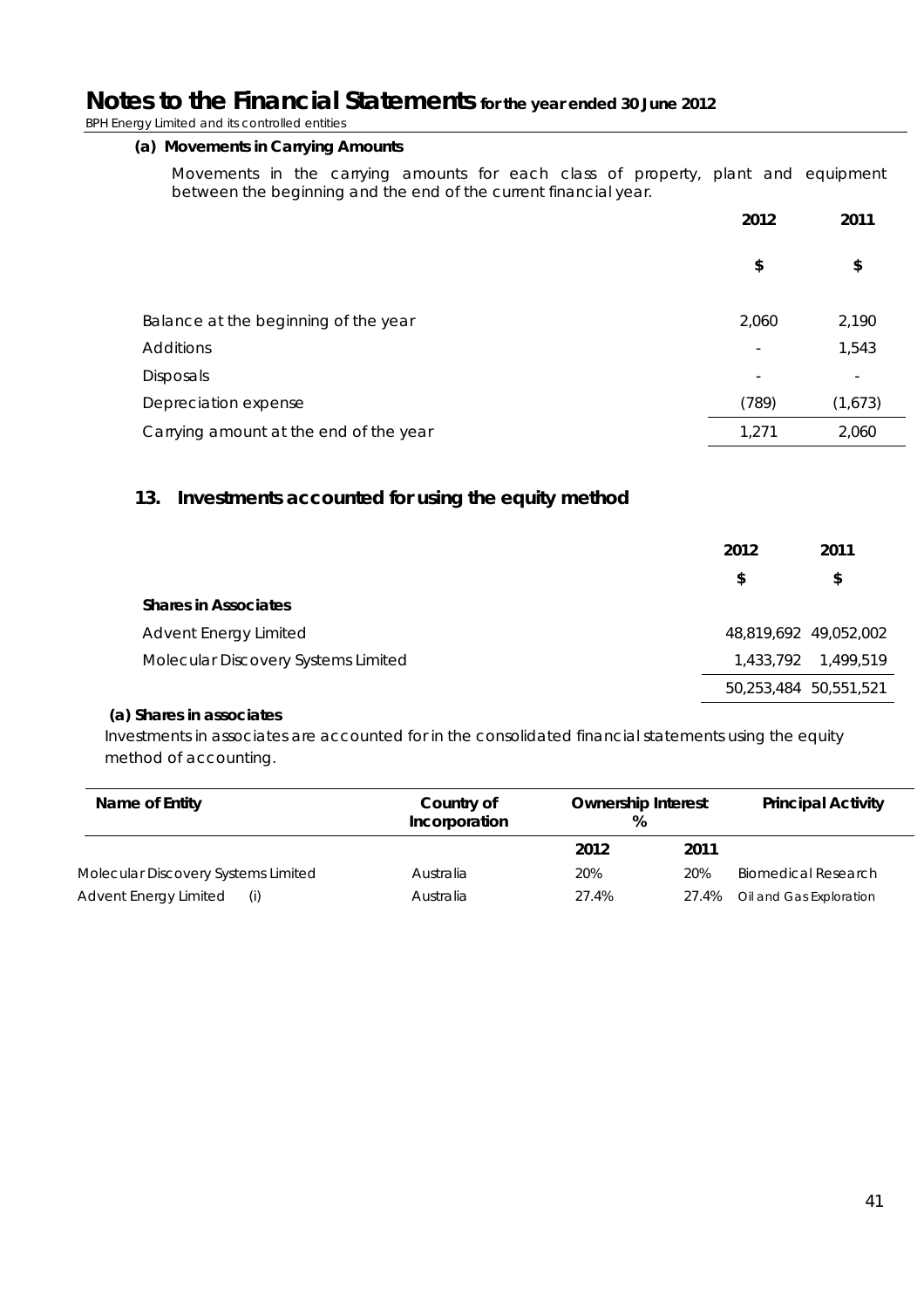BPH Energy Limited and its controlled entities

### **(a) Summarised financial information of associates**

The results of its associates aggregated assets (including goodwill) and liabilities, including the group's share of net assets and net loss for the period are as follows:

|                                               | <b>Total of Associate</b> |                          |                        |                        |                    | Groups Share of:       |                            |
|-----------------------------------------------|---------------------------|--------------------------|------------------------|------------------------|--------------------|------------------------|----------------------------|
|                                               | Ownership<br>interest%    | <b>Assets</b>            | Liabilities            | <b>Profits/Losses</b>  | Revenues           | <b>Net Assets</b>      | Net Loss for<br>the Period |
| 2012                                          |                           |                          |                        |                        |                    |                        |                            |
| Molecular Discovery<br><b>Systems Limited</b> | 20                        | 768,728                  | 937,948                | (328, 635)             | 120,042            | (33, 844)              | (65, 727)                  |
|                                               |                           | 768,728                  | 937,948                | (328, 635)             | 120,042            | (33,844)               | (65, 727)                  |
| Advent Energy Ltd                             | 27.4                      | 35,131,919<br>35,131,919 | 6,756,044<br>6,756,044 | (847,848)<br>(847,848) | 521,565<br>521,565 | 7,774,990<br>7,774,990 | (232, 310)<br>(232, 310)   |
|                                               |                           |                          |                        |                        |                    |                        |                            |
| 2011<br>Molecular Discovery<br>Systems Ltd    | 20                        | 757,495                  | 604,405                | (346, 356)             | 89,683             | 30,618                 | (69, 270)                  |
|                                               |                           | 757,495                  | 604,405                | (346,356)              | 89,683             | 30,618                 | (69, 270)                  |
| Advent Energy Ltd                             | 27.4                      | 38,939,408               | 9,709,478              | (7,095,097)            | 403,809            | 8,017,770              | (1,097,998)                |
|                                               |                           | 38,939,408               | 9,709,478              | (7,095,097)            | 403,809            | 8,017,770              | (1,097,998)                |

|                                                                                                                                                                                                                       |            | Consolidated |
|-----------------------------------------------------------------------------------------------------------------------------------------------------------------------------------------------------------------------|------------|--------------|
|                                                                                                                                                                                                                       | 2012<br>\$ | 2011<br>\$   |
| Income Tax Expense<br>14.                                                                                                                                                                                             |            |              |
| (a) The components of tax expense/(benefit)<br>comprise:<br>Current tax                                                                                                                                               |            |              |
| Deferred tax                                                                                                                                                                                                          | (277, 893) | (1,825,599)  |
|                                                                                                                                                                                                                       | (277, 893) | (1,825,599)  |
| (b) The prima facie tax on profit from operations<br>before income tax is reconciled to the income<br>tax as follows:<br>Prima facie tax payable on profit from<br>operations before income tax at 30% (2011:<br>30%) |            |              |
|                                                                                                                                                                                                                       | (312, 711) | (628, 044)   |
| Add tax effect of:                                                                                                                                                                                                    |            |              |
| Non deductible expenses                                                                                                                                                                                               | 7,924      | 25,319       |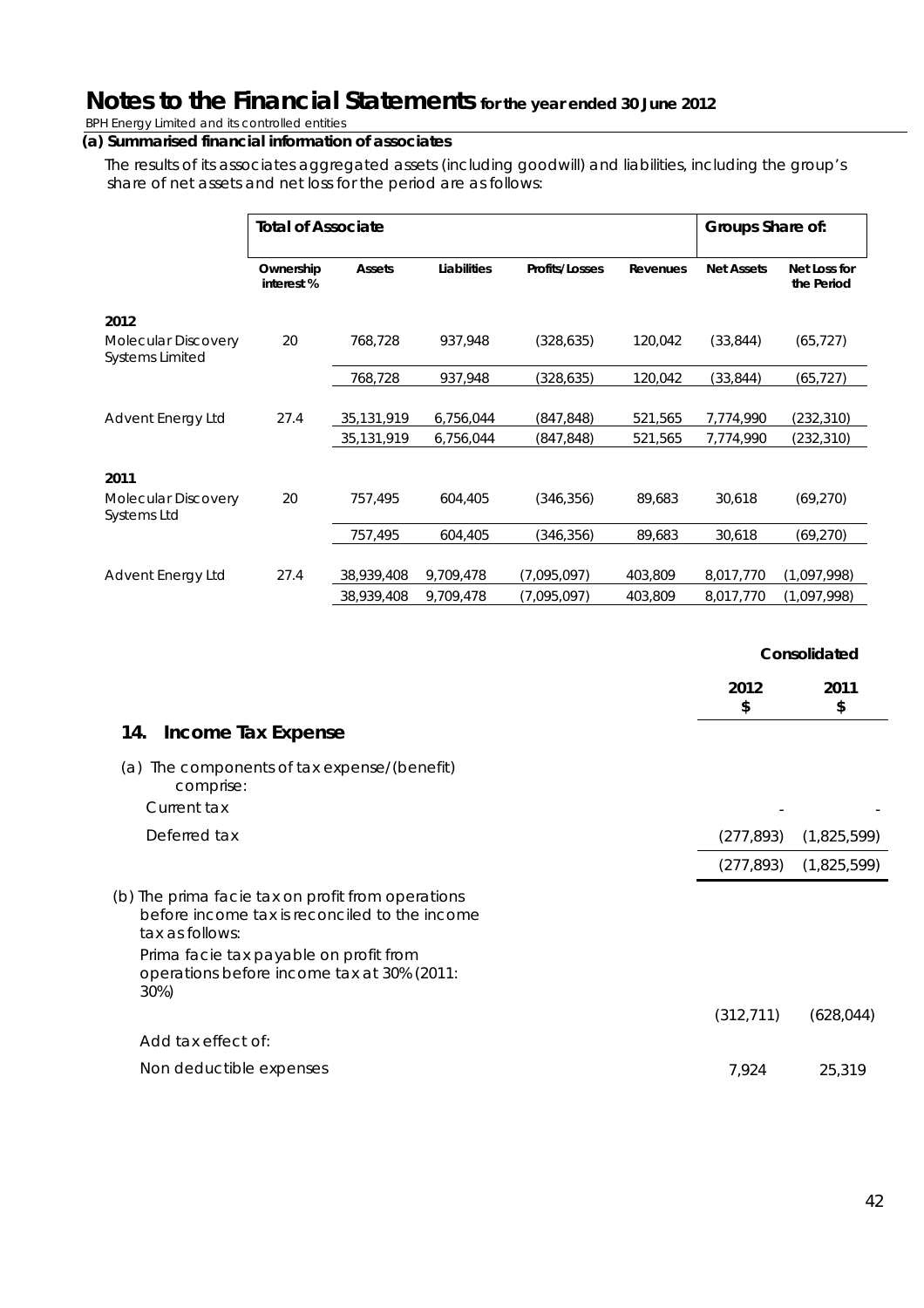BPH Energy Limited and its controlled entities

|                                                                                                     |                  | Consolidated     |
|-----------------------------------------------------------------------------------------------------|------------------|------------------|
|                                                                                                     | 2012<br>\$       | 2011<br>\$       |
| Tax benefit of revenue losses not recognised                                                        |                  |                  |
| Effect of previously unrecognised and unused<br>tax losses now recognised as deferred tax<br>assets |                  | (1, 222, 874)    |
| Temporary differences                                                                               | 26,894           |                  |
| Income tax expense/(benefit) recognised                                                             | (277, 893)       | (1,825,599)      |
| Weighted average rate of tax                                                                        | (21%)            | (87%)            |
| (c) Income tax expense recognised in other<br>comprehensive income                                  |                  |                  |
| Fair value gain adjustments                                                                         | $\sim$           | 6,435,000        |
| (d) Current tax liabilities                                                                         | $\overline{a}$   | 6,435,000        |
| Income tax                                                                                          |                  |                  |
| 15.<br>Trade and other payables                                                                     |                  |                  |
| Trade payables                                                                                      | 29,212           | 14,898           |
| Sundry payables and accrued expenses                                                                | 543,368          | 367,581          |
|                                                                                                     | 572,580          | 382,479          |
| <b>Financial Liabilities</b><br>16.                                                                 |                  |                  |
| Current                                                                                             |                  |                  |
| Current borrowings - unsecured                                                                      | 479,502          | 434,853          |
|                                                                                                     | 479,502          | 434,853          |
| Current borrowings are unsecured, non interest bearing and repayable on demand.                     |                  |                  |
| <b>Provisions</b><br>17.                                                                            |                  |                  |
| Short term employee entitlements:                                                                   |                  |                  |
| Opening balance at 1 July 2011                                                                      | 9,161            | 12,438           |
|                                                                                                     |                  |                  |
| Reduction/addition to provision<br>Balance at 30 June 2012                                          | 10,911<br>20,072 | (3,277)<br>9,161 |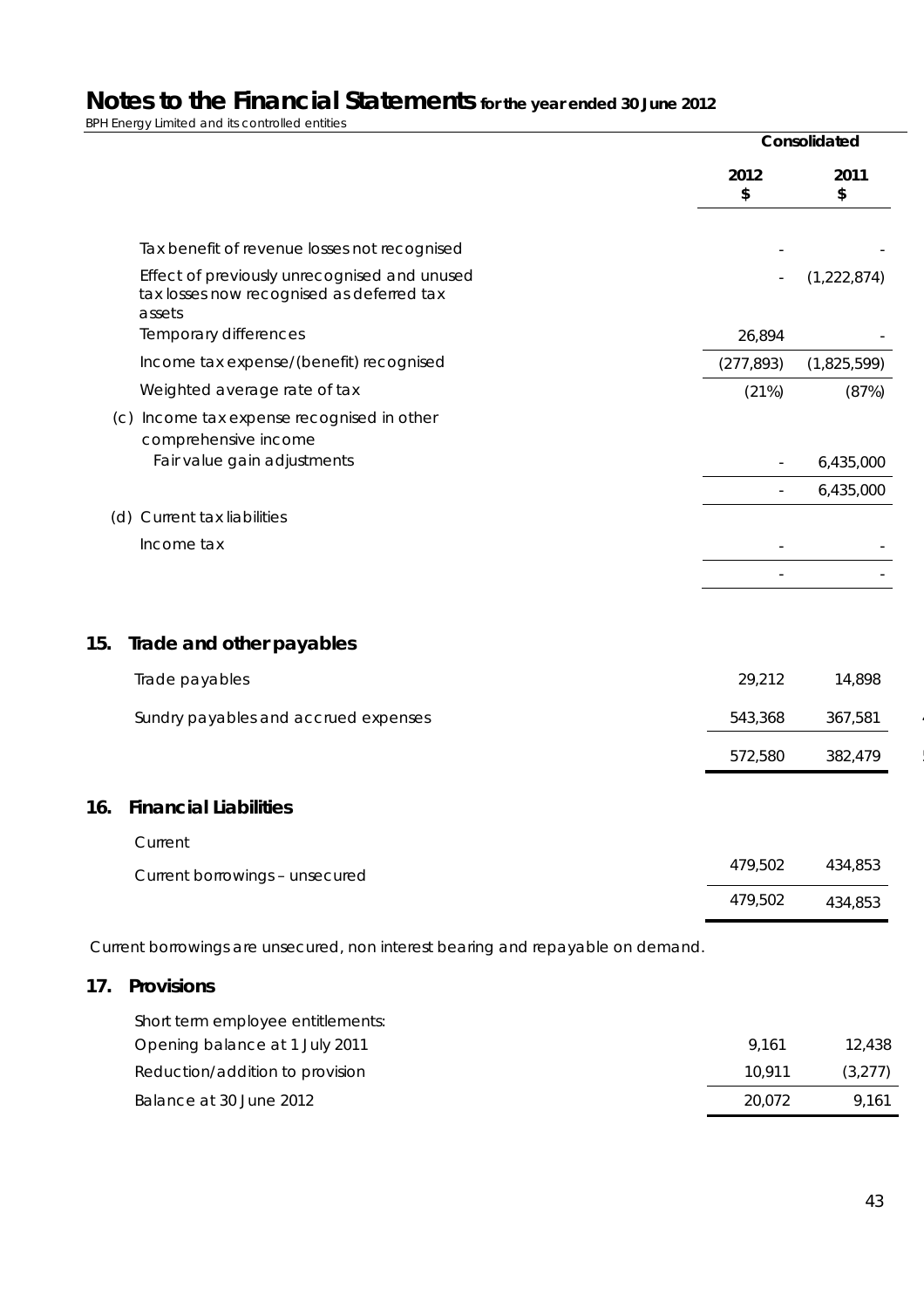BPH Energy Limited and its controlled entities

#### **Provision for Employee Entitlements**

Provisions have been recognised for employee entitlements relating to annual leave. The measurement and recognition criteria relating to employee benefits has been included in Note 1 to this report.

|     |                                                                                                                                                                                                                               | Consolidated |            |
|-----|-------------------------------------------------------------------------------------------------------------------------------------------------------------------------------------------------------------------------------|--------------|------------|
|     |                                                                                                                                                                                                                               | 2012<br>\$   | 2011<br>\$ |
| 18. | <b>Issued Capital</b>                                                                                                                                                                                                         |              |            |
|     | 172,562,245 (2011: 216,106,207) fully<br>paid<br>ordinary shares                                                                                                                                                              | 41,511,195   | 42,860,310 |
|     | 그는 그 그는 그 사람들은 그 사람들을 하고 있다. 그는 그 사람들은 그 사람들은 그 사람들을 지르며 그 사람들을 지르며 그 사람들을 지르며 그 사람들을 지르며 그 사람들을 지르며 그 사람들을 지르며 그 사람들을 지르며 그 사람들을 지르며 그 사람들을 지르며 그 사람들을 지르며 그 사람들을 지르며 그 사람들을 지르며 그 사람들을 지르며 그 사람들을 지르며 그 사람들을 지르며 그 사람들을 지르며 |              |            |

The Company has no authorised capital and the issued shares do not have a par value.

|                                                                  | Consolidated |            |              | Consolidated    |
|------------------------------------------------------------------|--------------|------------|--------------|-----------------|
|                                                                  | 2012<br>\$   | 2011<br>\$ | 2012<br>No.  | 2011<br>No.     |
| (a) Ordinary Shares                                              |              |            |              |                 |
| At the beginning of reporting period                             | 42,860,310   | 22,427,420 | 216,106,207  | 206,954,246     |
| Shares issued - entitlement issue/shareholder<br>share placement |              | 8,237,502  |              | 103,314,033     |
| Conversion of quoted options                                     | 885          |            | 4,425        |                 |
| Shares issued - purchase of 3M shares in Advent<br>Energy        |              | 1,500,000  |              | 18,750,000      |
| Consolidation of capital 1:2 basis                               |              |            |              | (164, 717, 502) |
| Shares issued through recompliance prospectus                    |              | 11,514,920 |              | 50,951,205      |
| Payment for consultancy services                                 |              | 68,338     |              | 854,225         |
| Shares cancelled - Selective buyback                             | (1,350,000)  |            | (43,548,387) |                 |
| Capital Raising costs                                            |              | (887, 870) |              |                 |
| At reporting date                                                | 41,511,195   | 42,860,310 | 172,562,245  | 216,106,207     |

#### **Capital Raising**

There were 4,425 options exercised during the year (2011: nil).

#### **Fully Paid Ordinary Share Capital**

Fully paid ordinary shares carry one vote per share and carry the right to dividends.

#### **Options**

There were 4,075,000 employee options on issue at the end of the year: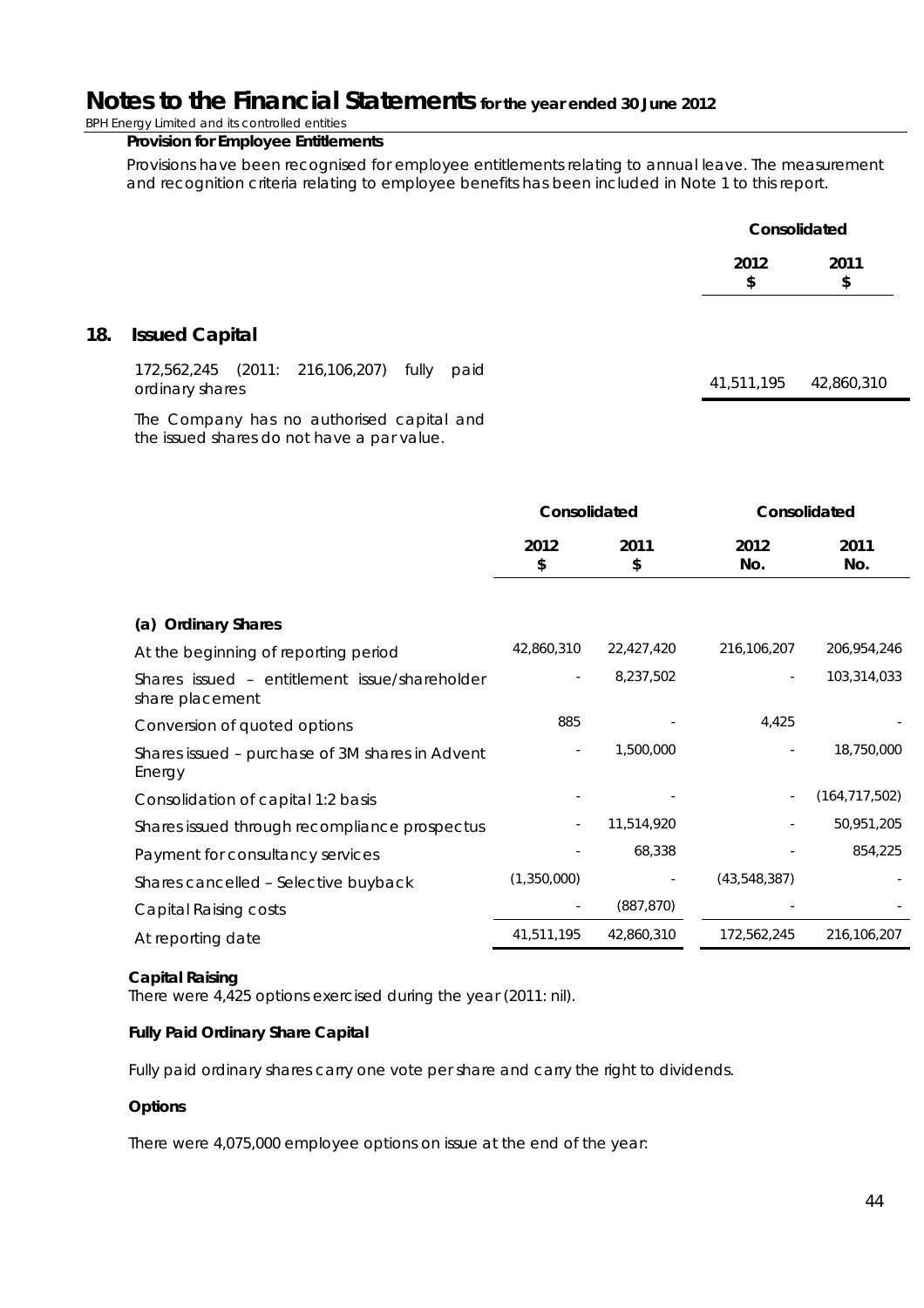BPH Energy Limited and its controlled entities

| Total number | <b>Exercise price</b> | Expiry date       |
|--------------|-----------------------|-------------------|
| 250,000      | $\star$               | 29 April 2013     |
| 1,125,000    | \$0.294               | 30 June 2013      |
| 500,000      | \$0.294               | 16 December 2013  |
| 75,000       | \$0.594               | 30 September 2014 |
| 1,500,000    | \$0.894               | 31 December 2014  |
| 625,000      | \$0.160               | 21 January 2016   |
| 4,075,000    |                       |                   |

 \* The exercise price will be the average amount determined by the market price for the 5 days prior to exercise

The market price of the company's ordinary shares at 30 June 2012 was 1.7 cents.

The holders of options do not have the right, by virtue of the option, to participate in any share issue or interest issue of any other body corporate or registered scheme.

#### **(b) Capital risk management**

The Group's and the parent entity's objectives when managing capital are to safeguard their ability to continue as a going concern, so that they may continue to provide returns for shareholders and benefits for other stakeholders.

The focus of the Group's capital risk management is the current working capital position against the requirements of the Group to meet corporate overheads. The Group's strategy is to ensure appropriate liquidity is maintained to meet anticipated operating requirements, with a view to initiating appropriate capital raisings as required. The working capital position of the Group at 30 June 2012 and 30 June 2011 are as follows:

|                             | Consolidated |            |  |
|-----------------------------|--------------|------------|--|
|                             | 2012<br>\$   | 2011<br>\$ |  |
| Cash and cash equivalents   | 1,798,924    | 2,922,830  |  |
| Trade and other receivables | 2.913        | 2,857      |  |
| Trade and other payables    | (572, 580)   | (382, 479) |  |
| Working capital position    | 1,229,257    | 2,543,208  |  |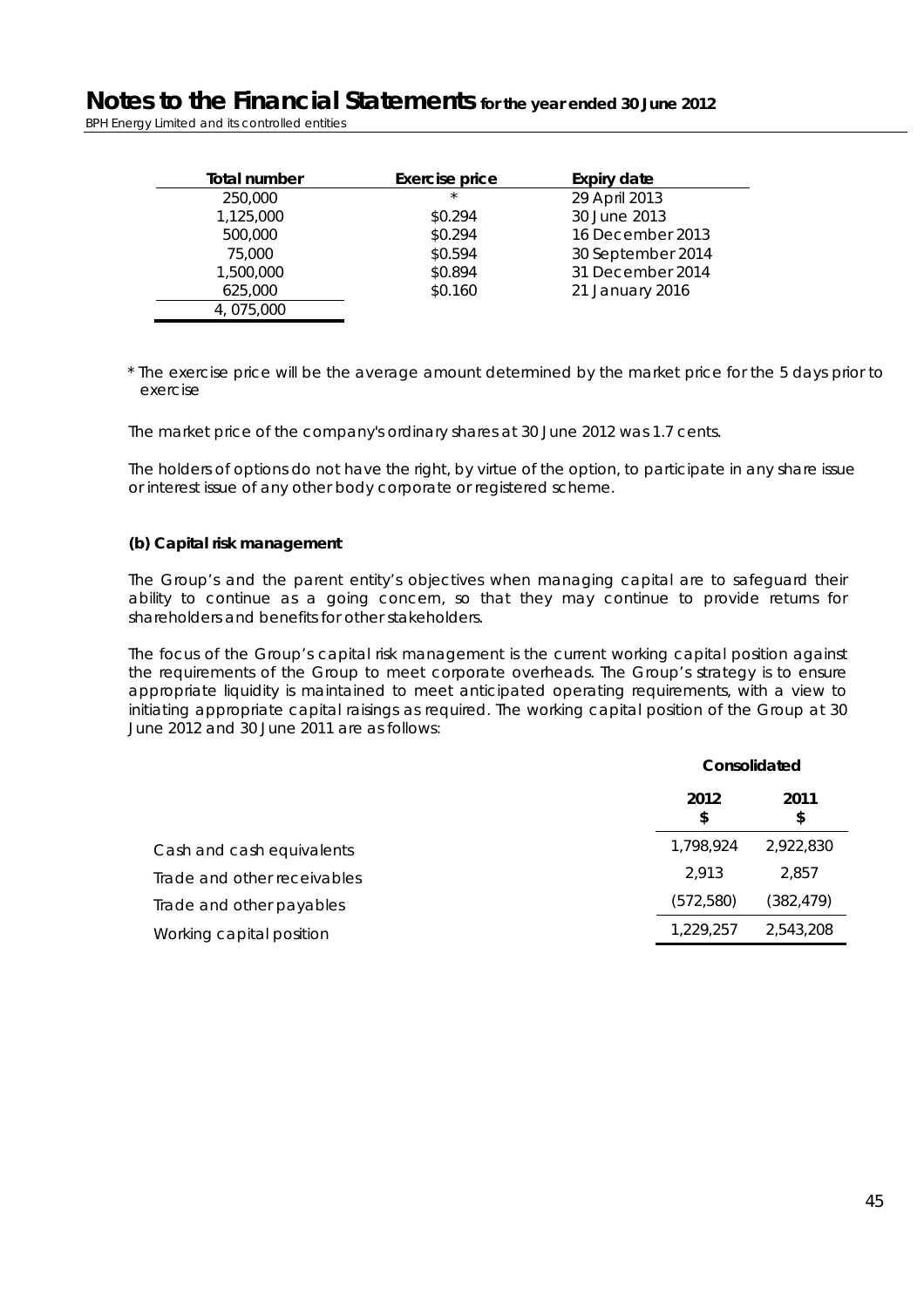BPH Energy Limited and its controlled entities

|     |                               |            | Consolidated |  |
|-----|-------------------------------|------------|--------------|--|
|     |                               | 2012<br>\$ | 2011<br>\$   |  |
| 19. | Reserves                      |            |              |  |
|     | Options Reserve (a)           | 416,590    | 407,766      |  |
|     | Asset Revaluation Reserve (b) | 15,015,000 | 15,015,000   |  |
|     |                               | 15,431,590 | 15,422,766   |  |

#### **a. Option Reserve**

The option reserve records items recognized as expenses on the valuation of Director and Employee share options.

|                                | Consolidated |            |  |
|--------------------------------|--------------|------------|--|
| Reconciliation of movement     | 2012<br>\$   | 2011<br>\$ |  |
| Opening balance                | 407,766      | 391.056    |  |
| Option charges during the year | 8.824        | 16,710     |  |
| Closing balance                | 416,590      | 407.766    |  |

#### **b. Asset Revaluation Reserve**

The asset revaluation reserve records the revaluation of available for sale investments to fair value.

|                                                                 | Consolidated             |                          |  |
|-----------------------------------------------------------------|--------------------------|--------------------------|--|
| Reconciliation of movement                                      | 2012<br>\$               | 2011<br>\$               |  |
| Opening balance                                                 | 15,015,000               | $\overline{\phantom{a}}$ |  |
| Available for sale asset revalued to fair value<br>(net of tax) | $\overline{\phantom{a}}$ | 15,015,000               |  |
| Closing balance                                                 | 15,015,000               | 15,015,000               |  |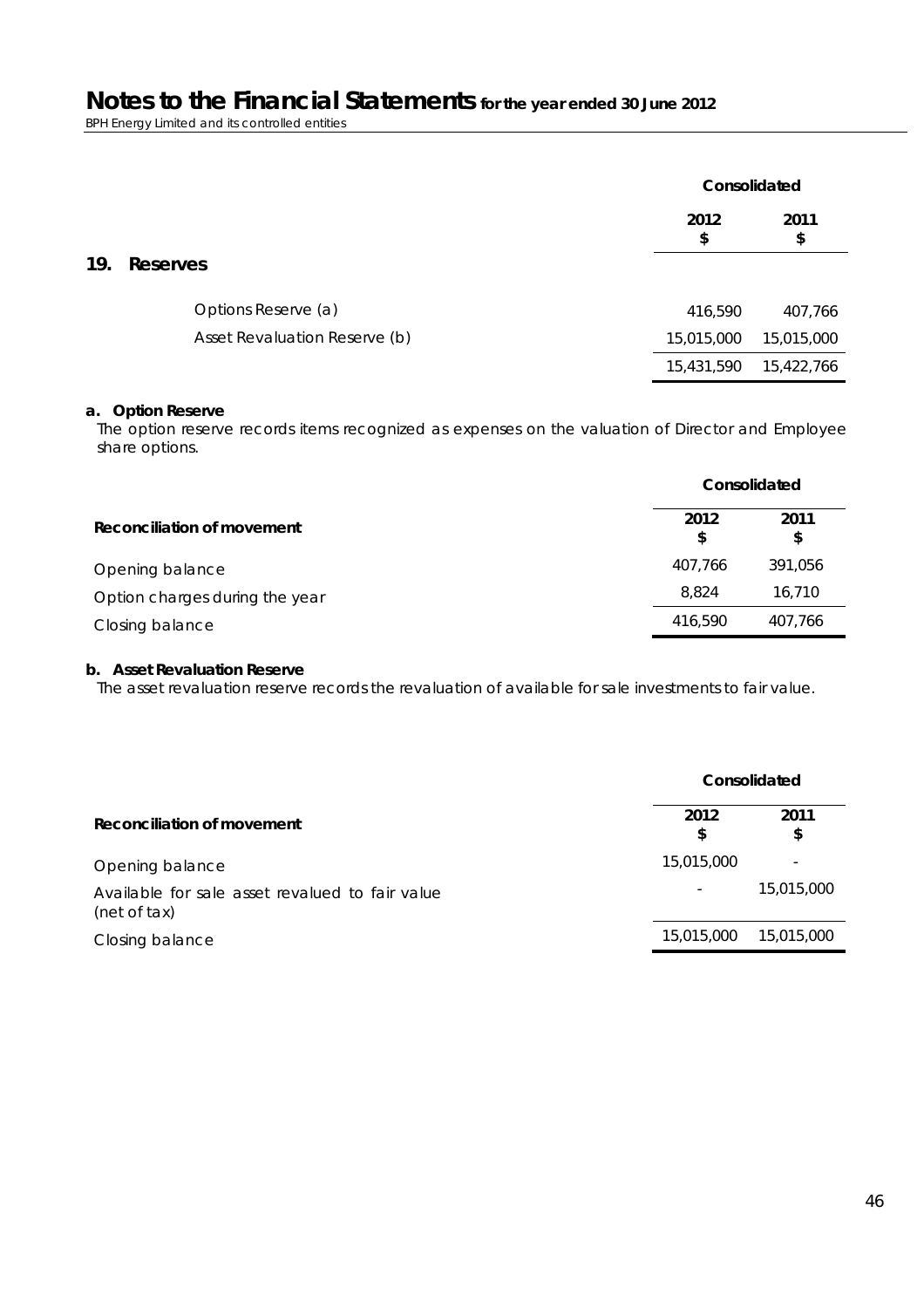BPH Energy Limited and its controlled entities

### **20. Controlled Entities**

| Name of Entity                                                                                    | <b>Principal Activity</b>  | Country of<br>Incorporation | <b>Ownership Interest</b><br>% |             |
|---------------------------------------------------------------------------------------------------|----------------------------|-----------------------------|--------------------------------|-------------|
|                                                                                                   |                            |                             | 2012                           | 2011        |
| <b>Parent Entity</b><br><b>BPH Energy Limited</b>                                                 | Investment                 | Australia                   |                                |             |
| <b>Subsidiaries of BPH Energy</b><br>Limited                                                      |                            |                             |                                |             |
| Diagnostic<br>Array Systems Pty<br>Limited                                                        | <b>BioMedical Research</b> | Australia                   | 51.82                          | 51.82       |
|                                                                                                   |                            |                             | Consolidated                   |             |
|                                                                                                   |                            |                             | 2012<br>\$                     | 2011<br>\$  |
| <b>Cash Flow Information</b><br>21.                                                               |                            |                             |                                |             |
| (a) Reconciliation of Cash Flow from<br>Operations with Profit after income tax                   |                            |                             |                                |             |
| Operating loss after income tax                                                                   |                            |                             | (764, 478)                     | (267, 884)  |
| Non-cash flows in profit:                                                                         |                            |                             |                                |             |
| Depreciation and amortisation                                                                     |                            |                             | 789                            | 1,673       |
| Interest Revenue                                                                                  |                            |                             | (64, 393)                      | 184,875     |
| Share based payment expense                                                                       |                            |                             | 8,824                          | 16,710      |
| Intercompany recharges                                                                            |                            |                             | 109,809                        | (129, 624)  |
| Share of Associates Loss                                                                          |                            |                             | 298,037                        | 1,167,268   |
| Changes in net assets and liabilities, net of<br>effects of purchase and disposal of subsidiaries |                            |                             |                                |             |
| (Increase)/decrease in trade and other<br>receivables                                             |                            |                             | (56)                           | 78,834      |
| Increase)/decrease in other assets                                                                |                            |                             | (9, 412)                       | 7,167       |
| Increase/(decrease) in provisions                                                                 |                            |                             | 10,911                         | (4,521)     |
| Increase/(decrease) in trade payables and<br>accruals                                             |                            |                             | 190,123                        | (181, 800)  |
| Increase/(decrease) in deferred tax liabilities                                                   |                            |                             | (277, 893)                     | (1,825,599) |
| Cash outflow from operations                                                                      |                            |                             | (497, 739)                     | (1,322,651) |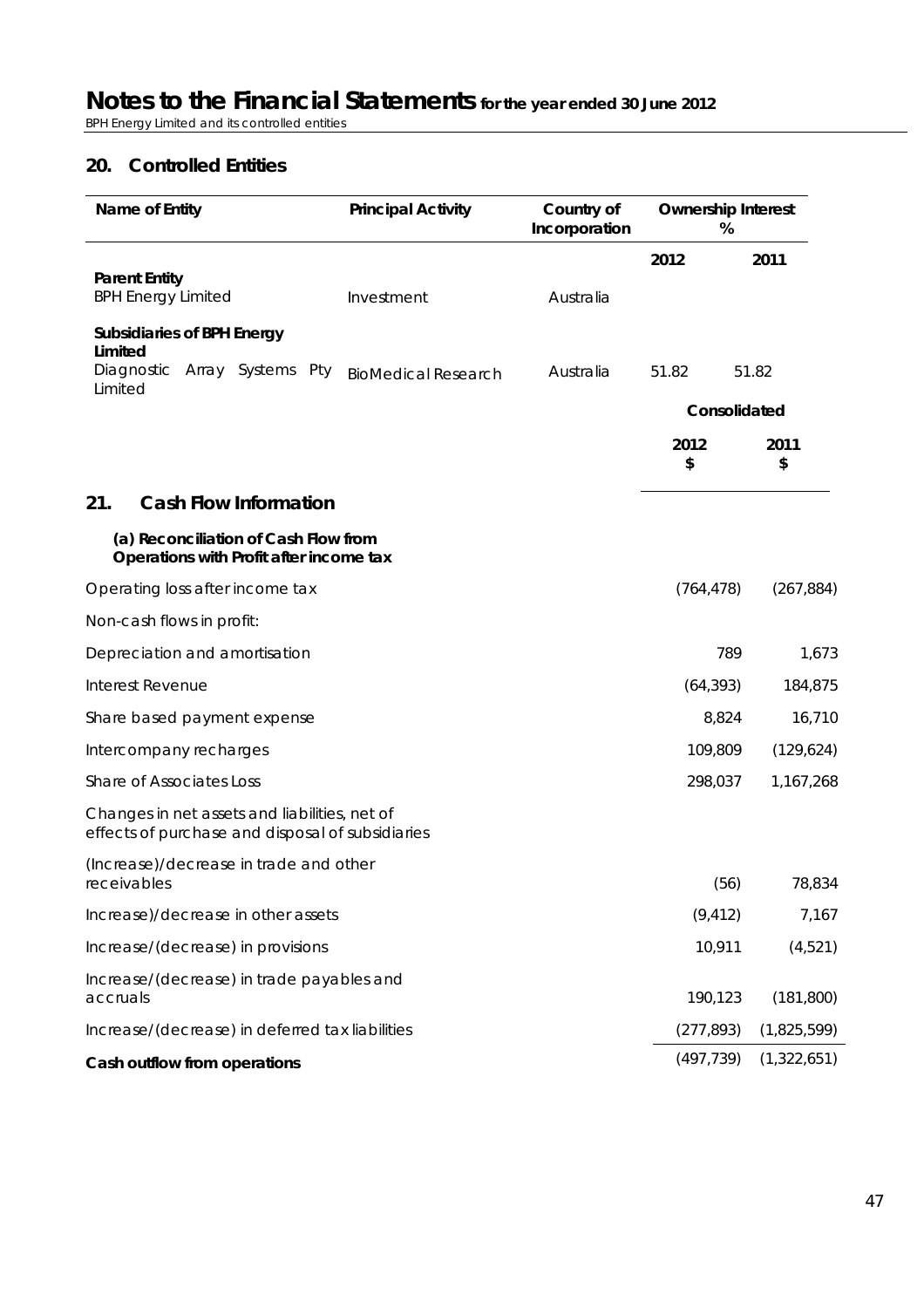BPH Energy Limited and its controlled entities

|                                                                    | Consolidated             |            |
|--------------------------------------------------------------------|--------------------------|------------|
|                                                                    | 2012<br>\$               | 2011<br>\$ |
| Nil (2011: 854,224) shares were issued for<br>consultancy services | $\overline{\phantom{a}}$ | 68,338     |
| (c) Financing Facilities                                           |                          |            |
| Credit card facility (limit)                                       | 20,000                   | 20,000     |
| Used credit card facility                                          |                          |            |

#### **22. Financial Risk Management**

#### a) **Financial Risk Management**

The group's financial instruments consist mainly of deposits with banks, short-term investments, accounts receivable and payable, and loans to and from subsidiaries. The main purpose of nonderivative financial instruments is to raise finance for group operations policies.

#### **i. Financial Risk Exposures and Management**

The main risks the group is exposed to through its financial instruments are interest rate risk, liquidity risk, credit risk and equity price risk.

Interest rate risk

Interest rate risk is managed with a mixture of fixed and floating rate debt.

Liquidity risk

The Group manages liquidity risk by maintaining adequate reserves, by continuously monitoring forecast and actual cash flows.

#### Credit risk

The maximum exposure to credit risk, excluding the value of any collateral or other security, at balance date to recognised financial assets, is the carrying amount, net of any provisions for impairment of those assets, as disclosed in the statement of financial position and notes to the financial statements.

Credit risk for derivative financial instruments arises from the potential failure by counter-parties to the contract to meet their obligations.

The economic entity does not have any material credit risk exposure to any single receivable or group of receivables under financial instruments entered into by the economic entity.

#### Equity price risk

The Group is exposed to equity price risks arising from equity investments. Equity investments are held for strategic rather than trading purposes. The Group does not actively trade these investments.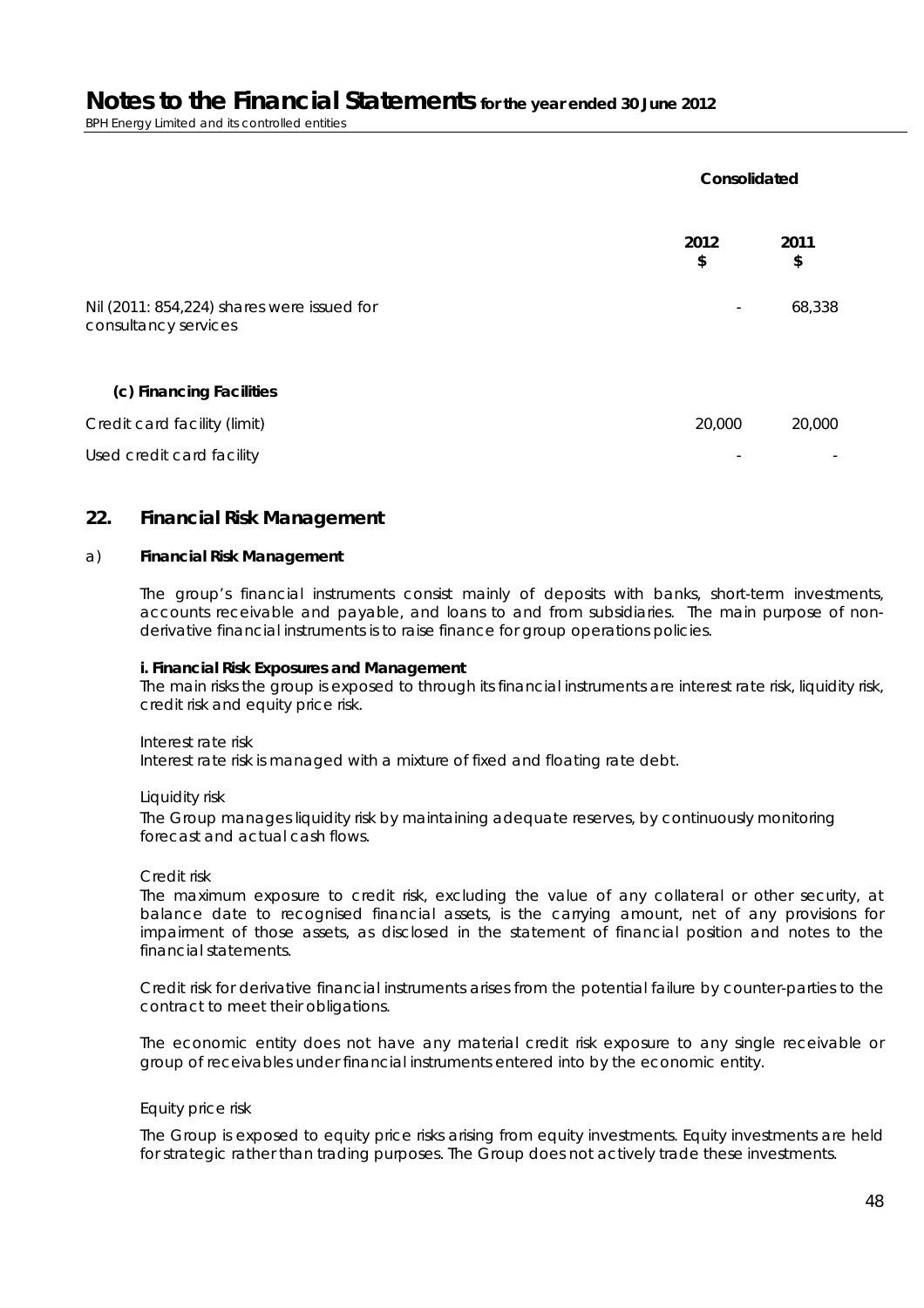BPH Energy Limited and its controlled entities

Foreign currency risk

The Group is not exposed to any material risks in relation to fluctuations in foreign exchange rates.

#### b) **Financial Instruments**

#### **i. Interest rate risk**

The economic entity's exposure to interest rate risk, which is the risk that a financial instrument's value will fluctuate as a result of changes in market interest rates and the effective weighted average interest rates on classes of financial assets and financial liabilities, is as follows:

#### **Consolidated Group**

| 2012                               | Weight<br><b>Effective</b><br>Interest Rate<br>% | Floating<br><b>Interest Rate</b><br>\$ | <b>Fixed Interest</b><br>Rate<br>1 Year of less | Fixed<br>Interest<br>Rate<br>1 to 5 Years | Non-Interest<br>Bearing<br>\$ | Total<br>\$ |
|------------------------------------|--------------------------------------------------|----------------------------------------|-------------------------------------------------|-------------------------------------------|-------------------------------|-------------|
| <b>Financial Assets</b>            |                                                  |                                        |                                                 |                                           |                               |             |
| Cash and cash equivalents          | 3.38                                             | 1,798,924                              |                                                 |                                           |                               | 1,798,924   |
| Trade and other receivables        |                                                  |                                        |                                                 |                                           | 2.913                         | 2.913       |
| Other financial assets             | 8.41                                             | $\overline{\phantom{a}}$               | 779,308                                         | 289,424                                   | 927,895                       | 1,996,627   |
| <b>Total Financial Assets</b>      |                                                  | 1,798,924                              | 779,308                                         | 289,424                                   | 930,808                       | 3,798,464   |
| <b>Financial Liabilities</b>       |                                                  |                                        |                                                 |                                           |                               |             |
| Trade and sundry payables          |                                                  |                                        |                                                 |                                           | 572,580                       | 572,580     |
| <b>Financial liabilities</b>       |                                                  |                                        |                                                 | $\overline{\phantom{a}}$                  | 479,502                       | 479,502     |
| <b>Total Financial Liabilities</b> |                                                  |                                        |                                                 |                                           | 1,052,082                     | 1,052,082   |

| 2011                               | Weight<br><b>Effective</b><br>Interest Rate<br>% | Floating<br><b>Interest Rate</b><br>\$ | <b>Fixed Interest</b><br>Rate<br>1 Year of less | Fixed<br>Interest<br>Rate<br>1 to 5 Years | Non-Interest<br>Bearing<br>ъ | Total<br>\$ |
|------------------------------------|--------------------------------------------------|----------------------------------------|-------------------------------------------------|-------------------------------------------|------------------------------|-------------|
| <b>Financial Assets</b>            |                                                  |                                        |                                                 |                                           |                              |             |
| Cash and cash equivalents          | 4.50                                             | 2,922,830                              |                                                 |                                           | $\overline{\phantom{a}}$     | 2,922,830   |
| Trade and other receivables        |                                                  |                                        |                                                 | $\overline{\phantom{a}}$                  | 2,857                        | 2,857       |
| Other financial assets             | 7.93                                             | $\overline{\phantom{0}}$               | 2,331,054                                       | $\overline{\phantom{a}}$                  | 389,309                      | 2,720,363   |
| <b>Total Financial Assets</b>      |                                                  | 2,922,830                              | 2,331,054                                       | $\overline{\phantom{a}}$                  | 392,166                      | 5,646,050   |
| <b>Financial Liabilities</b>       |                                                  |                                        |                                                 |                                           |                              |             |
| Trade and sundry payables          |                                                  |                                        |                                                 | $\overline{\phantom{a}}$                  | 382,479                      | 382,479     |
| <b>Financial liabilities</b>       |                                                  |                                        |                                                 | $\overline{\phantom{a}}$                  | 434,853                      | 434,853     |
| <b>Total Financial Liabilities</b> |                                                  |                                        |                                                 | $\overline{\phantom{a}}$                  | 817,332                      | 817,332     |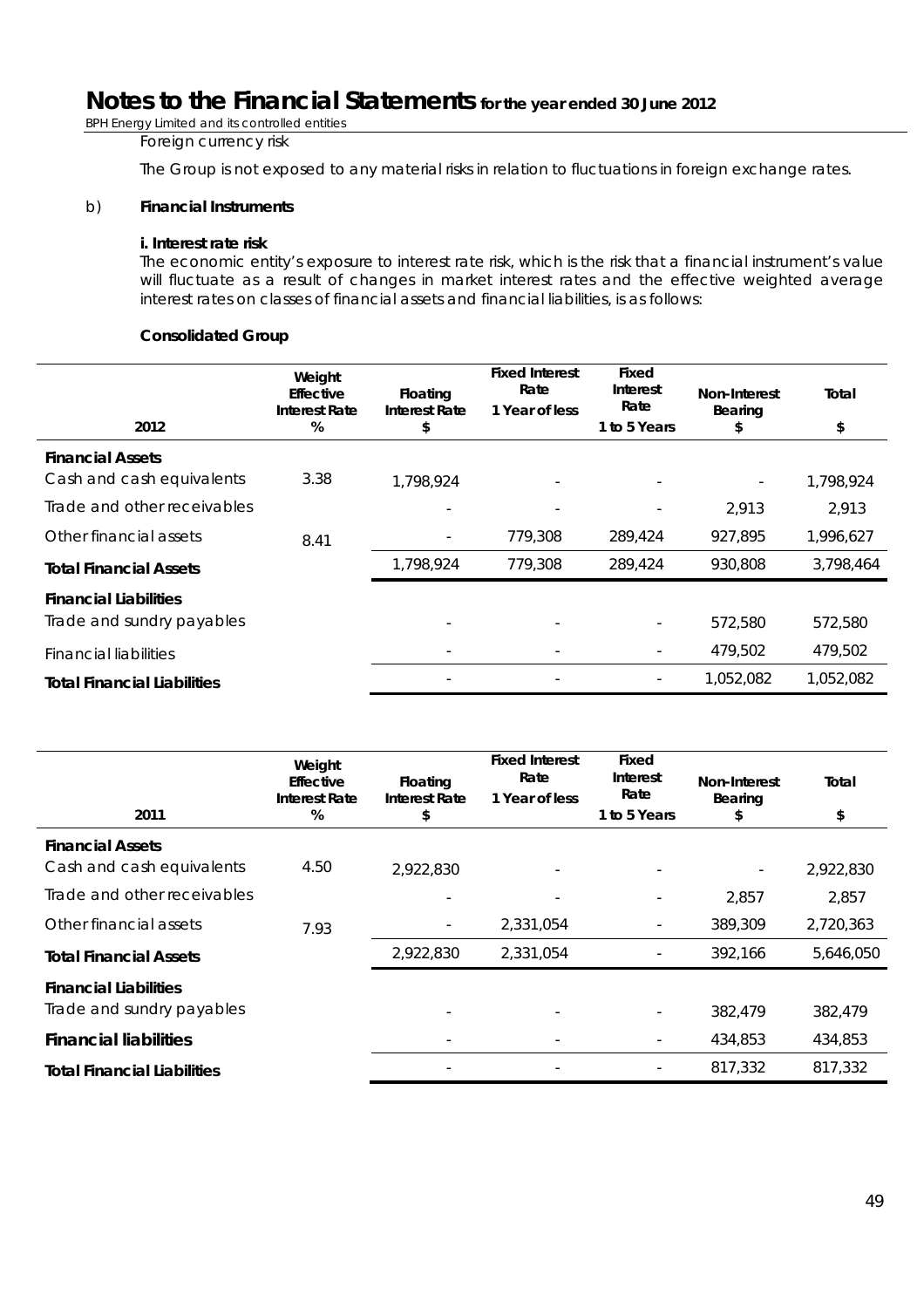BPH Energy Limited and its controlled entities

#### **ii. Fair Values**

The fair values of:

- **Term receivables are determined by discounting the cash flows, at the market interest rates** of similar securities, to their present value.
- Other loans and amounts due are determined by discounting the cash flows, at market interest rates of similar borrowings to their present value.
- For unlisted investments where there is no organised financial market, the fair value has been based on a reasonable estimation of the underlying net assets or discounted cash flows of the investment.
- **•** Other assets and liabilities approximate their carrying value.

No financial assets and financial liabilities are readily traded on organised markets in standardised form other than listed investments.

|                                     | 2012               |                   | 2011               |                   |
|-------------------------------------|--------------------|-------------------|--------------------|-------------------|
|                                     | Carrying<br>Amount | <b>Fair Value</b> | Carrying<br>Amount | <b>Fair Value</b> |
| <b>Financial Assets</b>             |                    |                   |                    |                   |
| Available-for-sale financial assets | 48,949             | 48.949            | 48.949             | 48.949            |
| Loans and receivables               | 1,999,540          | 1,999,540         | 2,723,220          | 2,723,220         |
|                                     | 2.048.489          | 2.048.489         | 2,772,169          | 2.772.169         |
| Financial Liabilities               |                    |                   |                    |                   |
| Other loans and amounts due         | 479,502            | 479.502           | 434,853            | 434,853           |
| Trade payables                      | 572,580            | 572,580           | 382,479            | 382,479           |
|                                     | 817,332            | 817,332           | 817,332            | 817,332           |

Reconciliation of fair value measurements of financial assets in Level 3 Hierarchy:

|                         | 2012                  | 2011                  |
|-------------------------|-----------------------|-----------------------|
|                         | Available for<br>sale | Available for<br>sale |
| Opening balance         | 48.949                | 12,848,949            |
| Less: reclassifications | -                     | (12,800,000)          |
| Closing balance         | 48.949                | 48.949                |

The reclassification during the prior year relates to the investment in Advent Energy Ltd. Advent Energy Ltd is now accounted for as an associate.

#### **iii. Sensitivity Analysis**

#### **Interest Rate Risk**

The group has performed sensitivity analysis relating to its exposure to interest rate risk at balance date. This sensitivity analysis demonstrates the effect on the current year results and equity which could result from a change in these risks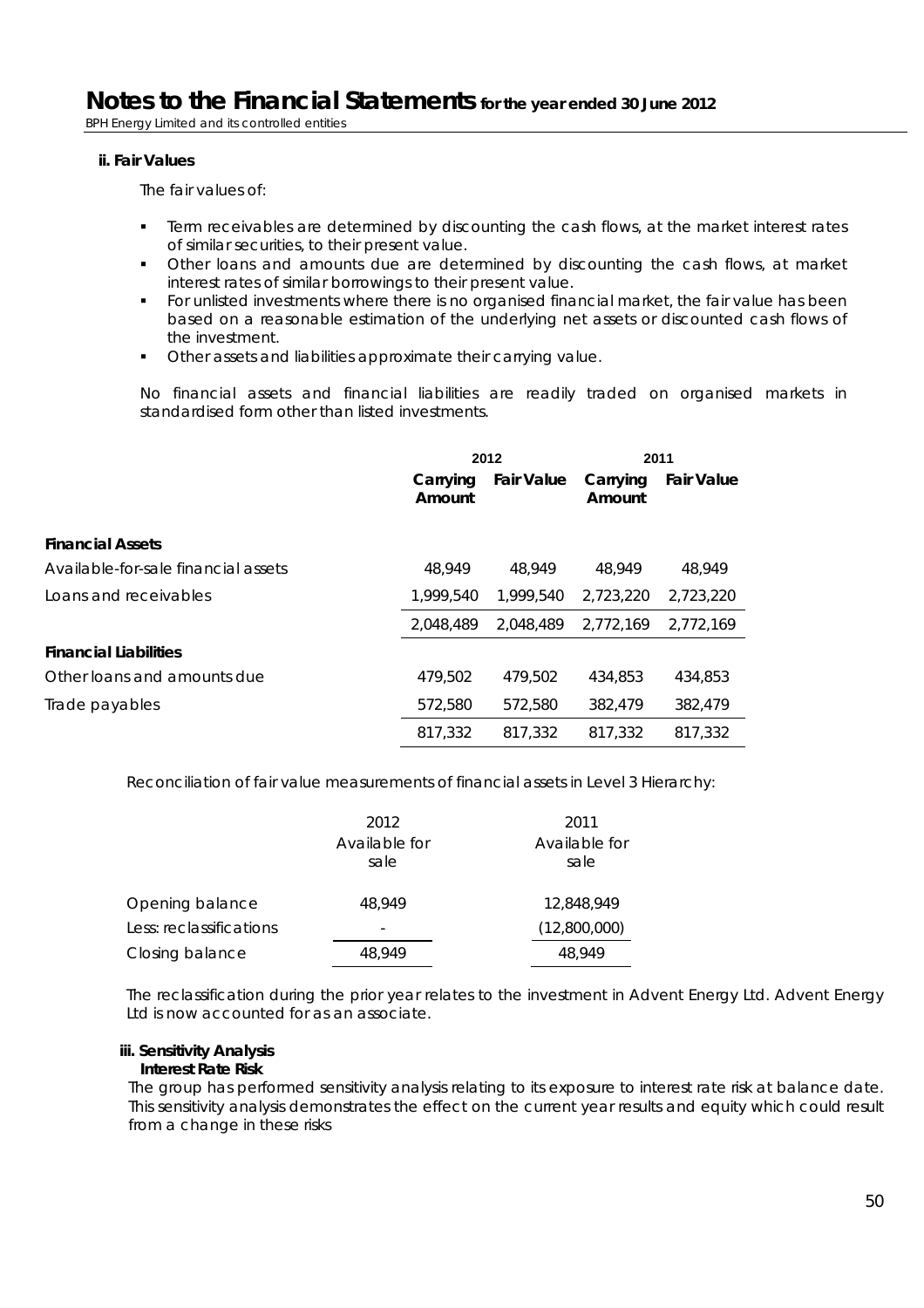#### BPH Energy Limited and its controlled entities *Interest Rate Sensitivity Analysis*

The effect on profit and equity as a result of changes in the interest rate, with all other variables remaining constant would be as follows:

|                                           |          | <b>Consolidated Group</b> |  |
|-------------------------------------------|----------|---------------------------|--|
|                                           | 2012     | 2011                      |  |
| Change in profit                          |          |                           |  |
| - Increase in interest rate<br>1%         | 31,978   | 25,942                    |  |
| - Decrease in interest rate<br>by $0.5\%$ | (15,989) | (12, 971)                 |  |

#### *Liquidity Risk Management*

The Group manages liquidity risk by maintaining adequate reserves, banking facilities and reserve borrowing facilities, by continuously monitoring forecast and actual cash flows, and by matching the maturity profiles of financial assets and liabilities.

#### **23. Operating Segment**

Operating segments have been identified on the basis of internal reports of the Company that are regularly reviewed by the chief operating decision maker in order to allocate resources to the segments and to assess their performance. The chief operating decision maker has been identified as the Board of Directors. On a regular basis, the board receives financial information on the consolidated entity on a basis similar to the financial statements presented in the financial report, to manage and allocate their resources.

The consolidated entity holds investments in two principal industries and these are biotechnology, and oil and gas exploration and development, as disclosed in Note 10 (c) and Note 13.

#### **24. Events after the Statement of financial position Date**

There have not been any matters or circumstances that have arisen since the end of the financial year, that have significantly affected, or may significantly affect, the operations of the company, the results of those operations, or the state of affairs of the company in future financial years.

#### **25. Related Party Transactions**

*(a) Equity interests in controlled entities* 

Details of the percentage of ordinary shares held in controlled entities are disclosed in note 20 to the financial statements.

*(b) Directors' Remuneration* 

Details of the directors' remuneration and retirement benefits is located in the Directors Report and in note 4.

*(c) Directors' Equity Holdings*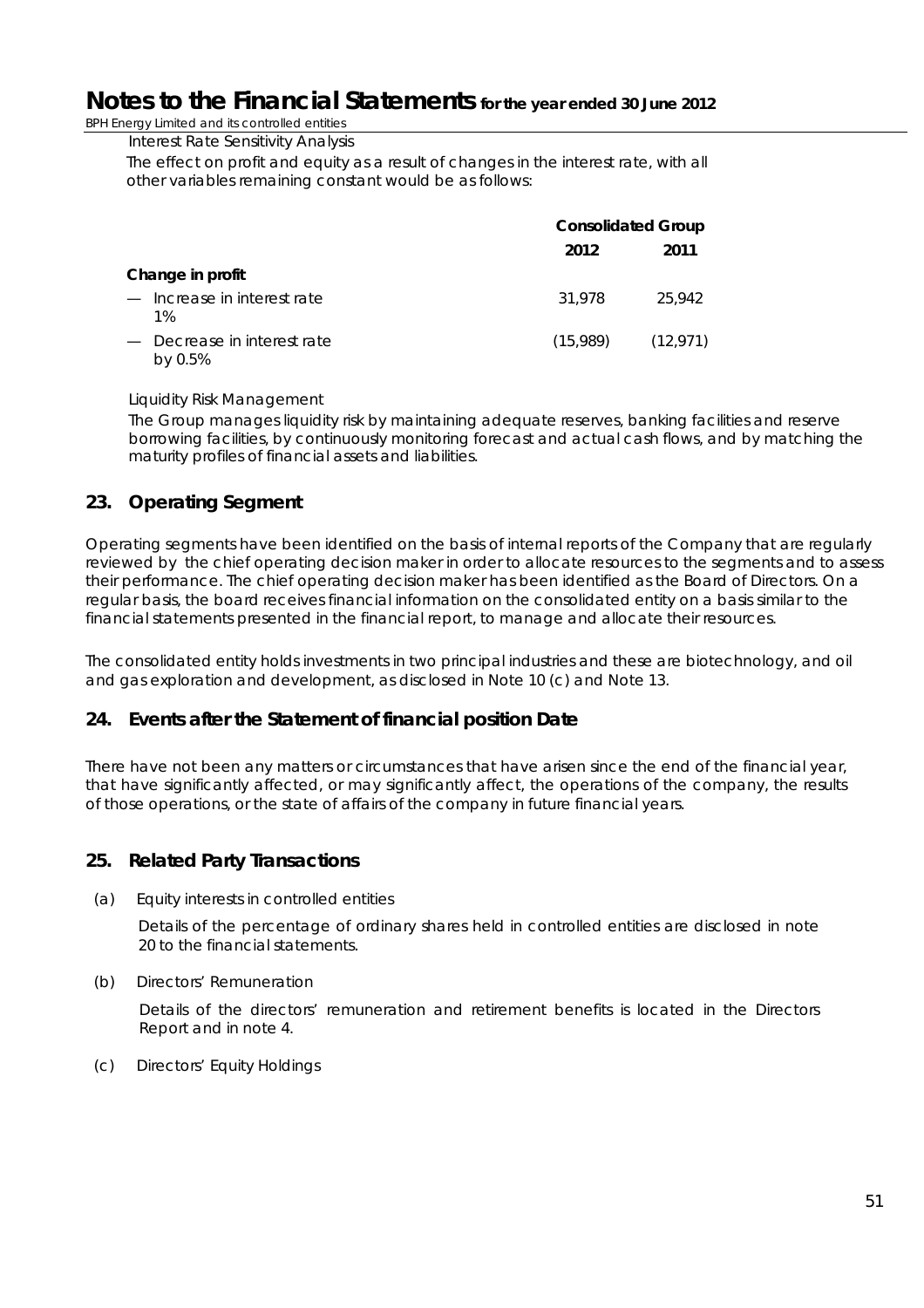BPH Energy Limited and its controlled entities

|                                                                                            | Parent      |             |
|--------------------------------------------------------------------------------------------|-------------|-------------|
|                                                                                            | 2012<br>No. | 2011<br>No. |
| <b>Ordinary Shares</b>                                                                     |             |             |
| Held as at the date of this report by directors<br>and their director-related entities in: |             |             |
| <b>BPH Energy Limited</b>                                                                  | 7,471,349   | 7,471,349   |
| <b>Other Equity Instruments</b>                                                            |             |             |
| Options                                                                                    |             |             |
| Held as at the date of this report by directors and their<br>director-related entities in: |             |             |
| <b>BPH Energy Limited</b>                                                                  | 2,000,000   | 2,000,000   |

#### *(d) Directors*

 The Company has an agreement with Trandcorp Pty Limited on normal commercial terms procuring the services of David Breeze to provide product development services. \$98,000 (2011: \$98,000) was paid during the year.

#### *(e) Interest in Associates*

A loan receivable exists between BPH Energy and MDSystems \$345,200 (2011:\$231,100). This amount is unsecured, non interest bearing and repayable on demand.

A loan payable exists between BPH Energy and MDSystems \$61,310 (2011:\$61,310). This amount is unsecured, non interest bearing and repayable on demand

A convertible loan agreement exists between BPH Energy and MDSystems. The loan is for a maximum amount of \$500,000 and is to be used for short term working capital requirements. Subject MDSystems being admitted to the Official list BPH Energy has a right of conversion to satisfy the debt on or before the termination date. As at reporting date the loan been drawn down by an amount of \$300,691 (2011: \$157,349). Interest charged on the loan totalled \$20,293 (2011: \$2,348).

During the year, BPH Energy provided consultancy services to MDSystems of \$114,100 (2011: \$114,100).

A convertible loan agreement existed between BPH Energy and Advent Energy Ltd ("Advent")\$nil (2011:\$ 1,778,801) On 19th August 2011 Advent repaid the loan in full. Interest charged on the loan totalled \$22,088 (2011: \$178,801).

Further, a loan payable exists between Advent to BPH of \$ 39,486 (2011:\$ 41,666). This amount is unsecured, non interest bearing and repayable on demand.

*(f) Other* 

The Company entered into a selective buyback agreement with MEC Resources Limited ("MEC"). BPH Energy agreed to buy back up to \$1.35 million of MEC's shareholding in the Company. The number of buy-back Shares was determined by dividing the total Consideration by the 5-day volume weighted average closing price of Shares prior to the date of the buy-back;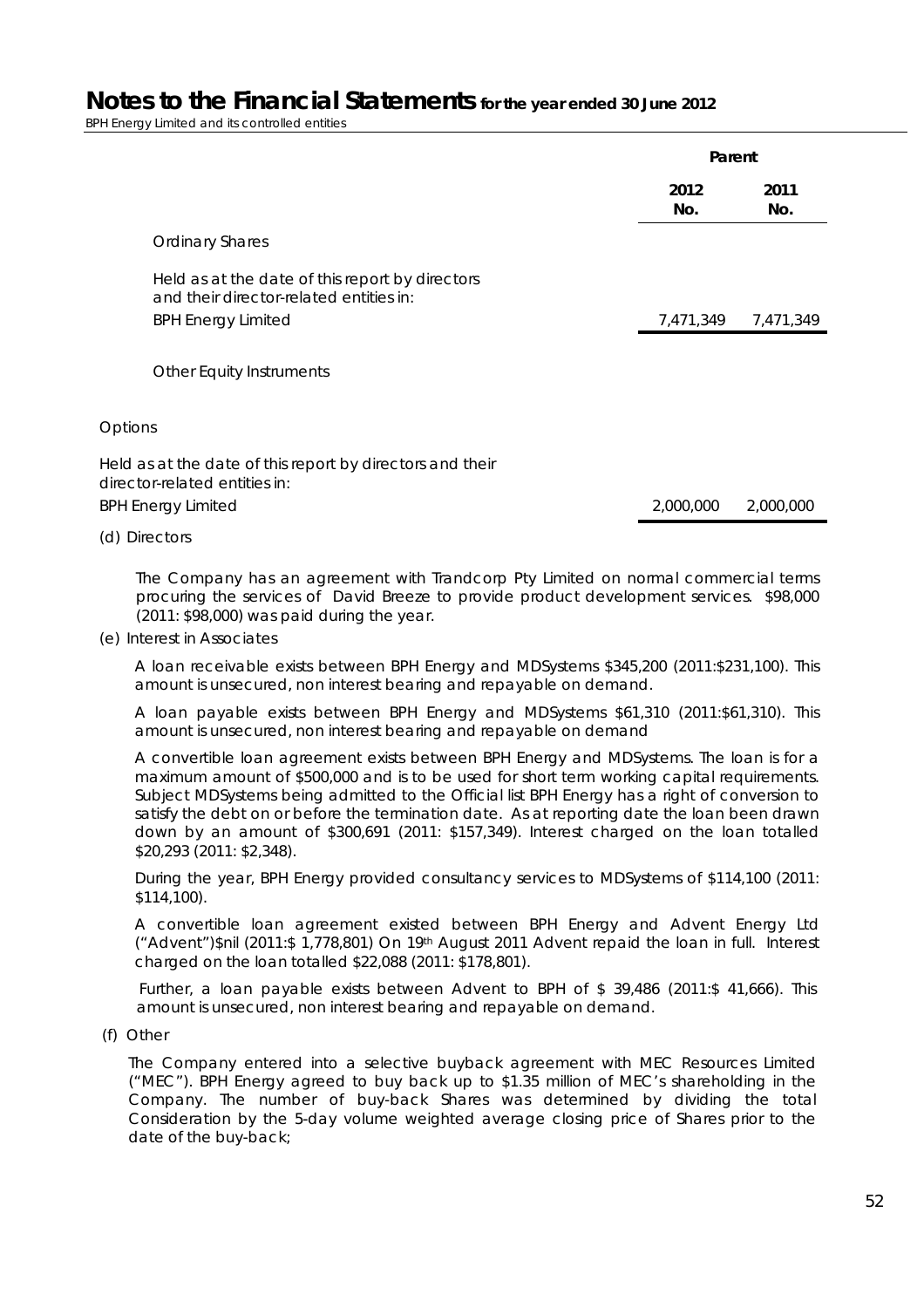BPH Energy Limited and its controlled entities

#### **26. Share-Based Payments**

| Total<br>number | <b>Grant Date</b> | Exercise<br>price | Fair value at<br>grant date | <b>Expiry date</b> |
|-----------------|-------------------|-------------------|-----------------------------|--------------------|
| 250,000         | 29 April 2008     | $\star$           | \$0.0225                    | 29 April 2013      |
| 1.125.000       | 1 June 2008       | \$0.294           | \$0.0232                    | 30 June 2013       |
| 500,000         | 16 December 2008  | \$0.294           | \$0.0119                    | 16 December 2013   |
| 75.000          | 25 September 2009 | \$0.594           | \$0.0423                    | 30 September 2014  |
| 1,500,000       | 24 December 2009  | \$0.894           | \$0.0266                    | 31 December 2014   |
| 625,000         | 21 January 2011   | \$0.160           | \$0.0220                    | 21 January 2016    |
| 4,075,000       |                   |                   |                             |                    |

The following share-based payment arrangements existed at 30 June 2012:

\*The exercise price will be the average amount determined by the market price for the 5 days prior to exercise

At balance date, no share option has been exercised (2011: nil).

All options granted to key management personnel are to purchase ordinary shares in BPH Energy Limited, which confer a right of one ordinary share for every option held.

|                                             | <b>Consolidated Group</b>   |                                                    |                             |                                                    |  |  |
|---------------------------------------------|-----------------------------|----------------------------------------------------|-----------------------------|----------------------------------------------------|--|--|
|                                             | 2012                        |                                                    | 2011                        |                                                    |  |  |
|                                             | Number of<br><b>Options</b> | Weighted<br><b>Average Exercise</b><br>Price<br>\$ | Number of<br><b>Options</b> | Weighted<br>Average<br><b>Exercise Price</b><br>\$ |  |  |
| Outstanding at the<br>beginning of the year | 4,325,000                   | 0.25                                               | 13,700,000                  | 0.22                                               |  |  |
| Granted                                     |                             |                                                    | 655,000                     | 0.16                                               |  |  |
| Forfeited                                   |                             |                                                    | (4,000,000)                 |                                                    |  |  |
| Expired                                     | (250,000)                   |                                                    | (30,000)                    | 0.16                                               |  |  |
| Expired                                     |                             |                                                    | (6,000,000)                 | 0.294                                              |  |  |
| Outstanding at year-end                     | 4,075,000                   | 0.25                                               | 4,325,000                   | 0.25                                               |  |  |
| Exercisable at year-end                     | 3,633,333                   | 0.25                                               | 3,483,333                   | 0.25                                               |  |  |
|                                             |                             |                                                    |                             |                                                    |  |  |

No options were exercised during the year ended 30<sup>th</sup> June 2012 (2011:nil).

Included under employee benefits expense in the profit and loss is \$8,824 (2011: \$16,710), and relates, in full, to equity.

#### **27. Commitments and Contingencies**

At reporting date there are no contingent liabilities.

The company has a convertible loan agreement with MDSystems. The loan is for a maximum amount of \$500,000 and is to be used for short term working capital requirements. Subject to MDSystems being admitted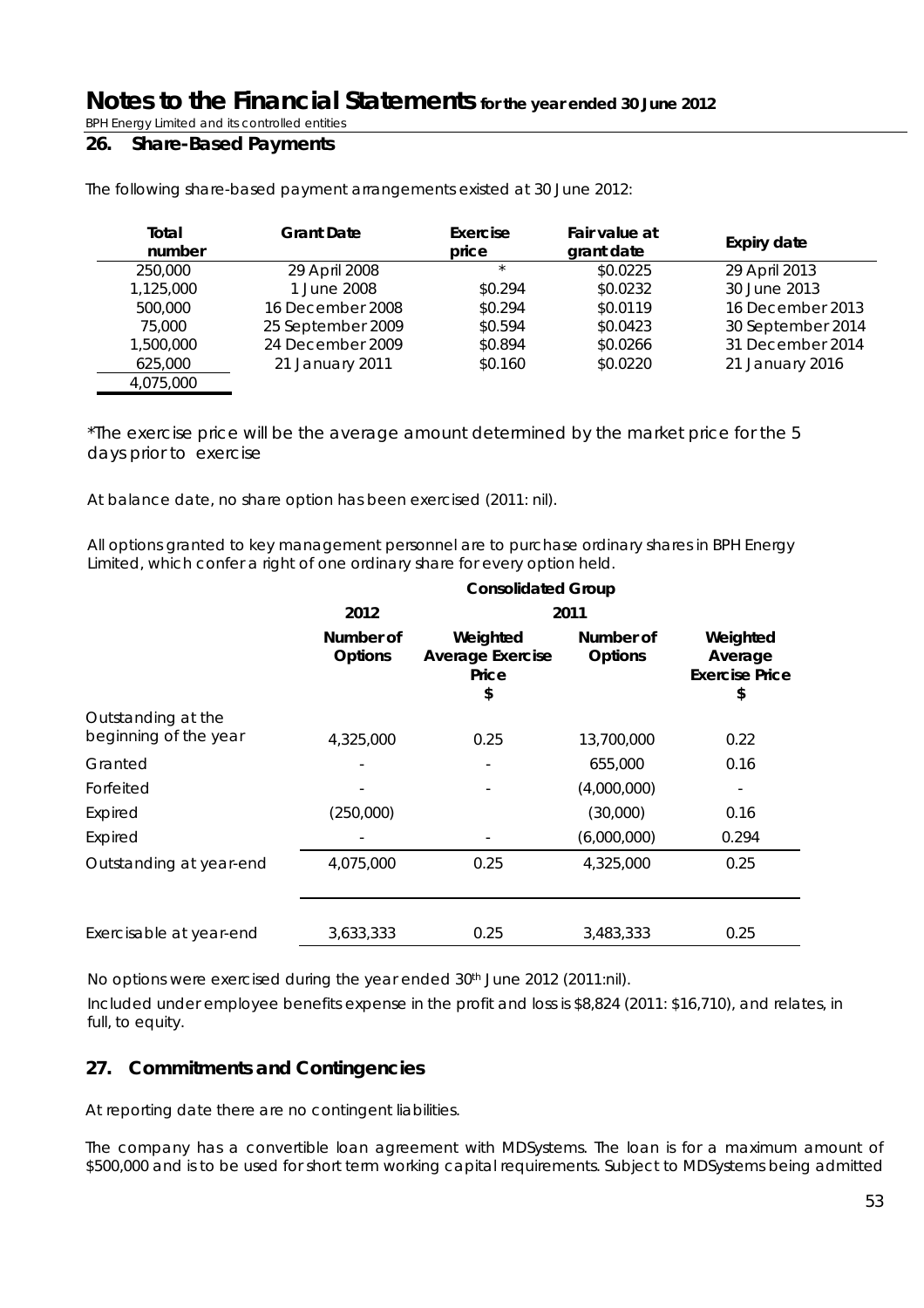BPH Energy Limited and its controlled entities

to the Official list BPH Energy has a right of conversion to satisfy the debt on or before the termination date. As at reporting date the loan been drawn down by an amount of \$300,691 (2011: \$157,349).

The company has entered into a convertible loan agreement with Cortical Dynamics. The loan is for a maximum amount of \$500,000 and is to be used for short term working capital requirements. Subject Cortical being admitted to the Official list BPH Energy has a right of conversion to satisfy the debt on or before the termination date. As at reporting date the loan been drawn down by an amount of \$478,617 (2011: \$353,238).

During the year BPH Energy entered into a convertible loan agreement with Cortical Dynamics. The loan is for a maximum amount of \$1,000,000 and is to be used for short term working capital requirements and further development of the BAR Monitor. The loan is convertible at BPH's election if Cortical is unsuccessful in it application for admission to the Official List. As at reporting date the loan been drawn down by an amount of \$289,424 (2011: nil).

|     |                                  | Parent     |            |
|-----|----------------------------------|------------|------------|
|     |                                  | 2012<br>\$ | 2011<br>\$ |
| 28. | <b>Parent Entity Disclosures</b> |            |            |
|     | <b>Financial Position</b>        |            |            |
|     | <b>Assets</b>                    |            |            |
|     | Current assets                   | 4,450,402  | 6,482,587  |
|     | Non-current assets               | 50,593,128 | 51,456,012 |
|     | Total asset                      | 55,043,530 | 57,938,599 |
|     |                                  |            |            |
|     | Liabilities                      |            |            |
|     | <b>Current liabilities</b>       | 872,278    | 585,178    |
|     | Non-current liabilities          | 4,369,581  | 4,609,401  |
|     | <b>Total liabilities</b>         | 5,241,859  | 5,194,579  |
|     | Equity                           |            |            |
|     | Issued Capital                   | 41,511,195 | 42,860,310 |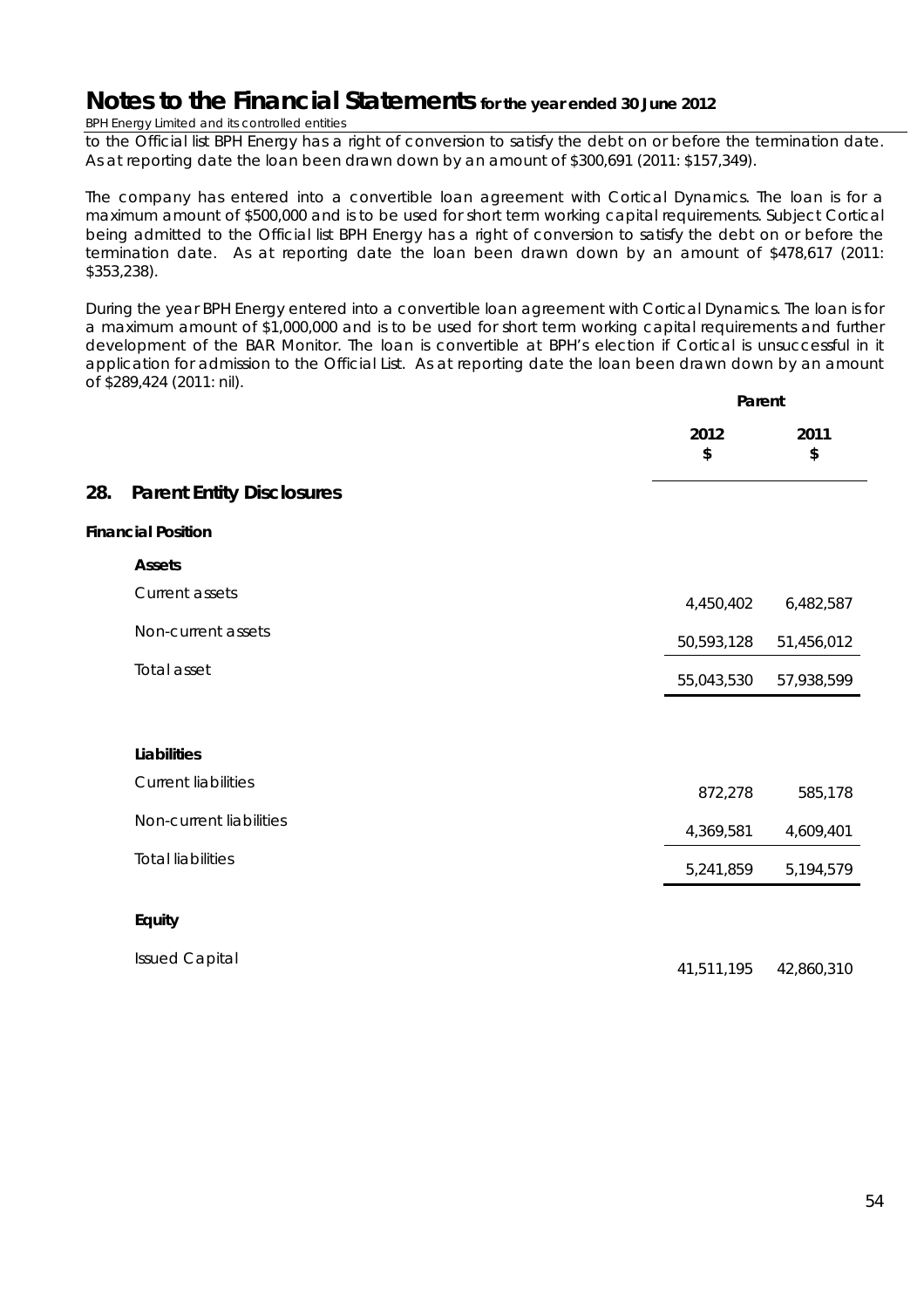BPH Energy Limited and its controlled entities

|     |                                     | <b>Parent</b><br>2012<br>\$ | 2011<br>\$     |
|-----|-------------------------------------|-----------------------------|----------------|
|     | Retained earnings                   | (7, 141, 114)               | (5,539,056)    |
|     | Reserves                            |                             |                |
|     | <b>Option Reserve</b>               | 416,590                     | 407,766        |
|     | <b>Asset Revaluation Reserve</b>    | 15,015,000                  | 15,015,000     |
|     | Total equity                        | 49,801,671                  | 52,744,020     |
|     | <b>Financial Performance</b>        |                             |                |
|     | Profit/Loss for the year            | (1,602,058)                 | (159, 700)     |
|     | Other comprehensive income          |                             | 15,015,000     |
|     | Total comprehensive income          | (1602, 058)                 | 14,855,300     |
|     |                                     | Consolidated                |                |
|     |                                     | 2012<br>\$                  | 2011<br>\$     |
| 29. | Tax                                 |                             |                |
|     | (a) Liabilities<br><b>CURRENT</b>   |                             |                |
|     | Income tax                          |                             |                |
|     | <b>NON CURRENT</b>                  |                             |                |
|     | Deferred tax liabilities comprises: |                             |                |
|     | Fair value gain adjustments         | 6,466,039                   | 6,555,456      |
|     |                                     | 6,466,039                   | 6,555,456      |
|     | (b) Assets                          |                             |                |
|     | Deferred tax assets comprise:       |                             |                |
|     | Prepayments<br>Provisions           | 5,456<br>6,022              | 2,633<br>2,748 |
|     | Accrued expenses                    | 159,688                     | 65,507         |
|     |                                     |                             |                |
|     | Tax losses                          | 1,963,365                   | 1,875,167      |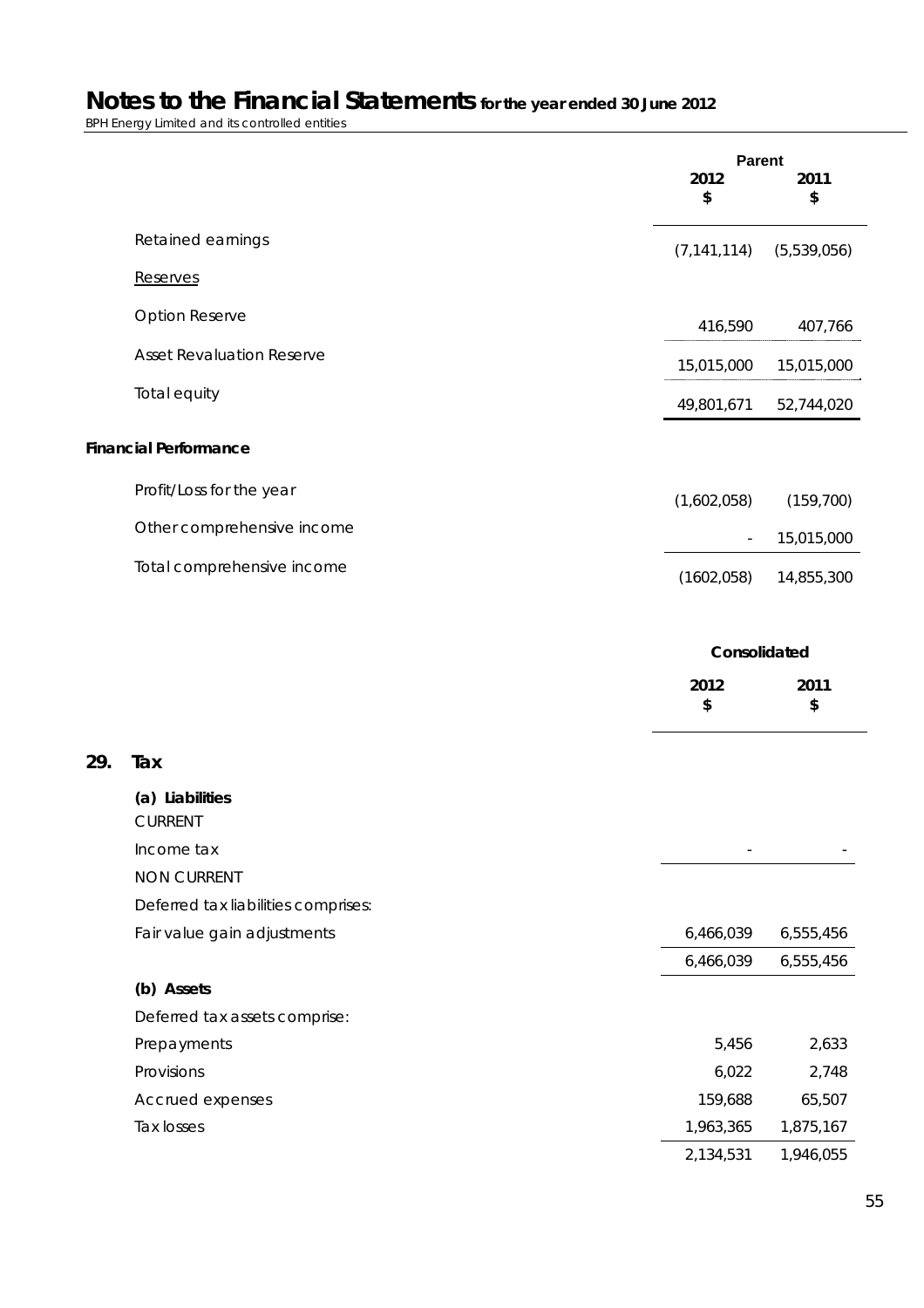BPH Energy Limited and its controlled entities

|                                                                                                  | Consolidated |             |  |
|--------------------------------------------------------------------------------------------------|--------------|-------------|--|
|                                                                                                  | 2012<br>\$   | 2011<br>\$  |  |
| (c) Deferred tax balances are presented<br>in the statement of financial position as<br>follows: |              |             |  |
| Deferred tax assets                                                                              | 2,134,531    | 1,946,055   |  |
| Deferred tax liabilities                                                                         | (6,466,039)  | (6,555,456) |  |
| Closing balance                                                                                  | (4,331,508)  | (4,609,401) |  |

#### **30. Application of New and Revised Accounting Standards**

#### **30.1 Standards and Interpretations adopted in the current year**

The Company has adopted all of the new and revised Standards and Interpretations issued by the Australian Accounting Standards Board that are relevant to their operations and are effective for the current financial reporting period beginning 1 July 2011.

The following new and revised Standards and Interpretations have been adopted in the current period:

- AASB 124 'Related Party Disclosures' (revised December 2009) and AASB 2009-12 'Amendments to Australian Accounting Standards'
- AASB 2010-4 'Further Amendments to Australian Accounting Standards arising from the Annual Improvements Project'
- AASB 2010-5 'Amendments to Australian Accounting Standards'
- AASB 2010-6 'Amendments to Australian Accounting Standards Disclosures on Transfers of Financial Assets'

The impact of the adoption of these Standards and Interpretation did not have a material impact on the Company.

#### **30.2 Standards and Interpretations in issue not yet adopted**

At the date of authorisation of the financial statements, following Australian Accounting Standards and Interpretations have recently been issued or amended but are not yet effective and have not been adopted by the Company for the year ended 30 June 2012:

| Standard/Interpretation                                                                                                                                                               | <b>Effective for annual</b><br>reporting periods<br>beginning on or<br>after | Expected to be<br>initially applied in<br>the financial year<br>ending |
|---------------------------------------------------------------------------------------------------------------------------------------------------------------------------------------|------------------------------------------------------------------------------|------------------------------------------------------------------------|
| AASB 9 'Financial Instruments' (December<br>2009), AASB 2009-11 'Amendments to<br>Australian Accounting Standards arising<br>from AASB 9'<br>AASB 9 'Financial Instruments' (December | 1 January 2013                                                               | 30 June 2014                                                           |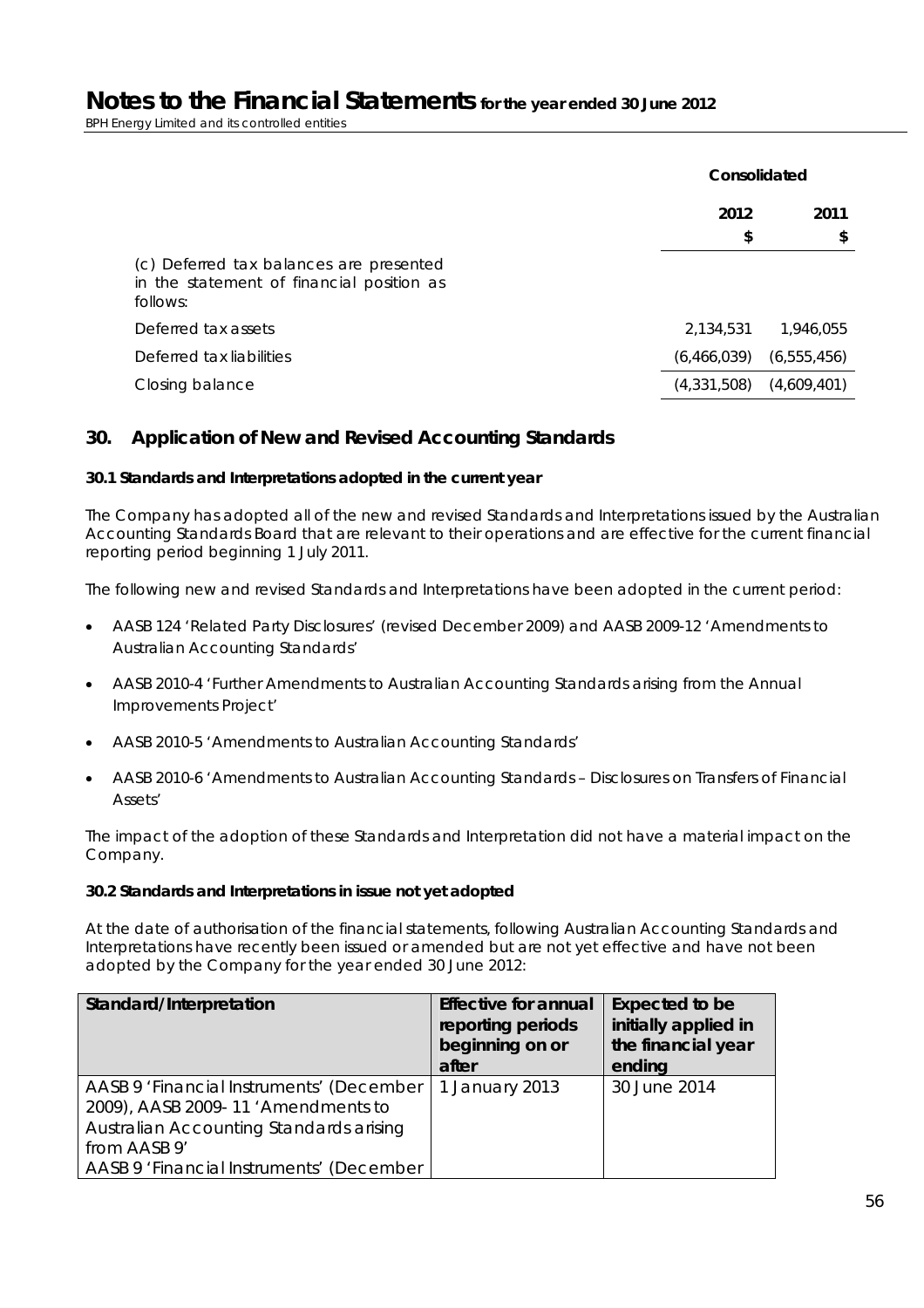BPH Energy Limited and its controlled entities

| Standard/Interpretation                                                  | <b>Effective for annual</b> | <b>Expected to be</b> |
|--------------------------------------------------------------------------|-----------------------------|-----------------------|
|                                                                          | reporting periods           | initially applied in  |
|                                                                          | beginning on or             | the financial year    |
|                                                                          | after                       | ending                |
| 2010) and AASB 2010-7 'Amendments to                                     |                             |                       |
| Australian Accounting Standards arising                                  |                             |                       |
| from AASB 9 (December 2010)'                                             |                             |                       |
| AASB 10 'Consolidated Financial                                          | 1 January 2013              | 30 June 2014          |
| Statements'                                                              |                             |                       |
| AASB 11 'Joint Arrangements'                                             | 1 January 2013              | 30 June 2014          |
| AASB 12 'Disclosure of Interests in Other<br>Entities'                   | 1 January 2013              | 30 June 2014          |
| AASB 127 'Separate Financial Statements'<br>(2011)                       | 1 January 2013              | 30 June 2014          |
| AASB 128 'Investments in Associates and                                  | 1 January 2013              | 30 June 2014          |
| Joint Ventures' (2011)                                                   |                             |                       |
| AASB 13 'Fair Value Measurement' and                                     | 1 January 2013              | 30 June 2014          |
| AASB 2011-8 'Amendments to Australian                                    |                             |                       |
| Accounting Standards arising from AASB<br>13'                            |                             |                       |
| AASB 119 'Employee Benefits' (2011) and                                  | 1 January 2013              | 30 June 2014          |
| AASB 2011-10 'Amendments to Australian                                   |                             |                       |
| Accounting Standards arising from AASB                                   |                             |                       |
| 119 (2011)'                                                              |                             |                       |
| AASB 2010-8 'Amendments to Australian                                    | 1 January 2012              | 30 June 2013          |
| Accounting Standards - Deferred Tax:                                     |                             |                       |
| Recovery of Underlying Assets'                                           |                             |                       |
| AASB 2011-4 'Amendments to Australian                                    | 1 July 2013                 | 30 June 2014          |
| Accounting Standards to Remove                                           |                             |                       |
| Individual Key Management Personnel                                      |                             |                       |
| <b>Disclosure Requirements'</b><br>AASB 2011-7 'Amendments to Australian |                             |                       |
|                                                                          | 1 January 2013              | 30 June 2014          |
| Accounting Standards arising from the                                    |                             |                       |
| <b>Consolidation and Joint Arrangements</b><br>Standards'                |                             |                       |
| AASB 2011-9 'Amendments to Australian                                    | 1 July 2012                 | 30 June 2013          |
| Accounting Standards - Presentation of                                   |                             |                       |
| Items of Other Comprehensive Income'                                     |                             |                       |
| AASB 2012-2 'Amendments to Australian                                    | 1 January 2013              | 30 June 2014          |
| Accounting Standards - Disclosures -                                     |                             |                       |
| <b>Offsetting Financial Assets and Financial</b>                         |                             |                       |
| Liabilities (Amendments to AASB 7)'                                      |                             |                       |
| AASB 2012-3 'Amendments to Australian                                    | 1 January 2014              | 30 June 2015          |
| Accounting Standards - Offsetting Financial                              |                             |                       |
| Assets and Financial Liabilities (Amendments<br>to AASB 132)'            |                             |                       |
| AASB 2012-5 Amendments to Australian                                     | 1 January 2013              | 30 June 2014          |
| Accounting Standards arising from Annual                                 |                             |                       |
| Improvements 2009-2011 Cycle                                             |                             |                       |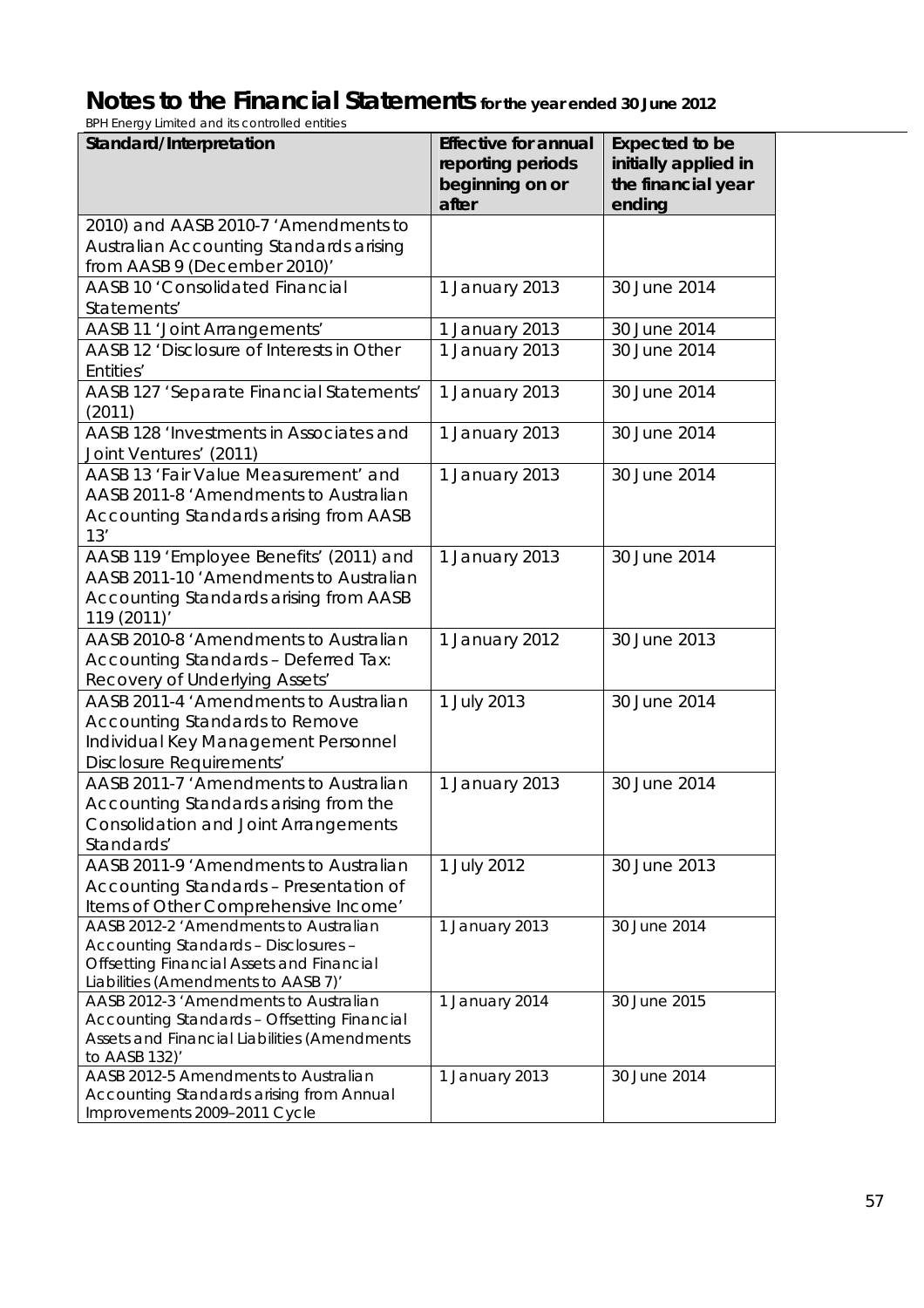BPH Energy Limited and its controlled entities

At the date of authorisation of the financial statements the following IASB Standards and IFRIC Interpretations were also in issue but not yet effective, although Australian equivalent Standards and interpretations have not yet been issued and have not been adopted by the Company for the year ended 30 June 2012.

| Standard/Interpretation                                                                                                                                                               | <b>Effective for annual</b><br>reporting periods<br>beginning on or<br>after | <b>Expected to be</b><br>initially applied in<br>the financial year<br>ending |
|---------------------------------------------------------------------------------------------------------------------------------------------------------------------------------------|------------------------------------------------------------------------------|-------------------------------------------------------------------------------|
| Mandatory Effective Date of IFRS 9 and<br><b>Transition Disclosures (Amendments to</b><br>IFRS 9 and IFRS 7)                                                                          | 1 January 2015                                                               | 30 June 2016                                                                  |
| Consolidated Financial Statements, Joint<br>Arrangements and Disclosure of Interests in<br><b>Other Entities: Transition Guidance</b><br>(Amendments to IFRS 10, IFRS 11 and IFRS 12) | 1 January 2013                                                               | 30 June 2014                                                                  |

The impact of these recently issued or amended standards and interpretations have not been determined as yet by the Company.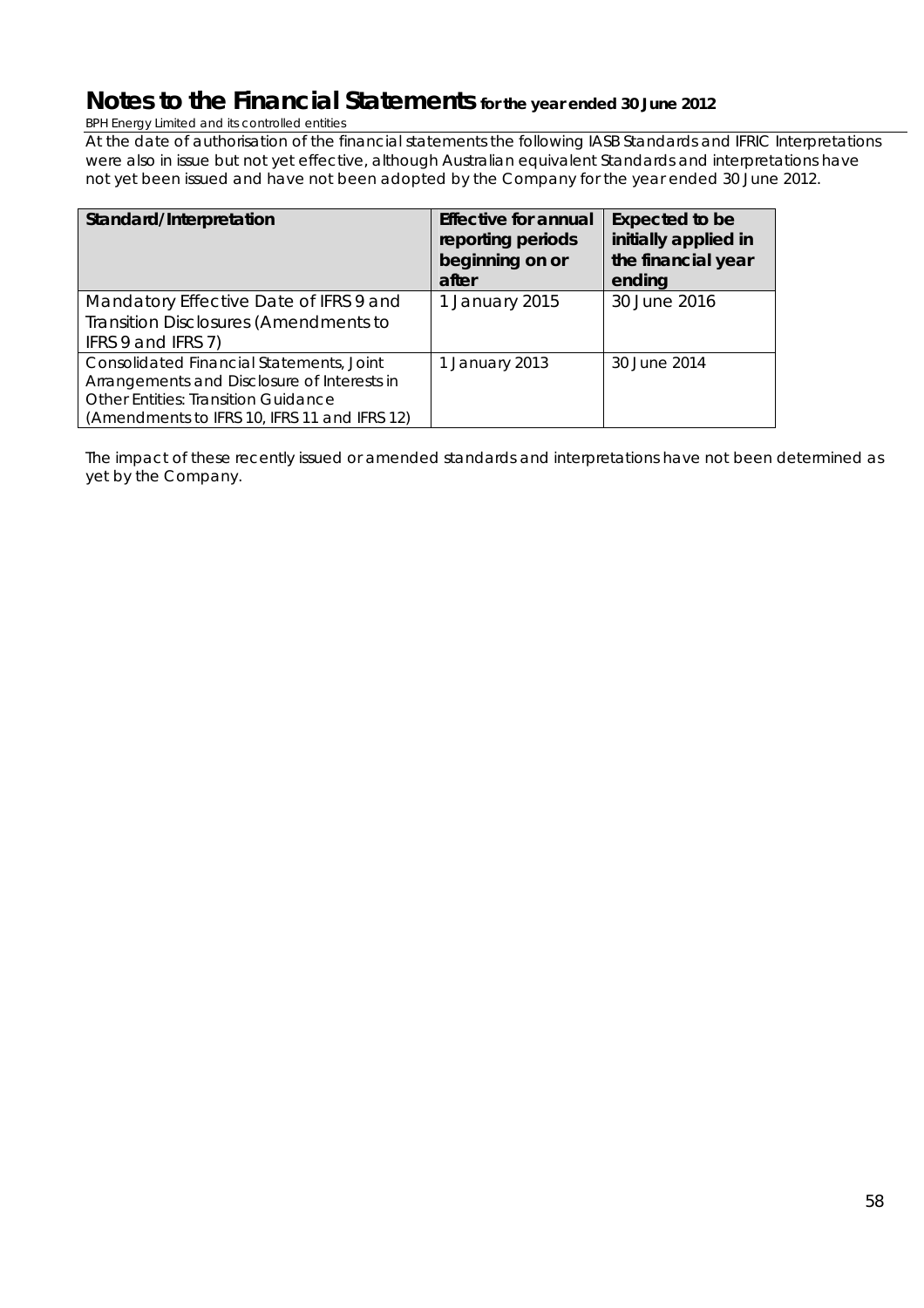### **Directors' Declaration**

The directors of the company declare that:

- 1. the financial statements and notes, as set out on pages 21 to 58 are in accordance with the Corporations Act 2001 and:
	- (a) comply with Accounting Standards and the Corporations Regulations 2001 and other mandatory professional reporting requirements;

(b) give a true and fair view of the financial position as at 30 June 2012 and of the performance for the year ended on that date of the consolidated entity;

- 2. in the Directors' opinion, there are reasonable grounds to believe that the company will be able to pay its debts as and when they become due and payable:
- 3. the financial statements and notes comply with International Financial Reporting Standards as disclosed in Note 1.
- 4. the directors have been given the declarations required by S295A of the Corporations Act 2001

Signed in accordance with a resolution of the directors made pursuant to S295(5) of the Corporations Act 2001.

……………………………………………………… David Breeze Executive Chairman

Dated this 30th day of August 2012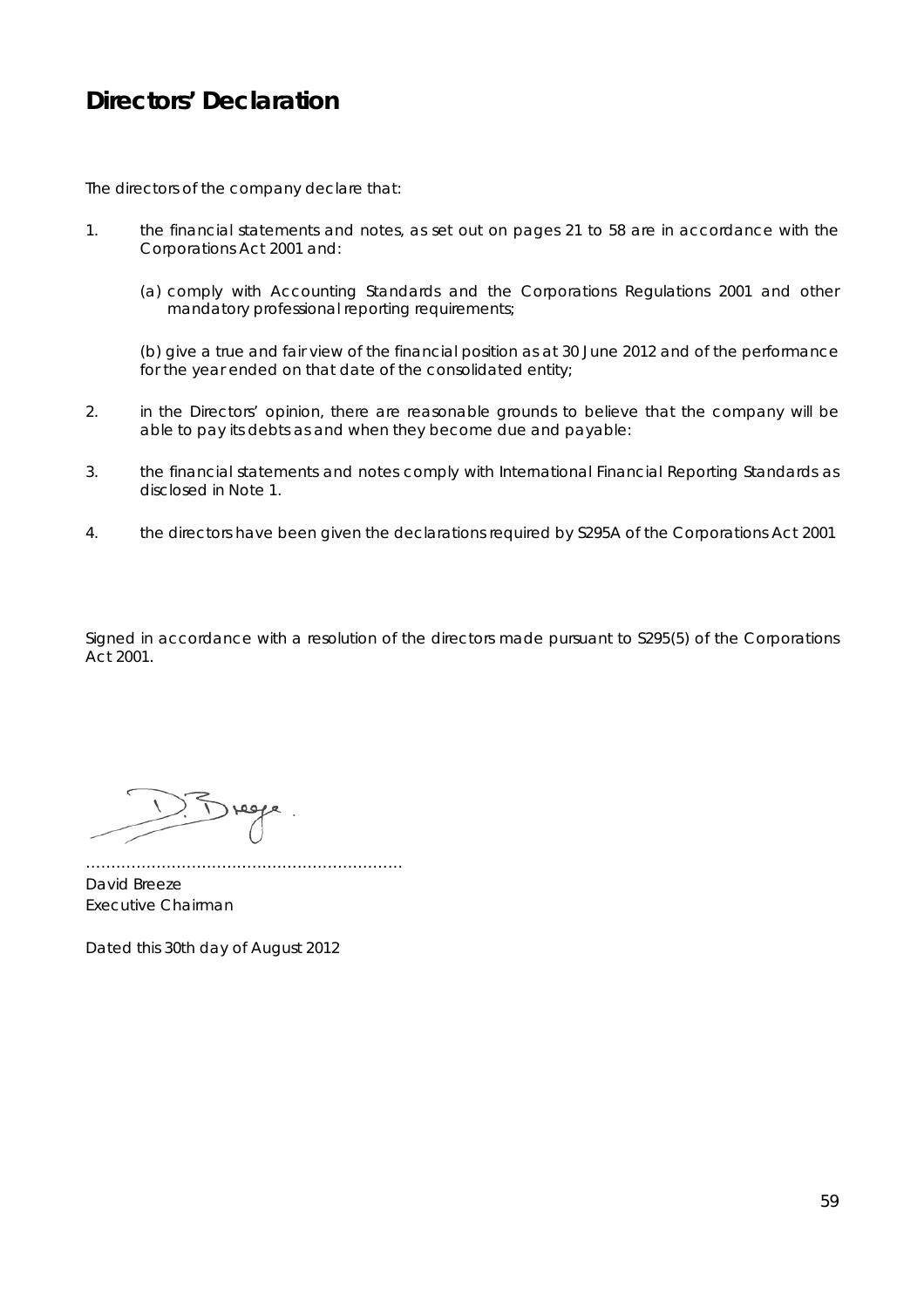# **Deloitte.**

Deloitte Touche Tohmatsu ABN 74 490 121 060

Woodside Plaza Level 14 240 St Georges Terrace Perth WA 6000 GPO Box A46 Perth WA 6837 Australia

Tel: +61 8 9365 7000 Fax: +61 8 9365 7001

## Independent Auditor's Report to the **WANDING COMPLAND members of BPH Energy Limited**

#### **Report on the Financial Report**

We have audited the accompanying financial report of BPH Energy Limited, which comprises the statement of financial position as at 30 June 2012, the statement of comprehensive income, the statement of cash flows and the statement of changes in equity for the year ended on that date, notes comprising a summary of significant accounting policies and other explanatory information, and the directors' declaration of the consolidated entity, comprising the company and the entities it controlled at the year's end or from time to time during the financial year as set out on pages 21 to 59.

#### *Directors' Responsibility for the Financial Report*

The directors of the company are responsible for the preparation of the financial report that gives a true and fair view in accordance with Australian Accounting Standards and the *Corporations Act 2001* and for such internal control as the directors determine is necessary to enable the preparation of the financial report that gives a true and fair view and is free from material misstatement, whether due to fraud or error. In Note 1, the directors also state, in accordance with Accounting Standard AASB 101 *Presentation of Financial Statements*, that the consolidated financial statements comply with International Financial Reporting Standards.

#### *Auditor's Responsibility*

Our responsibility is to express an opinion on the financial report based on our audit. We conducted our audit in accordance with Australian Auditing Standards. Those standards require that we comply with relevant ethical requirements relating to audit engagements and plan and perform the audit to obtain reasonable assurance whether the financial report is free from material misstatement.

An audit involves performing procedures to obtain audit evidence about the amounts and disclosures in the financial report. The procedures selected depend on the auditor's judgement, including the assessment of the risks of material misstatement of the financial report, whether due to fraud or error. In making those risk assessments, the auditor considers internal control, relevant to the company's preparation of the financial report that gives a true and fair view, in order to design audit procedures that are appropriate in the circumstances, but not for the purpose of expressing an opinion on the effectiveness of the company's internal control. An audit also includes evaluating the appropriateness of accounting policies used and the reasonableness of accounting estimates made by the directors, as well as evaluating the overall presentation of the financial report.

We believe that the audit evidence we have obtained is sufficient and appropriate to provide a basis for our audit opinion.

#### *Auditor's Independence Declaration*

In conducting our audit, we have complied with the independence requirements of the *Corporations Act 2001*. We confirm that the independence declaration required by the *Corporations Act 2001*, which has been given to the directors of BPH Energy Limited, would be in the same terms if given to the directors as at the time of this auditor's report.

Liability limited by a scheme approved under Professional Standards Legislation.

Member of Deloitte Touche Tohmatsu Limited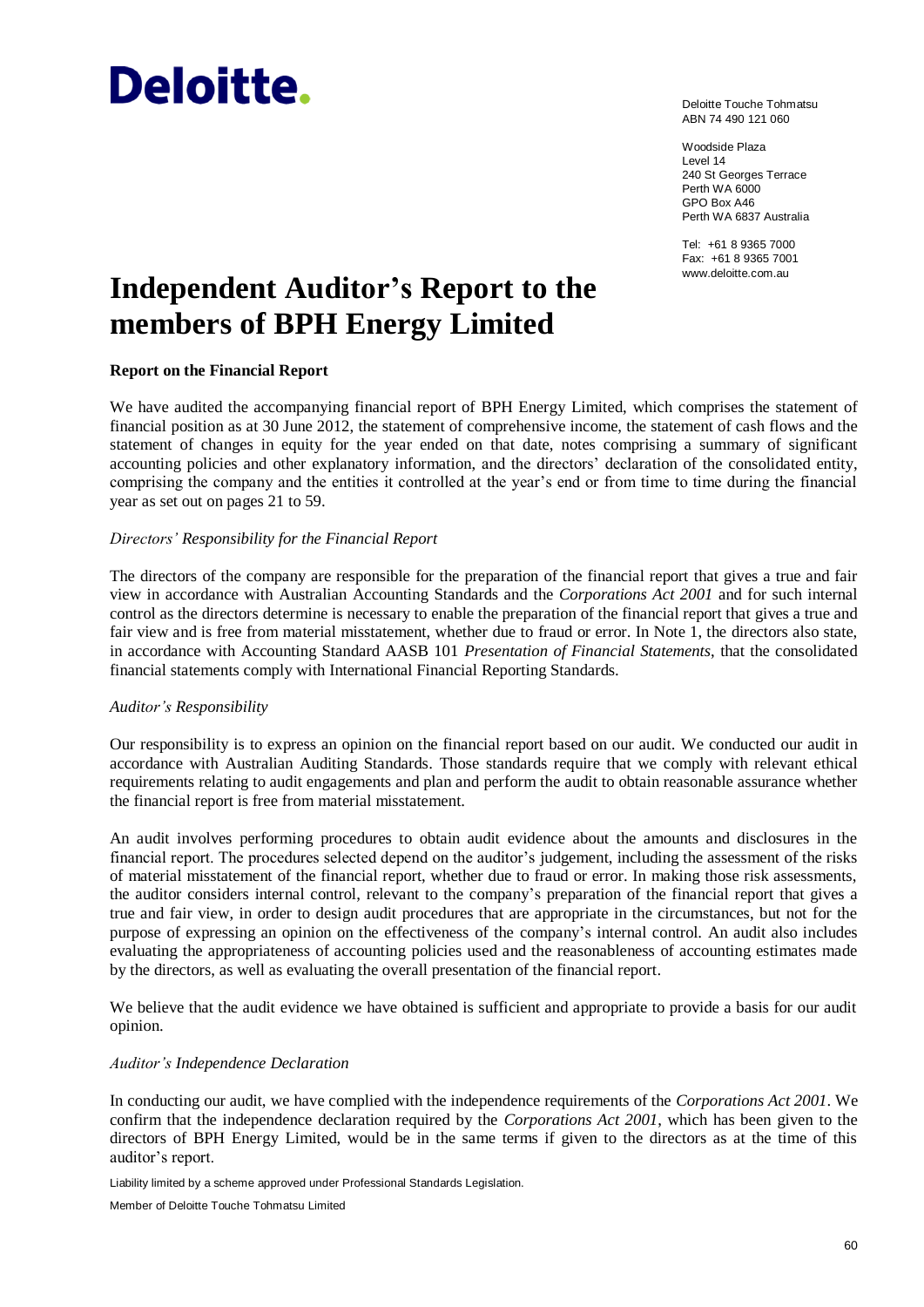# Deloitte.

#### *Opinion*

In our opinion:

- (a) the financial report of BPH Energy Limited is in accordance with the *Corporations Act 2001*, including:
	- (i) giving a true and fair view of the consolidated entity's financial position as at 30 June 2012 and of its performance for the year ended on that date; and
	- (ii) complying with Australian Accounting Standards and the *Corporations Regulations 2001*; and
- (b) the consolidated financial statements also comply with International Financial Reporting Standards as disclosed in Note 1.

#### **Report on the Remuneration Report**

We have audited the Remuneration Report included in pages 6 to 9 of the directors' report for the year ended 30 June 2012. The directors of the company are responsible for the preparation and presentation of the Remuneration Report in accordance with section 300A of the *Corporations Act 2001*. Our responsibility is to express an opinion on the Remuneration Report, based on our audit conducted in accordance with Australian Auditing Standards.

#### *Opinion*

In our opinion the Remuneration Report of BPH Energy Limited for the year ended 30 June 2012, complies with section 300A of the *Corporations Act 2001*.

Deloitte fourte fohmatsy

DELOITTE TOUCHE TOHMATSU

Chris River

**Chris Nicoloff** Partner Chartered Accountants Perth, 30 August 2012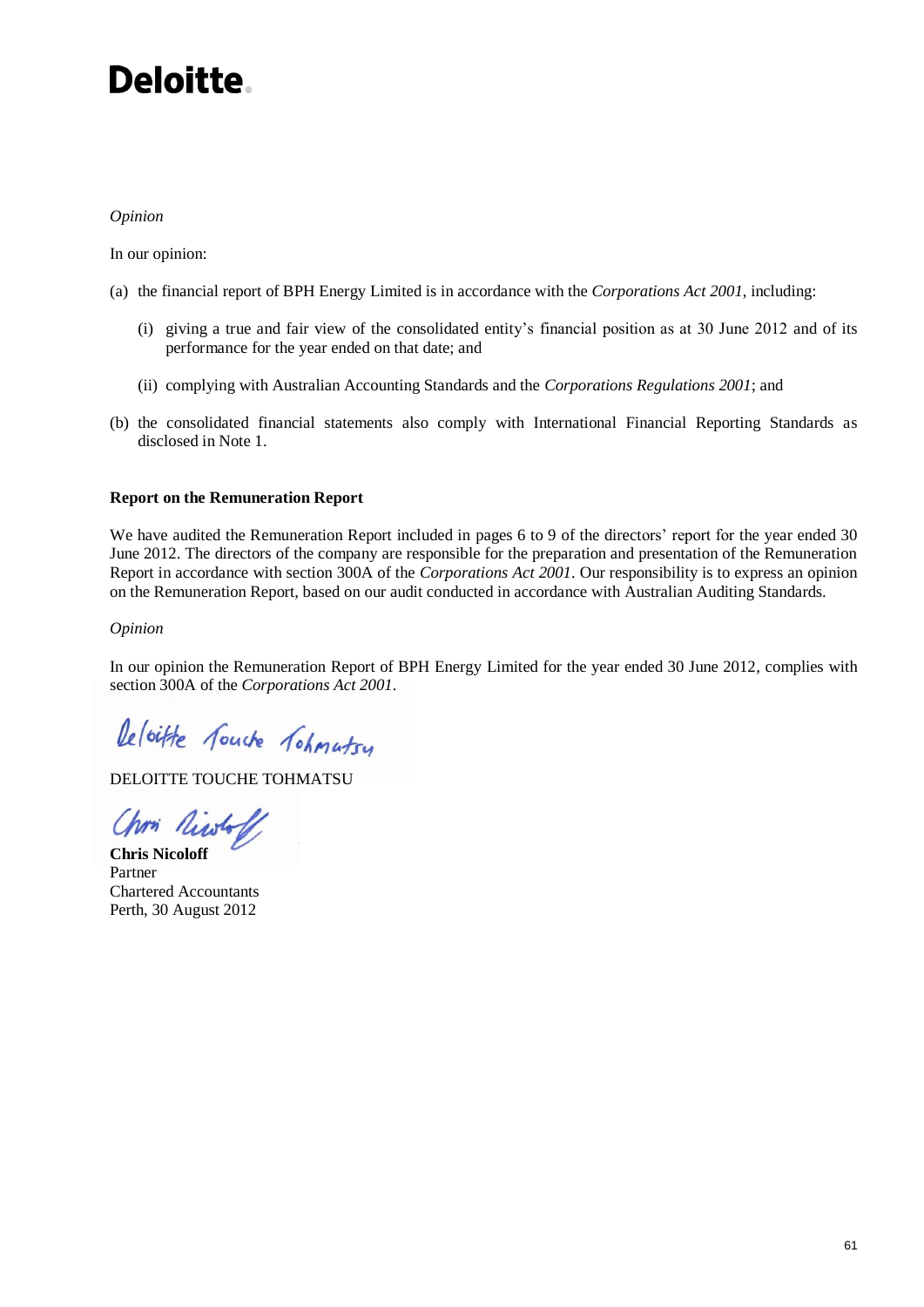BPH Energy Limited and its controlled entities

Additional information required by Australian Securities Exchange Limited and not shown elsewhere in this report as follows.

The information is made up to 13th August 2012

#### **1. Substantial Shareholder**

The name of the substantial shareholder listed in the company's register is:

| Shareholder       | <b>Shares</b> | %    |  |
|-------------------|---------------|------|--|
| MEC Resources Ltd | 14,366,095    | 8.33 |  |

#### **2. (a) Distribution of Shareholders**

| Range of Holding   | <b>Shareholders</b> | <b>Number Ordinary</b><br><b>Shares</b> | %      |
|--------------------|---------------------|-----------------------------------------|--------|
| $1 - 1.000$        | 445                 | 187,506                                 | 0.11   |
| $1,001 - 5,000$    | 557                 | 1,860,033                               | 1.08   |
| $5,001 - 10,000$   | 450                 | 3.498.695                               | 2.03   |
| $10.001 - 100.000$ | 1,204               | 43,744,502                              | 25.35  |
| 100,001 and over   | 291                 | 123,271,509                             | 71.44  |
|                    | 2,947               | 172,562,245                             | 100.00 |

 The number of shareholders with less than a marketable parcel is 2,157, holding in total 19,144,864 shares.

#### **(b) Distribution of Unlisted Optionholders**

| Range of Holding  | <b>Optionholders</b> | <b>Number of Options</b> | %      |
|-------------------|----------------------|--------------------------|--------|
|                   |                      |                          |        |
| 10,001 to 100,000 | 4                    | 275,000                  | 0.07   |
| 100,001 and over  | 6                    | 3,800,000                | 99.93  |
|                   | 10                   | 4,075,000                | 100.00 |

#### **3. Voting Rights - Shares**

All ordinary shares issued by BPH Energy Limited carry one vote per share without restriction.

#### **4. Voting Rights - Options**

The holders of employee options do not have the right to vote.

#### **5. Restricted Securities**

**Shares**